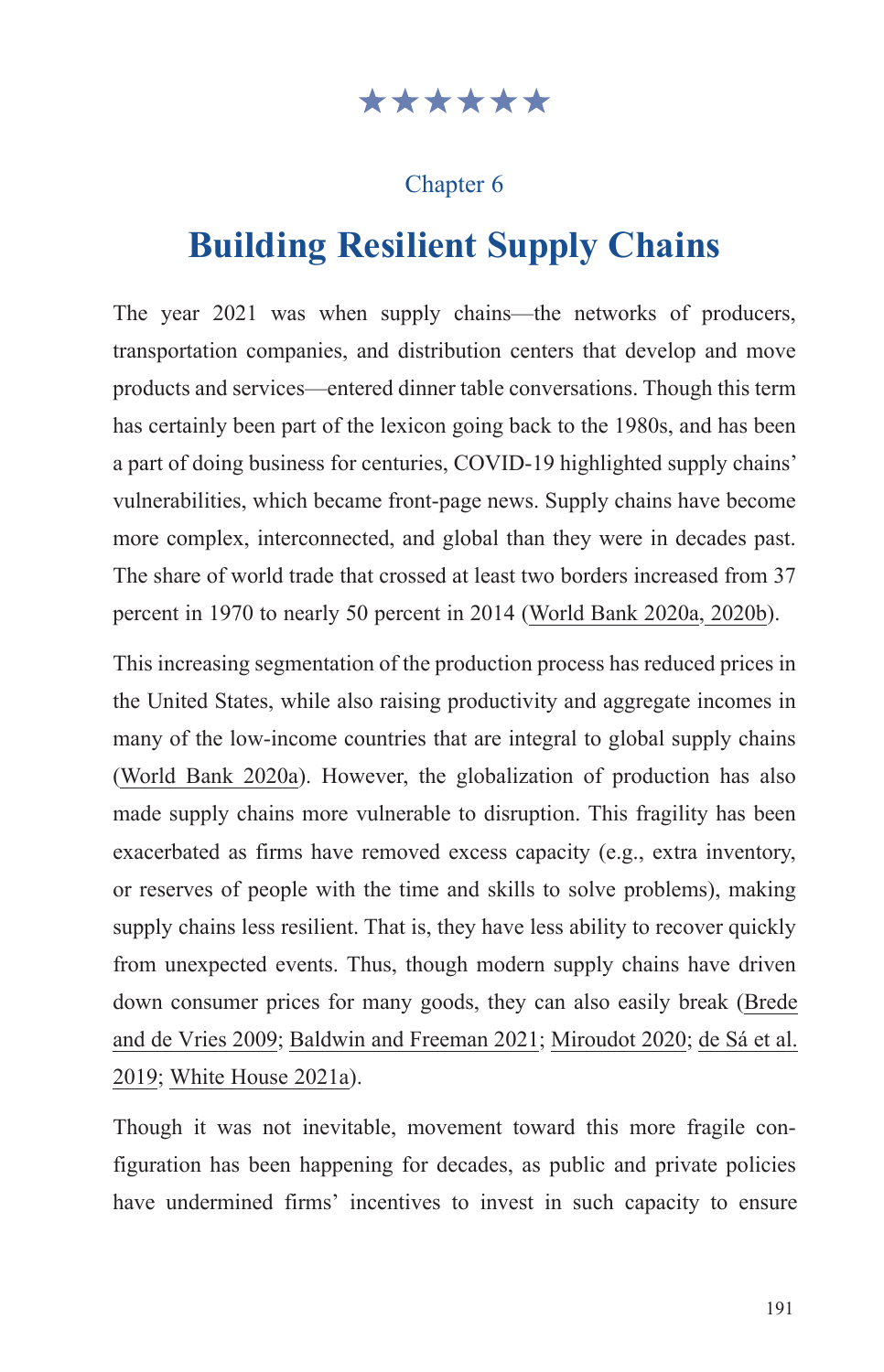resilience. The COVID-19 pandemic is not the first time that supply chains have been disrupted; the production and distribution of goods have been regularly snarled by natural disasters, cyberattacks, labor strikes, supplier bankruptcies, industrial accidents, and climate-induced weather emergencies ([de Sá et al. 2019\)](https://bibliotecadigital.fgv.br/dspace/bitstream/handle/10438/28521/Sa%20et%20al%20IJOPM-09-2017-0510.pdf). The pandemic simply exposed just how complex and interconnected modern supply chains have become. These highly publicized disruptions and product shortages made the public painfully aware of the many steps involved in getting a product produced, transported, and placed on shelves or doorsteps.

The first section of this chapter describes modern supply chains and explains their evolution, focusing on manufacturing. Supply chains are shaped by a complex network of relationships; these relationships affect not just the movement of supplies from place to place but also the incentives of lead firms and suppliers to invest in producing new products, in providing good jobs, and in achieving resilience. The second section describes how increasingly frequent disruptions of the economy suggest that supply chain fragility will continue to be a problem. The third section outlines the private sector's incentives to become more resilient in the face of these challenges. Finally, the fourth section suggests vital roles for government in helping to shape supply chains and overcome market failures.

# **21st-Century Supply Chains**

Supply chains are the linkages in the production process that facilitate the transformation of raw materials into finished goods or services. A supply chain is made up of producers and logistics providers that move inputs from one stage to the next, and also of participants in the distribution channels for the finished product, including wholesalers, distributers, and retailers. This chapter primarily focuses on manufacturing supply chains that facilitate the production of physical products from unprocessed materials.<sup>1</sup>

Figure 6-1 depicts some of the ways supply chains are commonly organized. Even within the same industry, firms have different supply chain

<sup>&</sup>lt;sup>1</sup> In addition to goods, services are also part of supply chains and often face some of the same issues that are discussed in this chapter.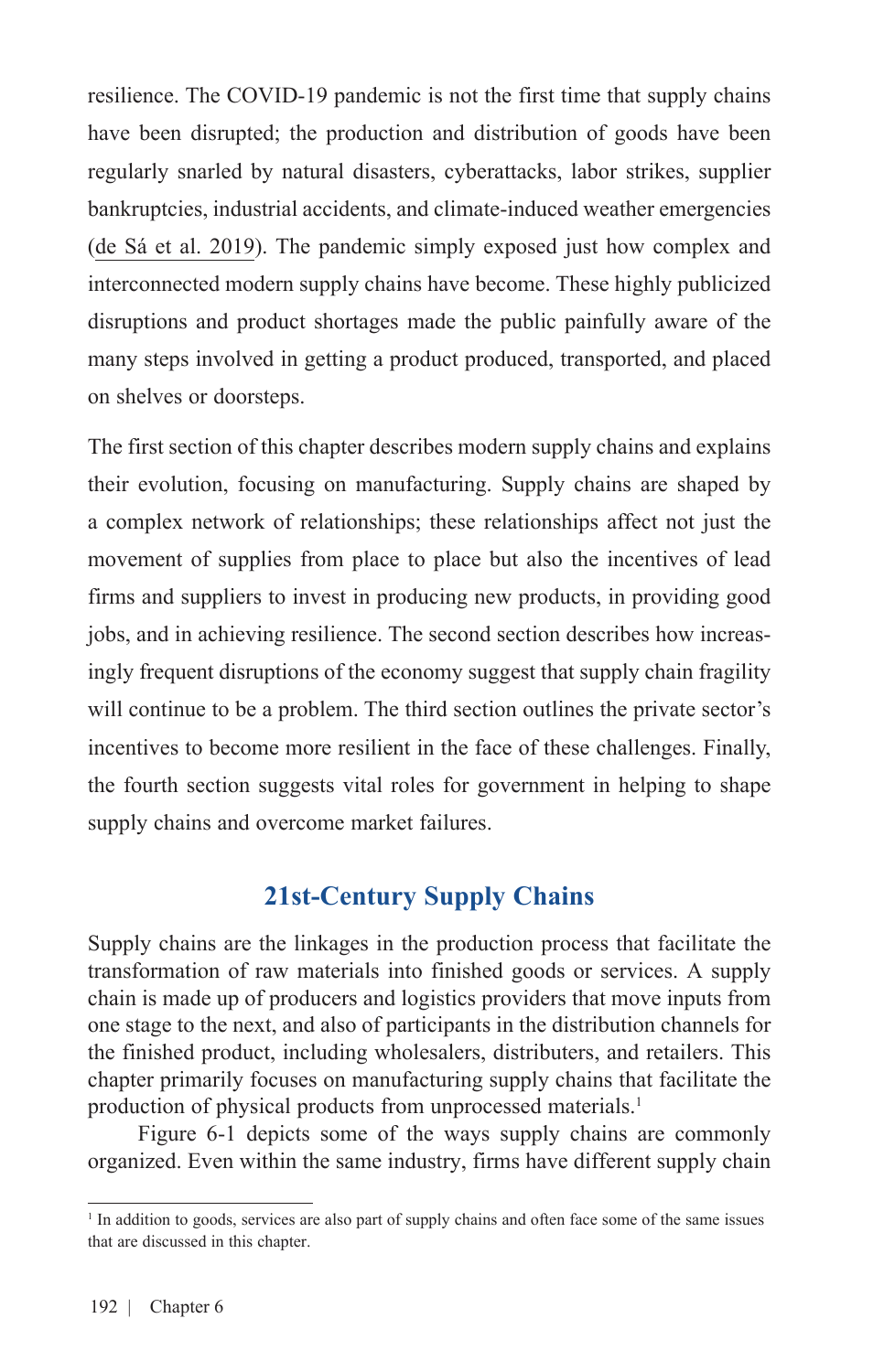#### **Figure 6-1. Common Types of Supply Chains**



Source: Adapted from Cavalho (2014). Note: From left to right: A, vertical integration with isolated industries; B, outsourcing with isolated industries; C, outsourcing and offshoring with isolated industries; D, outsourcing with a central node (starshaped). Arrows denote flows of products, information, and the like between companies.

configurations ([Kamalahmadi and Parast 2016](https://www.sciencedirect.com/science/article/abs/pii/S0925527315004041); [Lund et al. 2020](https://www.mckinsey.com/~/media/mckinsey/business%20functions/operations/our%20insights/risk%20resilience%20and%20rebalancing%20in%20global%20value%20chains/risk-resilience-and-rebalancing-in-global-value-chains-full-report-vh.pdf?shouldIndex=false.)). This figure gives four stylized examples of how supply chain relationships could be formed:

#### *Vertical Integration with Isolated Industries*

Panel A of figure 6-1 illustrates a three-firm configuration, where each firm (shown by the dots in the figure) is self-sufficient—that is, completely vertically integrated. Thus each firm produces everything, starting from raw materials and ending with the finished product. In this configuration, supply chains are completely internal to a firm. A prototypical example of this is the automaker Ford's River Rouge Plant, which in the 1930s included a steel mill, glass factory, power plant, rubber factory, foundries, machine shops, stamping plants, assembly lines, a cement plant, a paper mill, a leather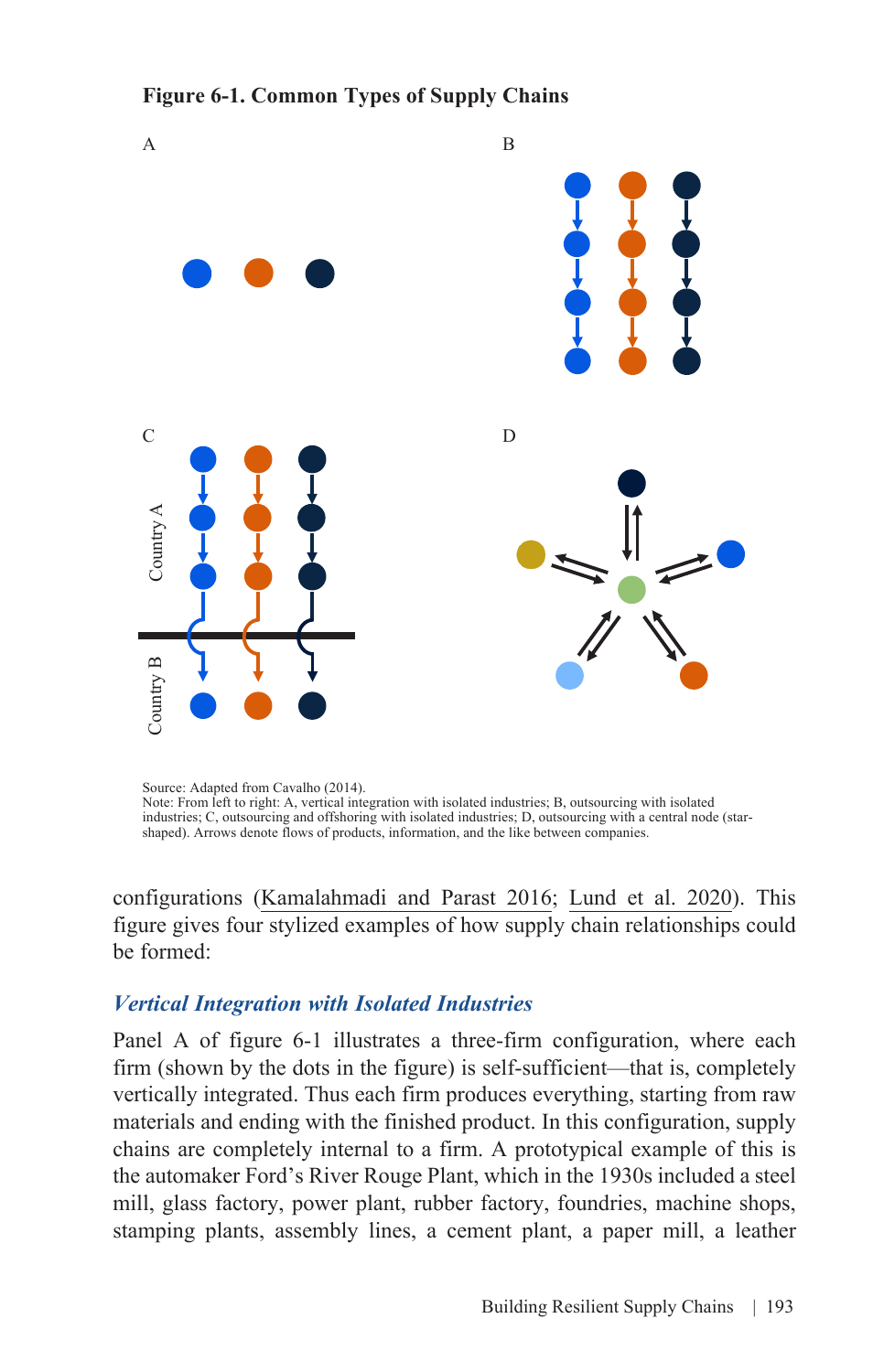plant, and a textile mill [\(Weber 2019\)](https://www.assemblymag.com/articles/94799-fords-rouge-assembly-plant-turns-100). Ford also owned a rubber plantation in Brazil, coal mines in Kentucky and West Virginia, and railway cars to transport raw materials. This allowed Ford to maintain direct control over the entire manufacturing process. However, this complete vertical integration also made it difficult for Ford to cut costs during the sharp decrease in demand for cars during the Great Depression, as the automaker continued to bear the fixed costs of component production. In contrast, Chrysler, which was much less vertically integrated during this time period, did not need to bear these fixed capital and administrative costs; Chrysler's suppliers did ([Chandler 1962](https://s3.amazonaws.com/arena-attachments/705027/a973f694aaaee073aeb1cfce037f3b11.pdf)[, 1992](https://www.aeaweb.org/articles?id=10.1257/jep.6.3.79)). A firm's decision to vertically integrate depends in part on whether the costs of transacting in different markets outweighs the cost of managing these activities internally [\(Coase 1937\)](https://www.richschwinn.com/richschwinn/index/teaching/past%20courses/Econ%20340%20-%20Managerial%20Economics/2013%20Fall%20340%20-%20The%20Nature%20of%20the%20Firm.pdf).

#### *Outsourcing with Isolated Industries*

Panel B of figure 6-1 represents three industries, each with significant supply-chain relationships. Here, inputs travel "downstream," where they are transformed into a final good. The lead firm typically designs products and directs production by multiple tiers of suppliers in many locations, but it does not own most of these suppliers. This is called *outsourcing*. Outsourcing allows the lead firm to contract with firms that may have lower production costs due to lower wages or other competitive advantages (see box 6-3 below).

The chain includes direct suppliers of the lead firm (tier 1 suppliers), as well as suppliers to those suppliers (tier 2 suppliers), and so on—all the way back to the raw materials used to produce the good. A firm can have hundreds of tier 1 suppliers and thousands of tier 2 suppliers, as shown in figure 6-2 [\(Lund et al. 2020\)](https://www.mckinsey.com/business-functions/operations/our-insights/risk-resilience-and-rebalancing-in-global-value-chains.pdf).<sup>2</sup> Looking at the publicly disclosed lists of suppliers for 668 companies, the McKinsey Global Institute found that the number of direct suppliers was large and that the network of indirect suppliers was even larger, often numbering in the thousands [\(Lund et al. 2020](https://www.mckinsey.com/business-functions/operations/our-insights/risk-resilience-and-rebalancing-in-global-value-chains.pdf)). As discussed below, the degree of coordination between the firms, represented by the arrows in figure 6-1, can vary between two extremes: arm's-length transactions and collaborative relationships.

#### *Offshoring and Outsourcing with Isolated Industries*

If lead firms choose suppliers across national boundaries, this is called *offshoring*, as shown in panel C of figure 6-1*.* Offshoring gives companies expanded scope to locate production in areas with lower wages, or that have other competitive advantages not available in their home country, such

<sup>&</sup>lt;sup>2</sup> Note that, due to data limitations, the tier 2 suppliers in figure 6-2 may not be supplying inputs into the lead firms' products; rather, they are suppliers of the tier 1 suppliers, which usually produce for more than one lead firm.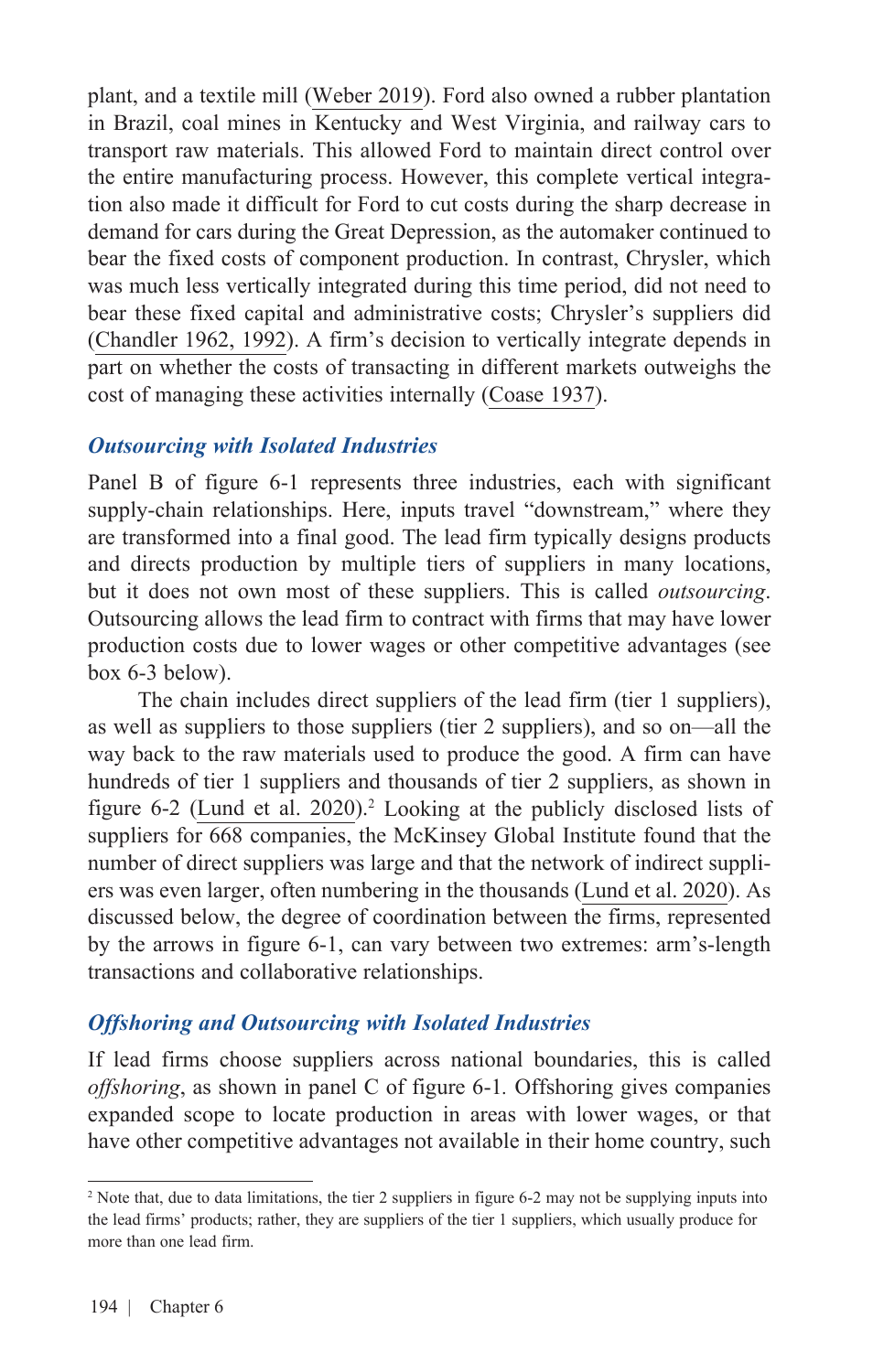

#### **Figure 6-2. Examples of Tier 1 and Tier 2 Supply Relationships**

as access to natural resources or better technology [\(Antràs 2020;](https://scholar.harvard.edu/antras/publications/conceptual-aspects-global-value-chains) [World](https://digitallibrary.un.org/record/3850531?ln=en) [Bank 2020b\).](https://digitallibrary.un.org/record/3850531?ln=en) Competitive advantage may be the result of naturally occurring endowments or developed by government or private sector policies ([Mazzucato](https://discovery.ucl.ac.uk/id/eprint/10045784/1/Mazzucato_From_Market_fixing.pdf) 2016; [Lee 1995\)](https://www.sciencedirect.com/science/article/abs/pii/0305750X9500039F). In the past, internationally traded goods were largely either raw materials, such as cotton, or finished goods, such as clothing. Since the early 1990s, there has been a large rise in trade of "intermediate goods" or components, such as fabric that has been cut but not sewn.

In both panels B and C of figure 6-1, no connections exist between the blue industry and the parallel orange and black industries. In this diagram, nodes are industries with few overlapping suppliers, such as electronics and autos in the past.

#### *Outsourcing with a Central Node*

In contrast to the isolated industries depicted in panels B and C of figure 6-1, supplier firms usually sell to more than one lead firm and may sell to several different industries, as shown in panel D [\(Carvalho and Tahbaz-Salehi 2019](https://www.kellogg.northwestern.edu/faculty/alirezat/ProductionNetworksPrimer.pdf); [Carvalho 2014\)](https://pubs.aeaweb.org/doi/pdfplus/10.1257/jep.28.4.23). One example is a star-shaped configuration, with one central node (the green node) that is used in production by all other nodes. Firms in this general-purpose industry supply a wide number of other industries and often also use inputs from the industries they supply ([Carvalho 2014\)](https://pubs.aeaweb.org/doi/pdfplus/10.1257/jep.28.4.23).<sup>3</sup> These types of supplier relationships allow firms to take advantage of

Source: Adapted from Lund et al. (2020), relying on the Bloomberg Supply Chain Database.

<sup>&</sup>lt;sup>3</sup> In practice, some suppliers, and even the central node of panel D, may be offshored as well as outsourced; for simplicity, this configuration is not depicted.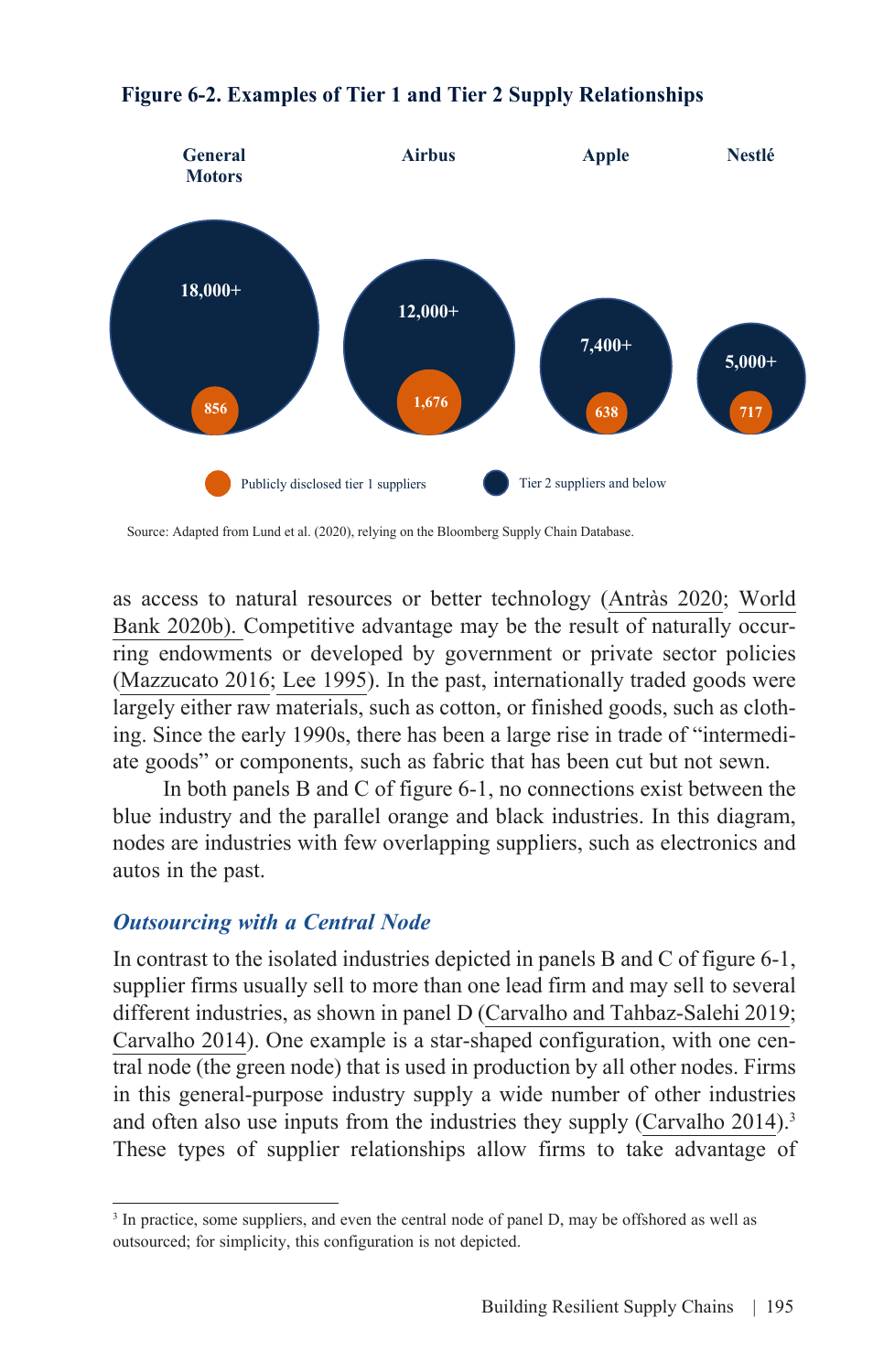economies of scale, where per-unit costs decrease as the number of units produced increases and the supplier is able to sell to multiple firms.

Firms' decisions regarding the design of their supply chains lead to a complex web of connections. Aggregating firm-to-firm supply chain connections, industry A has supply chain connections to industry B when firms in industry A purchase inputs from firms in industry B. Though comprehensive data on firm-to-firm supply relationships are lacking for the United States, the network structure of the U.S. economy can be visualized at an industry level. This industry-level analysis can shed light on which industries supply inputs to many other industries and the structure of network connections between industries. These connections can amplify microeconomic disruptions.

The U.S. economy is complex and interconnected, with several central hub industries that have connections to most other sectors. Using the most disaggregated, publicly available sectoral data—the Bureau of Economic Analysis's (BEA) Input-Output Accounts Data—it is possible to see the supply chain connections between 417 different industry sectors, as depicted in figure 6-3. Each node is a sector, and the connections between them represent flows of inputs from one supplying sector to another. The network is sparsely connected; on average, each narrowly defined industry is connected to only 11 other industries ([Carvalho 2014\)](https://pubs.aeaweb.org/doi/pdfplus/10.1257/jep.28.4.23). However, a small number of hub industries are highly connected to many others in the network. Although most industry pairs are not directly linked, they are indirectly connected by a small number of steps through these hub industries ([Carvalho 2014\)](https://pubs.aeaweb.org/doi/pdfplus/10.1257/jep.28.4.23). The most-connected input supply sectors (the numbered nodes) in 2002 included real estate, electricity generation and distribution, iron and steel mills, depository and credit intermediation, petroleum refineries, and truck transportation [\(Carvalho 2014\).](https://www.aeaweb.org/articles?id=10.1257/jep.28.4.23) The CEA's analysis of the 2012 input-output tables shows that semiconductors have become a highly connected industry, while truck transportation has dropped from the top 10 list [\(Carvalho 2014;](https://www.aeaweb.org/articles?id=10.1257/jep.28.4.23) [Bureau of Economic Analysis 2012\)](https://www.bea.gov/industry/input-output-accounts-data). Other countries also have similar patterns of central hub industries, though the central industries may be different ([Carvalho and Tahbaz-Salehi 2019](https://www.kellogg.northwestern.edu/faculty/alirezat/ProductionNetworksPrimer.pdf); [Fadinger, Ghiglino, and Teteryatnikova](https://citeseerx.ist.psu.edu/viewdoc/download?doi=10.1.1.714.5072&rep=rep1&type=pdf) [2015;](https://citeseerx.ist.psu.edu/viewdoc/download?doi=10.1.1.714.5072&rep=rep1&type=pdf) [McNerney, Fath, and Silverberg 2013\)](https://arxiv.org/pdf/1204.4122.pdf).

#### *Arm's-Length and Collaborative Relationships*

The arrows in figure 6-1 represent connections between the nodes in the supply chain. The nature of these connections can vary between two extremes: arm's-length transactions and collaborative relationships.

In an arm's-length transaction, a firm purchases a standard input from an unaffiliated firm, often choosing from a large set of possible sellers. In this case, the connection is very simple: the seller provides an off-the-shelf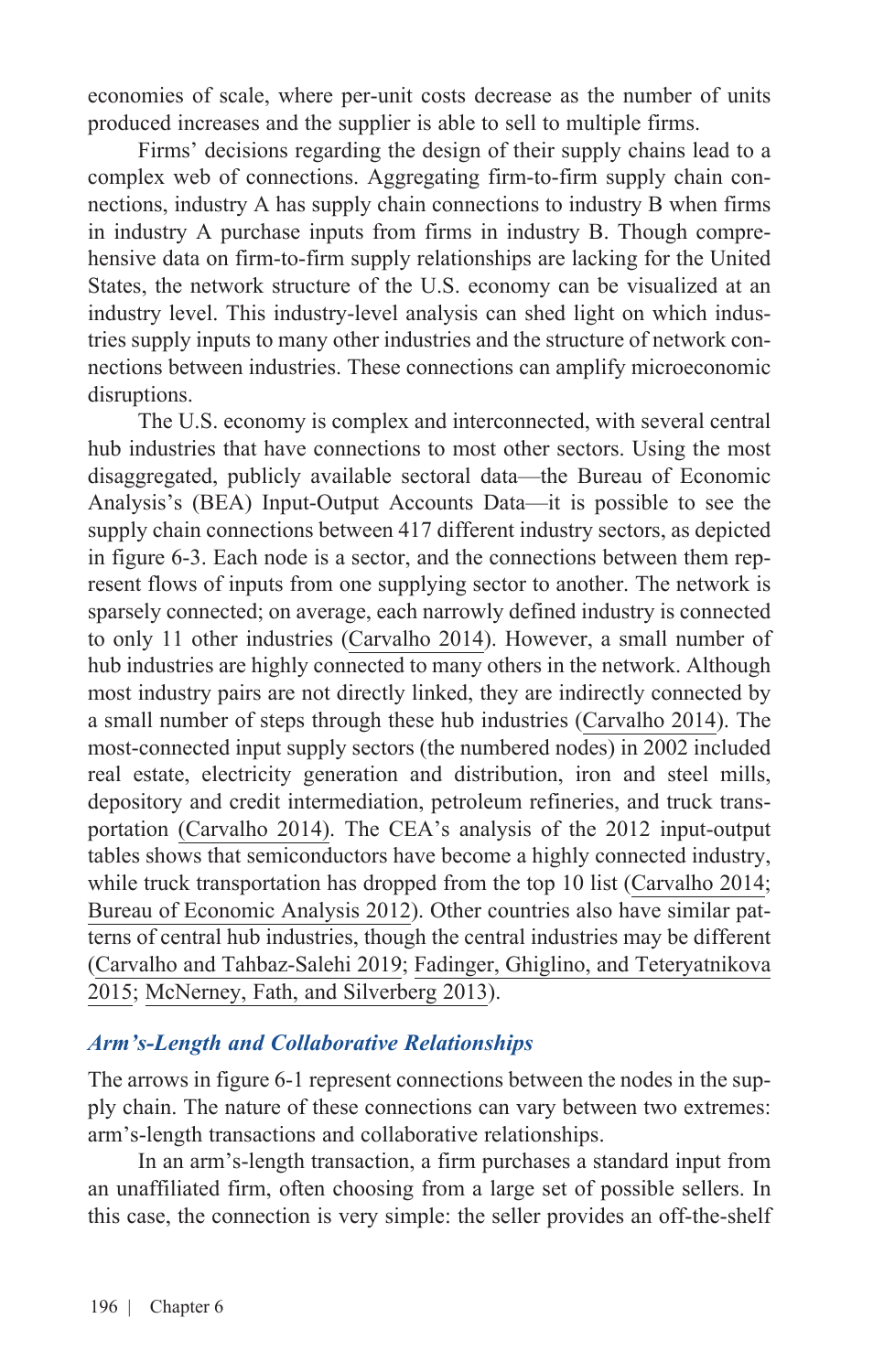**Figure 6-3. The Production Network Corresponding to U.S. Input-Output Data in 2002**



Source: Carvalho (2014). Copyright the American Economic Association; reproduced with permission of the *Journal of Economic Perspectives*.

product to the buyer, which sends payment. If there is a problem with a supplier (e.g., the price is too high or a disaster causes it to be unable to produce), the buyer can easily find another supplier. Lead firms may benefit from these relationships because they are able to easily change suppliers, creating competition that requires suppliers to reduce their prices to win business.

In collaborative relationships, firms in a supply chain communicate frequently about the product and production process; performance requirements (e.g., price, quality, specifications, and delivery schedule) are customized for a particular product, and are usually set by the lead firm ([Gereffi 2020](https://link.springer.com/article/10.1057/s42214-020-00062-w)). In some instances, these are transactions between affiliates of a large company, while others involve a lead firm and financially independent suppliers. For instance, companies such as Nike do not own the facilities in which their products are manufactured; instead, they provide the design, product specifications, advertising, distribution, and coordination [of the complex network of contractors that make the shoes \(Gereffi and](https://dukespace.lib.duke.edu/dspace/bitstream/handle/10161/11457/1994_Gereffi_Role of big buyers in GCCs_chapter 5 in CC%26GC.pdf?sequence=1&isAllowed=y) Korzeniewicz 1994).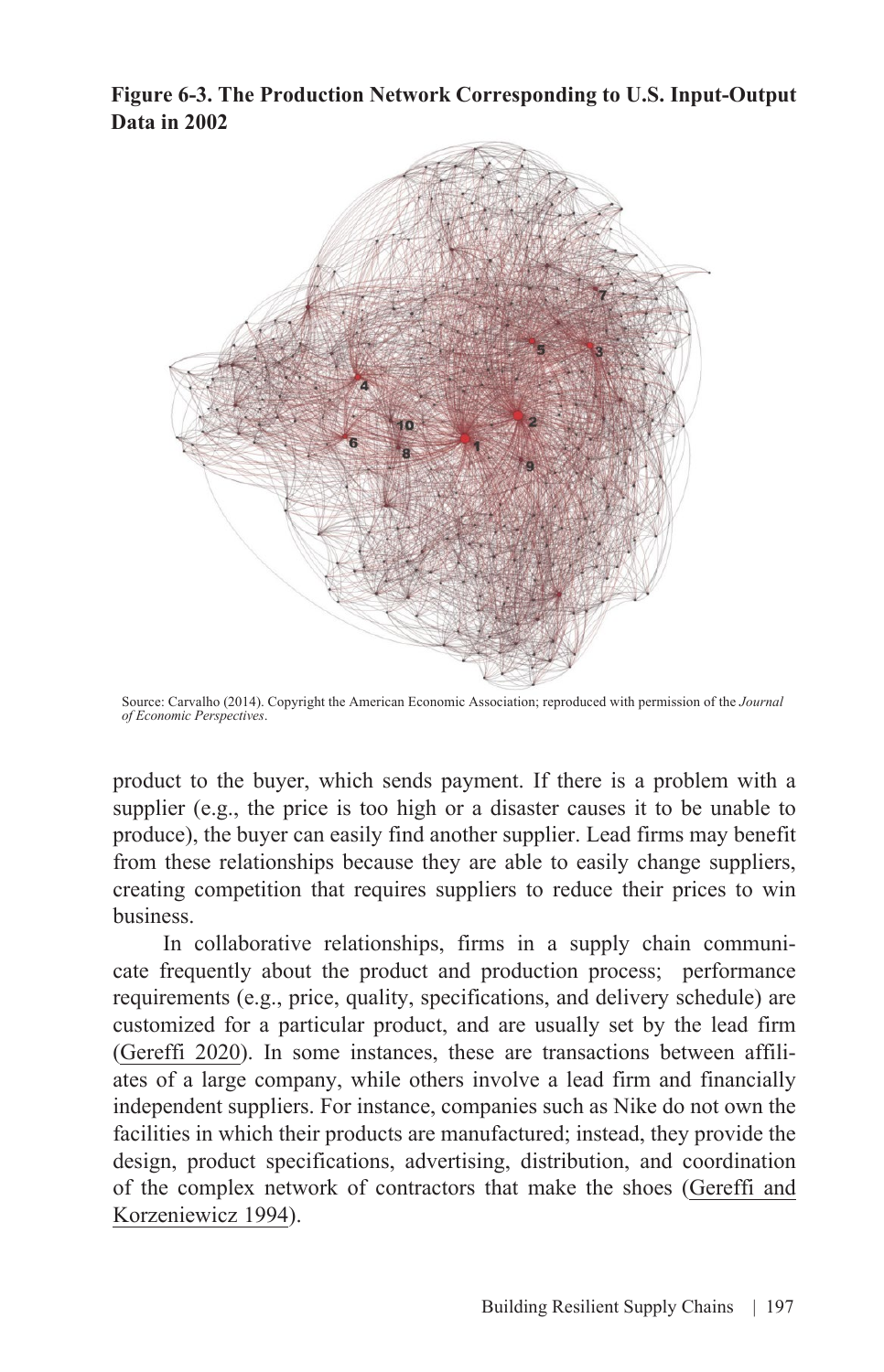Suppliers in collaborative relationships provide these highly customized inputs on a repeated basis, usually without complete or easily enforceable contracts ([Hart and Moore 1990\)](https://dash.harvard.edu/bitstream/handle/1/3448675/Hart_PropertyRights.pdf). Both the buyer and supplier invest in capital, equipment, or knowledge that is useful only with a particular partner (Antrà[s 2020\)](https://scholar.harvard.edu/antras/publications/conceptual-aspects-global-value-chains). These relationship-specific investments increase the cost of finding and switching to a new supplier, but often pay off in components that better fit the lead firm's needs and in quicker responses to unexpected situa-tions (Antrà[s 2020](https://scholar.harvard.edu/antras/publications/conceptual-aspects-global-value-chains); [Helper 1991](https://www.jstor.org/stable/3117265?seq=1#metadata_info_tab_contents); [Gibbons and Henderson 2011\)](https://www.hbs.edu/ris/Publication%20Files/Relational%20Contracts_0ced5289-d134-4fae-ab28-f9a6cb3d765f.pdf). A large lit-erature describes the potential benefits to lead firms of having collaborative relations with suppliers, such as reduced costs, defect rates, and lead times; and increased investment, responsiveness, innovation, and [problem solving \(Delbufalo 2012; Gibbons and Henderson 2011; Aoki and](https://www.semanticscholar.org/paper/The-Role-of-Ambidexterity-in-Managing-The-Toyota-Aoki-Wilhelm/2e9a02af82e8ecc4c756e082472c30b855a43327) Wilhelm 2017).

A key reason for the long-term profitability of firms such as Toyota and Honda is their investment in collaborative relationships with [their suppliers \(](https://ink.library.smu.edu.sg/cgi/viewcontent.cgi?article=2062&context=lkcsb_research)[Aoki and Wilhelm 2017](https://www.semanticscholar.org/paper/The-Role-of-Ambidexterity-in-Managing-The-Toyota-Aoki-Wilhelm/2e9a02af82e8ecc4c756e082472c30b855a43327)[;](https://ink.library.smu.edu.sg/cgi/viewcontent.cgi?article=2062&context=lkcsb_research) [Liker 200](https://thetoyotaway.org/product/the-toyota-way/)[4; Lieberman,](https://ink.library.smu.edu.sg/cgi/viewcontent.cgi?article=2062&context=lkcsb_research) Helper, and [Demeester 1999\)](https://ink.library.smu.edu.sg/cgi/viewcontent.cgi?article=2062&context=lkcsb_research). The rise of these sticky buyer–seller relationships is a dis-tinctive aspect of the recent rise in global value chains ([World Bank 2020a](https://www.worldbank.org/en/publication/wdr2020)). Understanding why some firms adopt collaborative relationships and others do not is an area of active research in many [disciplines, including econom-ics, management, and sociology \(Bernstein](https://academic.oup.com/jla/article/7/2/561/1753667?login=true) 2015; [Gil and Zanarone 2018;](https://extranet.sioe.org/uploads/isnie2015/gil_zanarone.pdf) [Schrank and Whitford 2009\)](http://www.columbia.edu/~jw2212/Writing/Main/02-ANF-ST.pdf). Box 6-1 provides an example of how one firm currently combines domestic production, offshoring, vertical integration, and offshoring to make its products.

However, there is no single optimal way to organize a supply chain. Even within the same industry, firms often choose different strategies. For example, on average, automakers producing in the United States have 4.7 suppliers for each product category, a financial stake in 22 percent of trans-actions, and relationships with suppliers that last 2.4 years. However, there are substantial differences among automakers in these practices. Japanese vehicle manufacturers engage more in collaborative outsourcing than do their U.S. counterparts; therefore, Japanese relationships with suppliers last 70 percent longer, and they have fewer than half as many suppliers for each part as do U.S. automakers. These differences persist even when automak-ers are selling similar products in the same market, and after controlling for component volume and mix ([Helper and Munasib 202](https://www.nber.org/conferences/organizational-economics-meeting-spring-2021)2). Automakers differ in their offshoring strategies as well. For example, in 2020, Ford had 24 percent more production offshore than did Stellantis.<sup>4</sup>

<sup>44</sup> These data, from the American Automobile Labeling Act (AALA), do not allow the separation of U.S. and Canadian content (Center for Automotive Research 2020).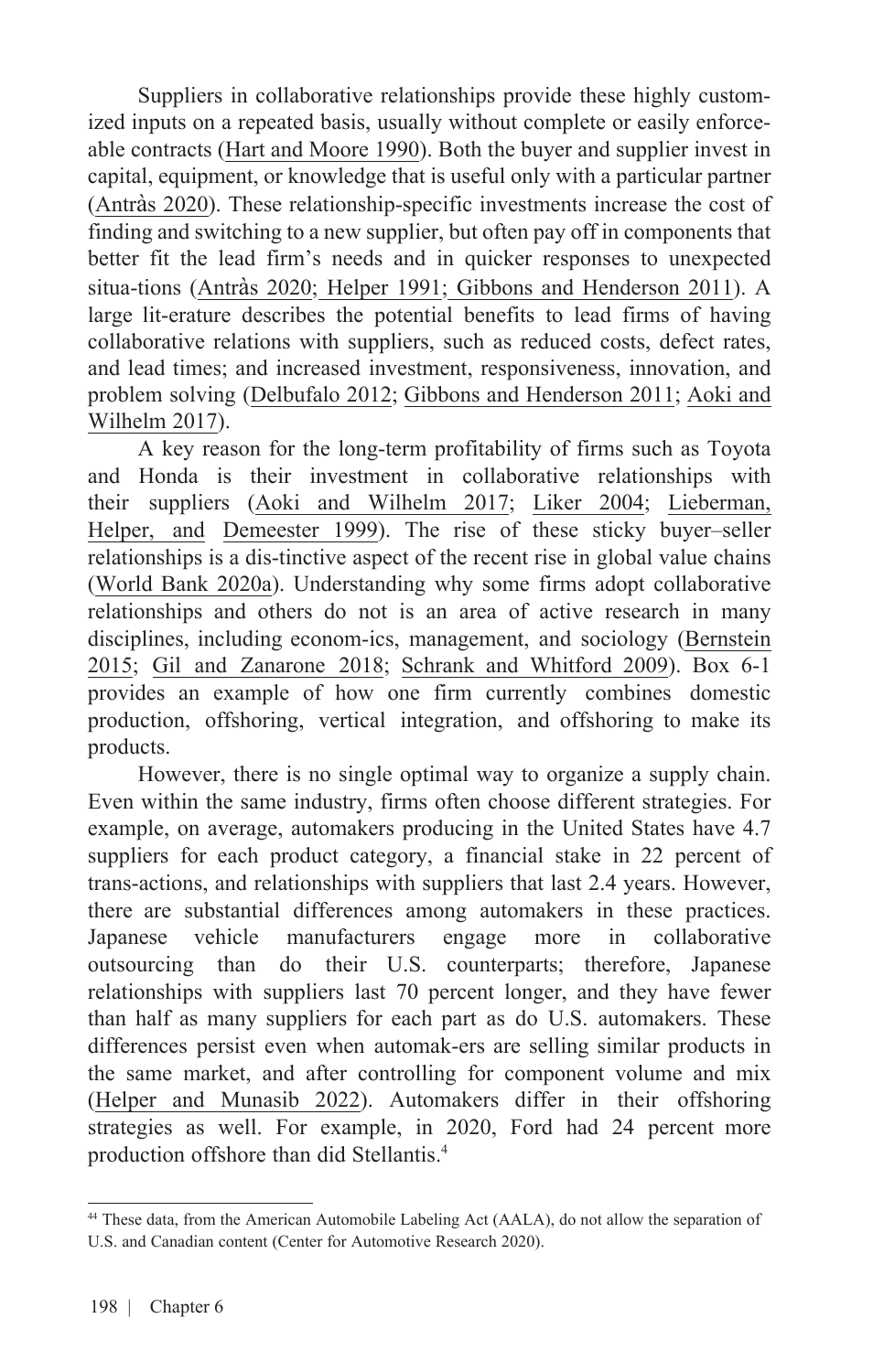#### **Box 6-1. The Supply Chain of a Hot Tub**

The M9 hot tub is made by Bullfrog Spas in Utah, where 500 workers assemble almost 1,850 parts from 7 countries and 14 states (see figure 6-i). The hot tub top shell starts as a flat acrylic sheet from Kentucky, which is then combined with a different type of plastic in Nevada and sprayed with an industrial chemical from Georgia. Parts of the frame shell of the hot tub are driven in by trucks from Idaho several times a week. Many of the electric motors come from China and are assembled into water pumps in Mexico and then driven to Utah. Additional material for exterior cabinets is transported from Shanghai on container ships through the ports of Long Beach or Oakland. Water-spraying jets are made in Guangzhou, China; are sent through the Panama Canal and Eastern ports to the supplier's warehouse in Cleveland, Tennessee; and then are sent on to Utah. Once fully assembled, the finished hot tubs are placed on trucks or trains and delivered to retailer warehouses. This example illustrates both the extent of outsourcing, which increases the number of individual companies involved in the production of a single good, and the geographic distance traveled by each component, estimated to total nearly 900,000 miles, as well as the dependence on transportation and logistics this entails.



#### *Drivers of Change in Supply-Chain Structures*

Global supply chains that involve offshoring, and often outsourcing, multiplied rapidly from 1990 to 2008, though their growth slowed after the 2008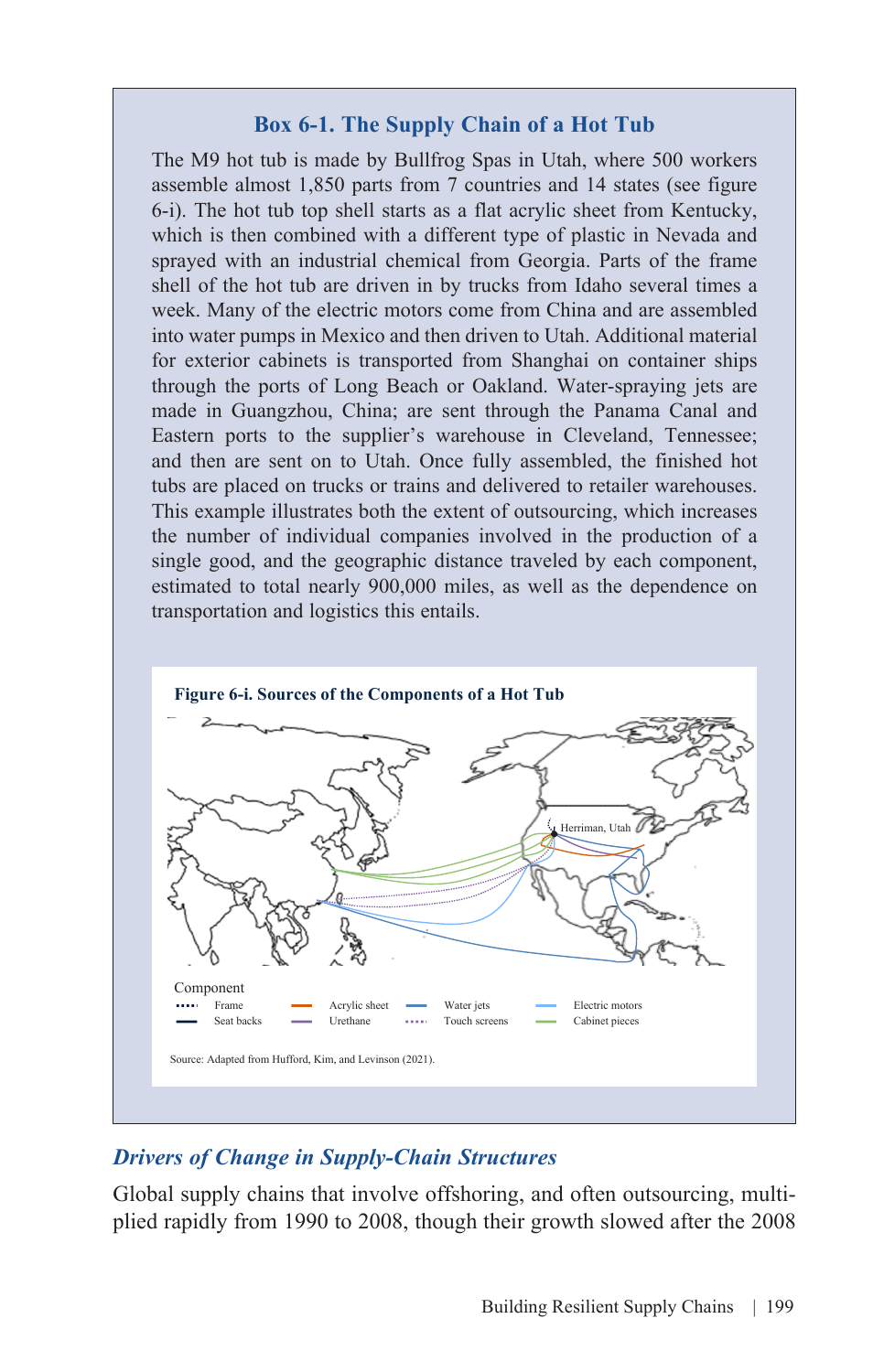global financial crisis ([World Bank 2020a\).](https://openknowledge.worldbank.org/bitstream/handle/10986/32437/211457ov.pdf) Manufacturing firms also outsource services, including logistics, cleaning, and security. That is, workers providing these services are no longer direct employees of manufacturers; instead, they work for financially independent contractors. For example, in food, cleaning, security, and logistics services, the share of those working for such contractors in the United States rose from about 5 percent to about 30 percent between 1950 and 2015 [\(Dorn, Schmieder, and Spletzer 2018\)](https://www.dol.gov/sites/dolgov/files/OASP/legacy/files/Domestic-Outsourcing-in-the-United-States.pdf).

Two key changes have increased the attractiveness of outsourcing and offshoring. *The first change is increased access to foreign suppliers*, making offshoring more cost-effective for firms, largely due to advances in information technology (IT) and reductions in trade barriers since the 1990s. Advances in IT allow firms to convey detailed information about product and process specifications across long distances, while improvements in transportation, such as containerization, allow goods to be moved more quickly and consistently [\(Grossman and Rossi-Hansberg 2006](https://www.princeton.edu/~erossi/RO.pdf)). These developments make it possible to segment the production process, keeping highly skilled functions, such as research and development and management, in more advanced economies, while moving others, such as production of components or assembly, to countries with lower wages [\(Gereffi 2020\)](https://link.springer.com/article/10.1057/s42214-020-00062-w).

Major trading nations have signed agreements that reduced barriers to trade, such as the 1994 North American Free Trade Agreement. These trade pacts contain strong protections for property rights of corporations, but far weaker protections for labor rights. This disparity increased the attractiveness to multinational firms of offshoring production to low-wage countries ([Drake 2018](https://heinonline.org/HOL/Page?handle=hein.journals/jilfa22&div=8&g_sent=1&casa_token=AIoonCvnNjUAAAAA:KHyRO0uRNDXRAkHu_RyGHj3pOaNS0NnJK2uydx5UPU5zxZcqMcx74wAlGuAj4oNhpgayGlU&collection=journals)). The result has been increased availability of cheaper goods for American consumers, but also significant pressure on wages and benefits that have often driven workers from the middle class ([Hakobyan and](https://direct.mit.edu/rest/article/98/4/728/58338/Looking-for-Local-Labor-Market-Effects-of-NAFTA)  [McLaren 2016\)](https://direct.mit.edu/rest/article/98/4/728/58338/Looking-for-Local-Labor-Market-Effects-of-NAFTA).

Finally, widespread international government subsidization of manufacturing industries has lowered prices that lead firms pay for inputs, and has oriented many nations' domestic industry toward global supply chain participation [\(Hauge 2020\)](https://onlinelibrary.wiley.com/doi/full/10.1111/twec.12922). For instance, in the past few decades, the Taiwan Industrial Technology Research Institute has facilitated relationships between young, domestic semiconductor manufacturers and multinational buyers. The institute helped organize two firms—the Taiwan Semiconductor Manufacturing Company and the United Microelectronics Corporation—and gave them intellectual property. By 2020, these two companies accounted for 60 percent of global semiconductor revenue [\(Lee 2021;](https://www.cnbc.com/2021/03/16/2-charts-show-how-much-the-world-depends-on-taiwan-for-semiconductors.html) [Breznitz 2005](https://papers.ssrn.com/sol3/papers.cfm?abstract_id=753524)). Taiwan and China have extensively subsidized their semiconductor industries, with subsidies often approaching nearly 30 percent of a company's revenue, according to the U.S. Department of Defense ([2022](https://media.defense.gov/2022/Feb/24/2002944158/-1/-1/1/DOD-EO-14017-REPORT-SECURING-DEFENSE-CRITICAL-SUPPLY-CHAINS.PDF), 36). "Made in China 2025," China's 10-year plan to transform itself into a world leader in high-tech industries, promotes policies that increase Chinese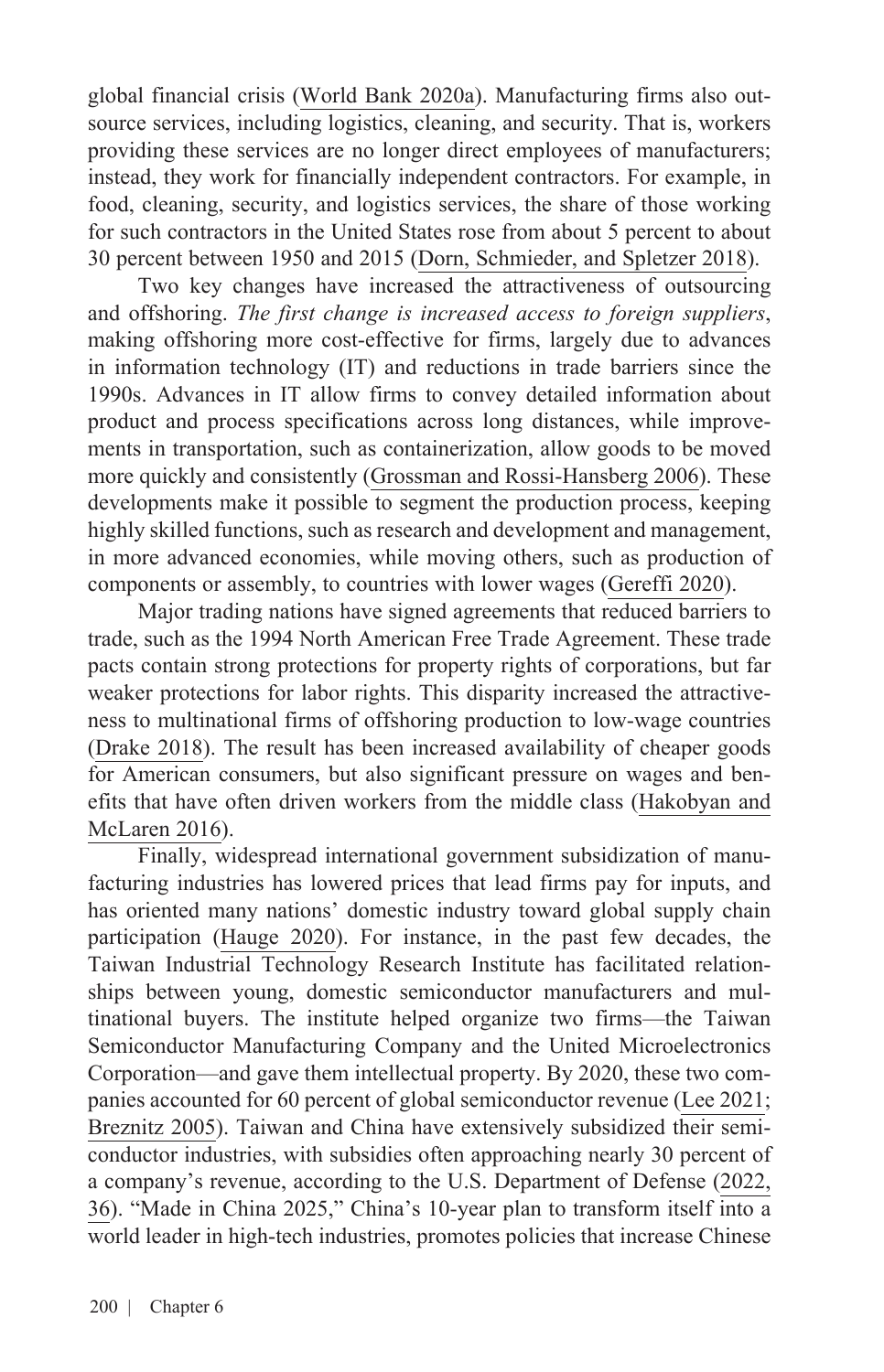firms' market share and builds globally competitive industries in key sectors without relying on foreign firms [\(Congressional Research Service 2020\)](https://sgp.fas.org/crs/row/IF10964.pdf). (See box 6-2.)

*The second key change is the growing role of financial criteria and institutions in corporate decisionmaking.* This "financialization" of the economy has encouraged outsourcing and offshoring because of savings in costs that are easily measurable. Firms increasingly tie executive compensation to such financial measures as earnings per share, stock prices, and return on equity. Before the 1970s, only 16 percent of the chief executive officers in Standard & Poor's 500 companies had compensation based on such measures; by the 1990s, 47 percent did, and in 2021, the vast majority employed by large corporations did [\(Admati 2017](https://www.aeaweb.org/articles?id=10.1257/jep.31.3.131)). Such incentives have encouraged managers to focus more on these financial statement numbers than on less easily measurable metrics, such as resilience.

However, financial metrics can be misleading. Although an outside or offshore supplier may offer a lower unit price, these savings may be eaten away by hidden costs, such as longer lead times, increased vulnerability to disruption, and reduced access to ideas for innovation due to linguistic and geographic distance ([Gray, Helper, and Osborn 2020](https://onlinelibrary.wiley.com/doi/full/10.1002/joom.1113)). Such hard-toestimate costs are often ignored, even though they may negate the estimated savings from outsourcing [\(Barthelemy 2001](https://www.proquest.com/docview/224961284?pq-origsite=gscholar&fromopenview=true)). These less easily measurable metrics are often characterized as "soft" information, which, in contrast to "hard" information, may require knowledge of the environment and/or personal relationships to collect and understand.

Soft information includes operational measures that use physical units, such as defect rates or downtime, and involve such intangibles as the value of research and development or of employee training ([Liberti and Peterson](https://www.kellogg.northwestern.edu/faculty/petersen/htm/papers/hard%20and%20soft%20information.pdf) [2019;](https://www.kellogg.northwestern.edu/faculty/petersen/htm/papers/hard%20and%20soft%20information.pdf) [Edmans, Heinle, and Huang 2016](https://papers.ssrn.com/sol3/papers.cfm?abstract_id=2316194)). It is often difficult to convert soft information into dollars. For example, it is not easy to measure how much an investment in training will improve quality, and how much this improvement in quality will flow to the bottom line. Such investments are also hard for outsiders or those without experience with a given product to verify. Thus, the pursuit of favorable performance as measured by financial indicators may induce firms to act in ways that could be detrimental to long-term performance, essentially trading longer-term resilience and sustainability for nearer-term profitability ([Edmans, Heinle, and Huang 2016](https://papers.ssrn.com/sol3/papers.cfm?abstract_id=2316194)).

For firms increasingly driven by short-term investors' demands, the temptation to ignore these costs has often been great. A survey of senior U.S. financial executives found a willingness to sacrifice long-term shareholder value to meet Wall Street earnings targets or smooth reported earnings. For example, when managers were asked if they would "accept a sacrifice in value . . . to avoid volatile earnings," 78 percent said yes; 55 percent would "delay starting a new project, even if this entails a small sacrifice in value"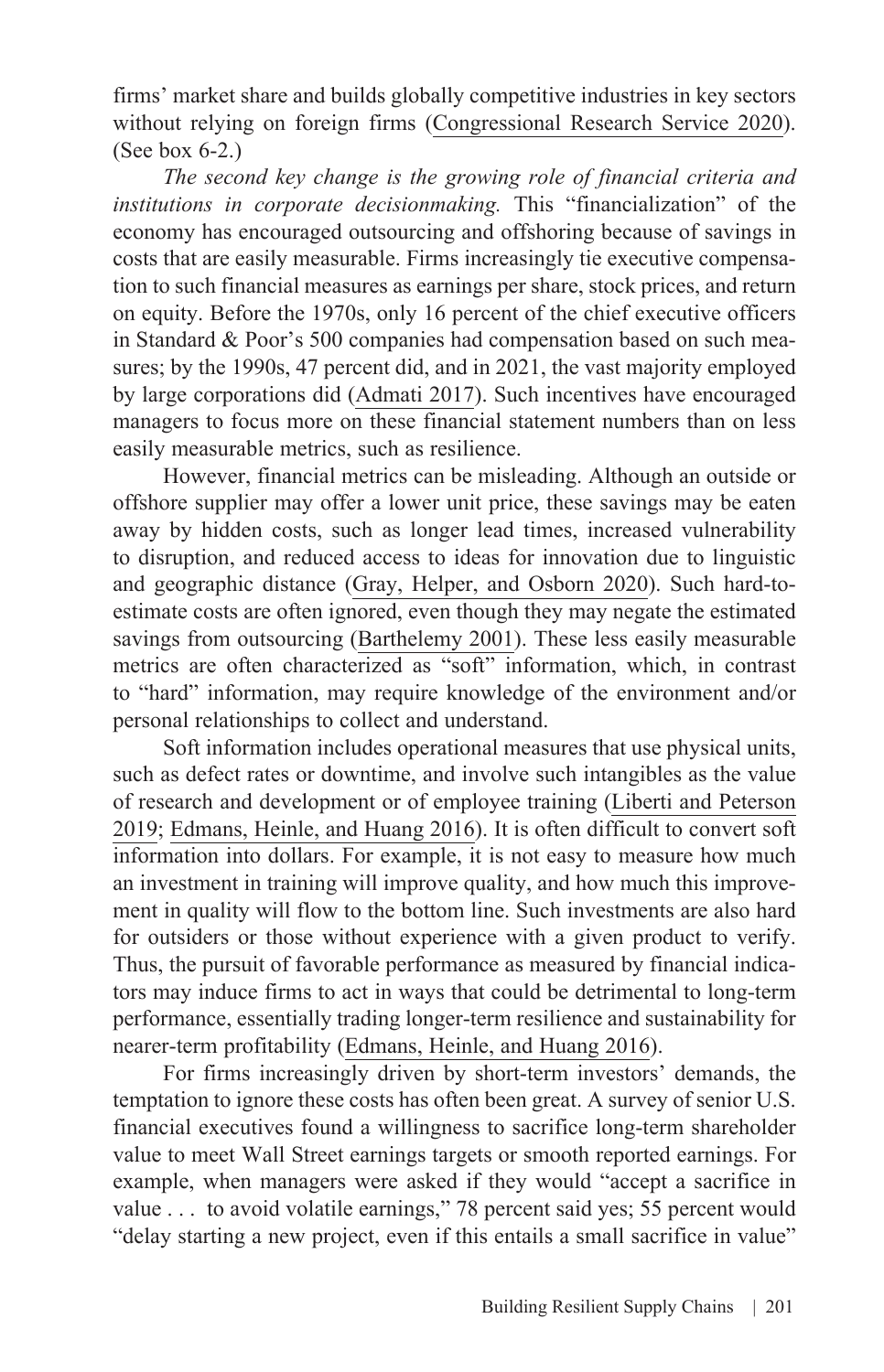#### **Box 6-2. The Role of China in U.S. Supply Chains**

A significant factor in the recent evolution of global supply chains has been the rise of China, which is now the largest source of U.S. imports. China's manufacturing began exploding in the 1990s, and its share of world manufacturing exports rose from 3.1 percent in 1991 to 17.6 percent in 2015, before dipping to 14.2 percent in 2018 [\(Autor, Dorn,](https://www.nber.org/system/files/working_papers/w29401/w29401.pdf) [and Hansen 2021](https://www.nber.org/system/files/working_papers/w29401/w29401.pdf)).

Initially, China specialized in simply assembling products from imported components and designs. For example, it is estimated that in 2010 China provided less than 2 percent of the value added of the Apple iPhone 4; the product was designed in the United States, and the components were made in places like Japan and South Korea; no Chinese suppliers contributed components ([Linden, Kraemer, and Dedrick](https://webzoom.freewebs.com/phsworldhistory/AP%20WH%20Unit%20V/Value_iPad_iPhone.pdf) [2011](https://webzoom.freewebs.com/phsworldhistory/AP%20WH%20Unit%20V/Value_iPad_iPhone.pdf)). However, China learned quickly, and for the iPhone X in 2018, it contributed more than 25 percent of the value added, including assembly and high-value components such as the battery pack and touch screen ([Linden, Kraemer, and Dedrick 2007;](https://escholarship.org/uc/item/1770046n) [Xing 2019](https://voxeu.org/article/how-iphone-widens-us-trade-deficit-china-0)).

China's entry into global supply chains was facilitated not only by technological advance in transportation and communication but also by changes in institutions. Particularly important were the United States' granting of Permanent Normal Trading Relations (PNTR) to China in 2000 and the admission of China to the World Trade Organization in 2001, steps that gave imports from China permanent access to the relatively low tariff rates reserved for members of the World Trade Organization. These steps did not require China to change its labor policies, which banned workers from joining independent trade unions, involved reprisals against workers who sought higher wages, and involved forced labor. These policies suppressed wages in China, increasing the competitiveness of firms, including multinational firms, that produced there.

China's competitiveness was also facilitated by large subsidies, and requirements that multinationals transfer technology to Chinese firms. As the Congressional Research Service concluded, China aims to advance its national development goals and future global economic position through industrial policies that seek global civilian and military leadership in advanced and emerging technologies. China's policies feature a heavy government role in directing and funding Chinese firms to obtain foreign expertise and intellectual property in strategic industries, including aerospace, semiconductors, microelectronics, pharmaceuticals, and electric vehicles [\(Congressional Research Service](https://sgp.fas.org/crs/row/IF10964.pdf) [2020](https://sgp.fas.org/crs/row/IF10964.pdf)). Through these policies, and aided by U.S. companies pursuing asset-light strategies, China gained large degrees of market power in a variety of critical supply chains. For example, China has 97 percent global market share of the ingots and wafers used to make solar panels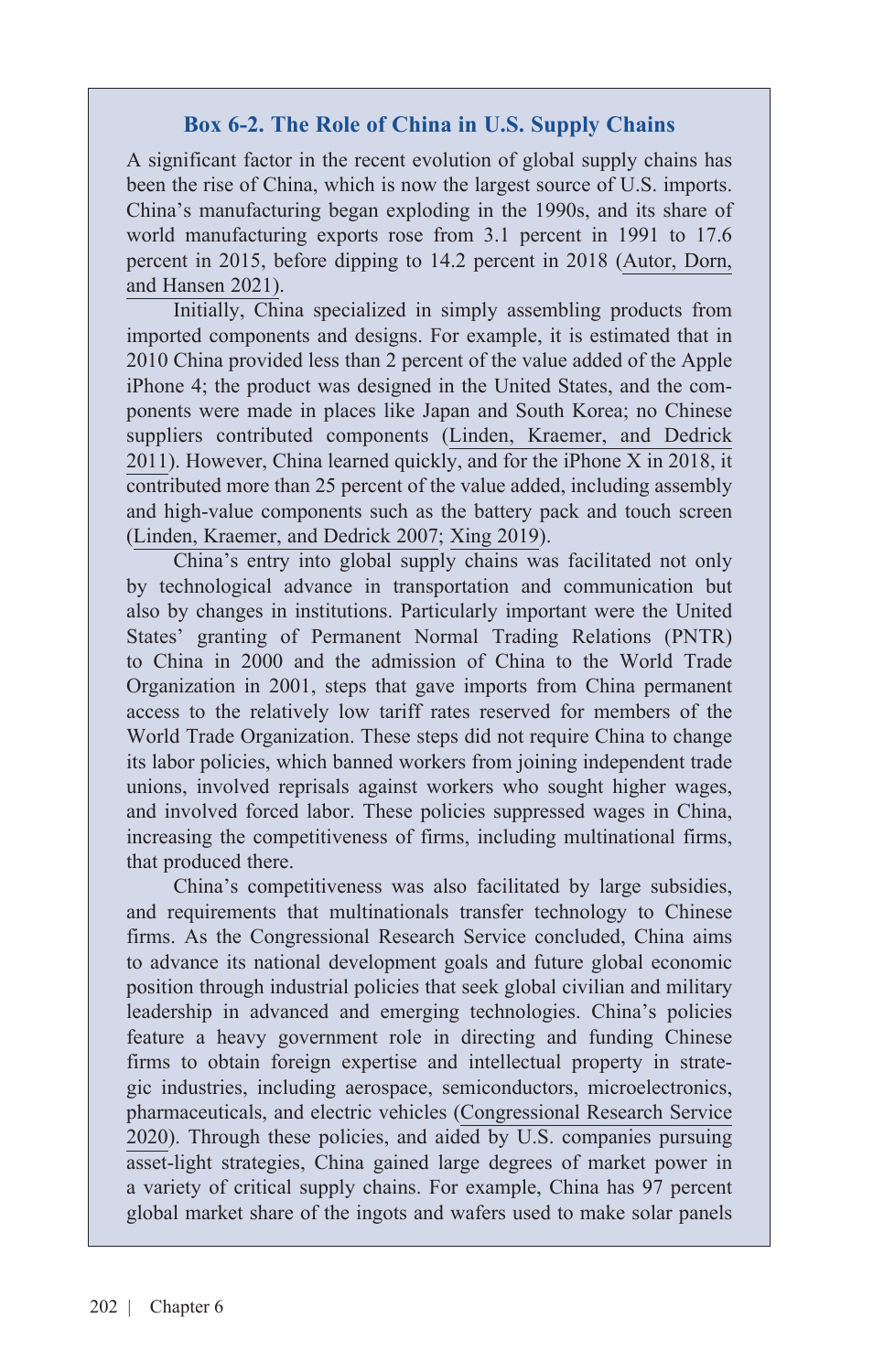([U.S. Department of Energy 2022](https://www.energy.gov/sites/default/files/2022-02/Solar%20Energy%20Supply%20Chain%20Report%20-%20Final.pdf)). It also produces 73 percent of global Lithium-ion batteries, which are the primary source of energy for electric cars ([Henze 2022\)](https://about.bnef.com/blog/u-s-narrows-gap-with-china-in-race-to-dominate-battery-value-chain/).

These policies may have contributed to the decrease in extreme poverty in China, which fell by over 90 percent between 1990 and 2016 (the latest year for which data are available) ([World Bank 2016;](https://www.worldbank.org/en/news/opinion/2016/10/17/chinas-role-in-efforts-to-eradicate-poverty) [Goodman 2021](https://www.bbc.com/news/56213271)). These policies had significant effects on U.S. consumer prices; one estimate is that prices for consumer tradables fell 0.19 percentage point annually between 2004 and 2015 due to trade with China ([Bai and Stumpner 2019](https://www.aeaweb.org/articles?id=10.1257/aeri.20180358)).

However, these policies had negative effects on U.S. factories' vitality and innovation; increased exposure to Chinese imports significantly reduced sales, profitability, and research-and-development expenditures at U.S. firms facing import competition [\(Autor et al. 2020\)](https://www.aeaweb.org/articles?id=10.1257/aeri.20180481). The China shock also had adverse effects on workers. In the decade from 2000 to 2010, one-third of U.S. manufacturing workers lost their jobs; at least a quarter of this effect was due to China's accession to the World Trade Organization ([Autor, Dorn, and Hanson 2016](https://www.nber.org/papers/w21906)). Workers in affected industries saw rapid job loss after the United States granted PNTR status to China [\(Pierce and Schott 2016](http://www.justinrpierce.com/index_files/pierce_schott_aer_2016.pdf)). Communities more exposed to Chinese imports had reduced earnings for low-wage workers, housing prices, and tax revenues; and larger increases in childhood and adult poverty, single-parenthood, and mortality related to drug and alcohol abuse, as well as greater uptake of government transfers ([Pierce](http://www.justinrpierce.com/index_files/pierce_schott_aer_2016.pdf) [and Schott 2016;](http://www.justinrpierce.com/index_files/pierce_schott_aer_2016.pdf) [Autor, Dorn, and Hansen 2021\)](https://www.nber.org/system/files/working_papers/w29401/w29401.pdf).

to avoid missing an earnings target [\(Graham, Harvey, and Rajgopal 2019](https://www0.gsb.columbia.edu/mygsb/faculty/research/pubfiles/12924/Rajgopal_value.pdf), 8). Underlying this willingness is a view that stock market investors lack the information to properly value long-term investments [\(Asker, Farre-Mensa,](http://ssrn.com/abstract=1603484)  [and Ljungqvist 2015;](http://ssrn.com/abstract=1603484) [Poterba and Summers 1995\)](https://economics.mit.edu/files/19916).

This financialization of the economy has been an important driver of U.S. lead firms' supply chain strategies. Outsourcing of production and other capital-intensive activities is prescribed by consulting firms promoting an "asset-light" strategy. These firms note that, all else held equal, a lower amount of capital makes a given amount of revenue yield a higher measured return on assets ([Kachaner and Whybrew 2014](https://www.bcg.com/publications/2014/business-model-innovation-growth-asset-light-is-right)); the importance of the "all else held equal" assumption is discounted. Offshoring to suppliers with a low quoted price is also attractive. Chinese subsidies and wage suppression have yielded very low unit costs for Chinese suppliers; often, the price from a Chinese manufacturer of a finished manufactured component has been less than the price of raw materials for a U.S. supplier [\(U.S. Department of](https://media.defense.gov/2022/Feb/24/2002944158/-1/-1/1/DOD-EO-14017-REPORT-SECURING-DEFENSE-CRITICAL-SUPPLY-CHAINS.PDF)  [Defense 2022](https://media.defense.gov/2022/Feb/24/2002944158/-1/-1/1/DOD-EO-14017-REPORT-SECURING-DEFENSE-CRITICAL-SUPPLY-CHAINS.PDF), 27). The disadvantages of such purchasing strategies are hard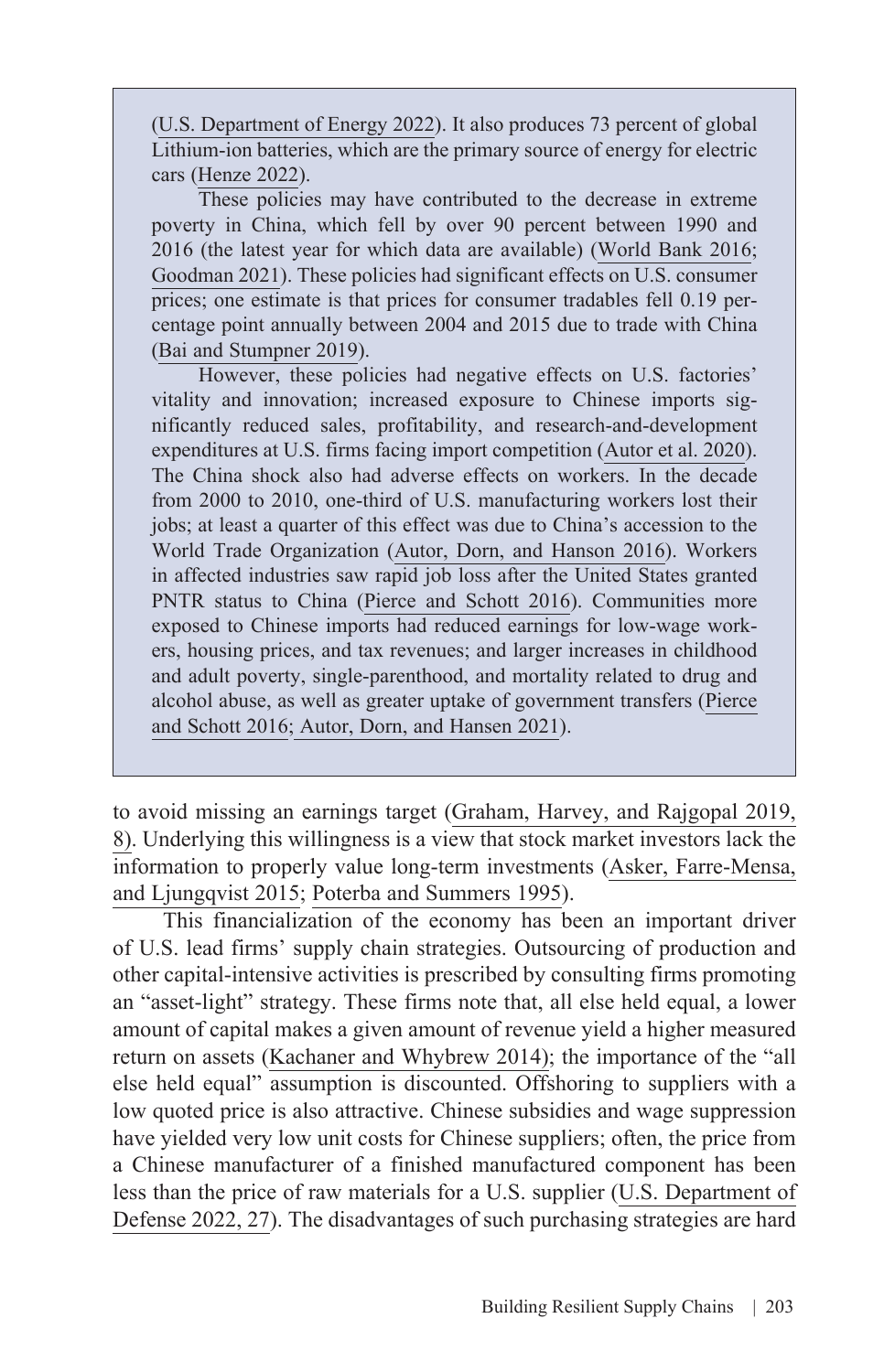to quantify; in a financialized environment, where many purchasing agents are rewarded exclusively for driving down quoted prices, these disadvantages have typically been assumed (without much evidence) to be small ([Gray, Helper, and Osborn 2020](https://onlinelibrary.wiley.com/doi/full/10.1002/joom.1113)).

# **Implications of Supply Chain Structures**

This section examines the relationship between supply chains and innovation, and the role of supply chains in the business cycle. Both outsourcing and offshoring have significant effects on innovation, some positive and some negative.

### *Impact on Innovation*

Outsourcing can lead to the development of highly specialized and innovative suppliers. Take the example of semiconductors. The particular trajectory of innovation in this industry has led to a production process with very large economies of scale; for instance, a new fabrication plant (fab) now costs at least \$12 billion to build. Because of the significant overhead involved, the more semiconductor chips a fab produces, the lower the average cost of each chip. And, with more sales, a fab's owner can invest more in research and development, enabling it to produce even more sophisticated chips ([White](https://www.whitehouse.gov/wp-content/uploads/2021/06/100-day-supply-chain-review-report.pdf) [House 2021](https://www.whitehouse.gov/wp-content/uploads/2021/06/100-day-supply-chain-review-report.pdf); [Jie, Yang, and Fitch 2021\)](https://www.wsj.com/articles/the-world-relies-on-one-chip-maker-in-taiwan-leaving-everyone-vulnerable-11624075400). In part for this reason, it has become more advantageous for firms to purchase semiconductors from a specialized semiconductor firm than to make them in house [\(Breznitz 2005\)](https://papers.ssrn.com/sol3/papers.cfm?abstract_id=753524).<sup>5</sup>

This semiconductor example illustrates how a buyer can obtain the benefits of suppliers' innovation simply by buying the product; as semiconductors improved and their prices fell, manufacturers were able to dramatically increase the computing power of products ranging from refrigerators to computers. Though many firms buy generic semiconductors from distributors, innovation often results from the interaction between a buyer's needs and a supplier's capabilities [\(Batra et al. 2016;](https://www.mckinsey.com/~/media/mckinsey/industries/semiconductors/our%20insights/creating%20mutually%20beneficial%20partnerships%20with%20distributors/creating_mutually_beneficial_partnerships.pdf) [von Hippel 1988](https://papers.ssrn.com/sol3/papers.cfm?abstract_id=2877276)). Apple's cutting-edge products often result from significant interaction between its designers and the producers of its semiconductors ([Owen 2021;](https://appleinsider.com/articles/21/11/02/apple-gets-preferential-treatment-in-close-tsmc-partnership) [Jie, Yang,](https://www.wsj.com/articles/the-world-relies-on-one-chip-maker-in-taiwan-leaving-everyone-vulnerable-11624075400) [and Fitch 2021](https://www.wsj.com/articles/the-world-relies-on-one-chip-maker-in-taiwan-leaving-everyone-vulnerable-11624075400)).

Although collaborative relationships have many benefits, as described above, they may also have costs, particularly in lost flexibility ([Levin](https://academic.oup.com/qje/article/117/3/1075/1932944) [2002\)](https://academic.oup.com/qje/article/117/3/1075/1932944). To minimize the costs of switching suppliers, a lead firm may use arm's-length relationships and design its production processes to enable it to outsource to firms with weak bargaining power. Though this flexibility has benefits for lead firms, it may cause their suppliers to invest less in both

<sup>&</sup>lt;sup>5</sup> As discussed above, government subsidies for semiconductor manufacturers were also an important reason why firms reduced their vertical integration into this industry.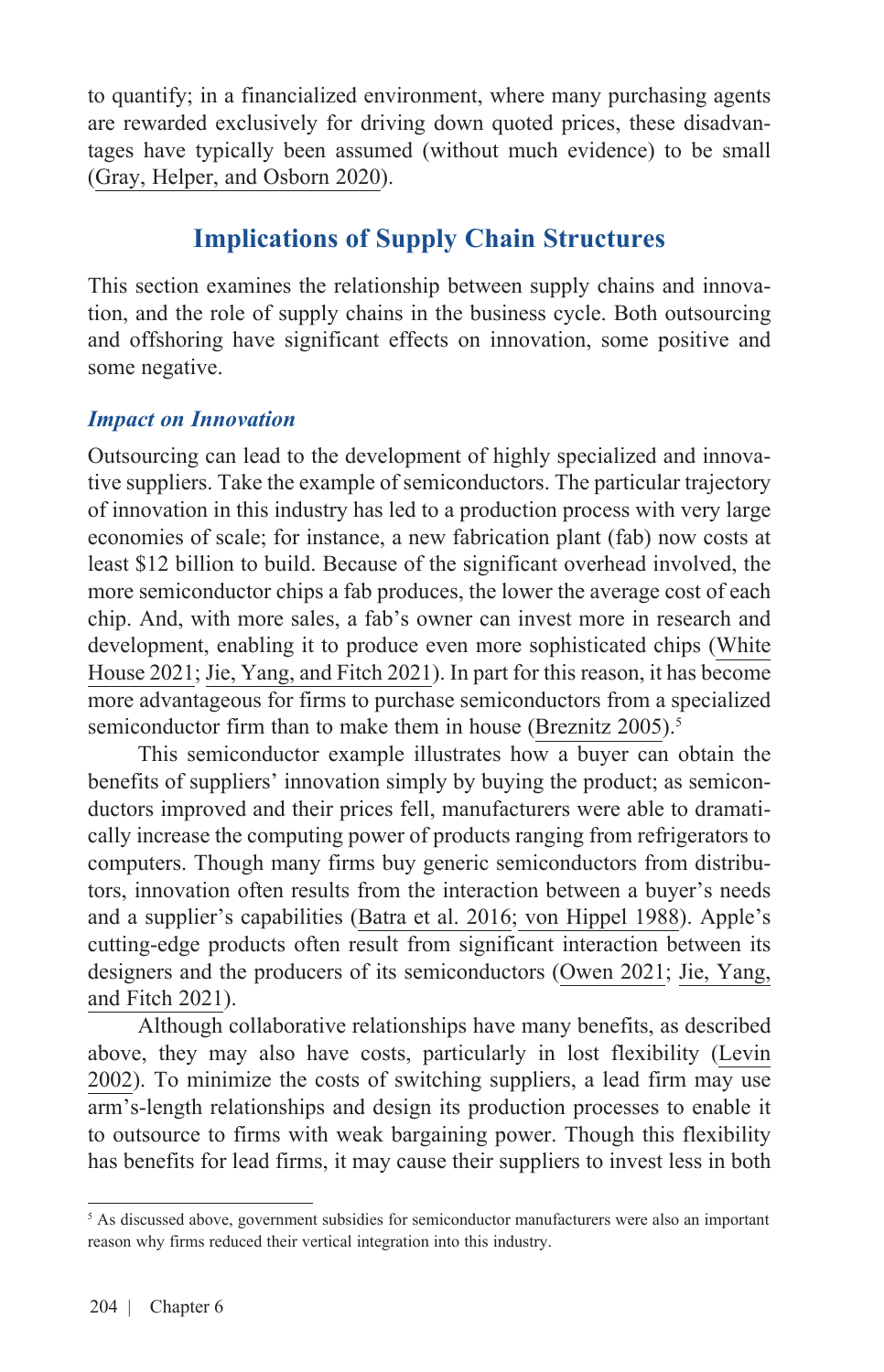innovation and workers due to uncertainty about the continuing demand for their products, because these investments often have customer-specific elements (see box 6-3) ([Baker, Gibbons, and Murphy 1995;](https://www.researchgate.net/publication/24091469_Subjective_Performance_Measures_in_Optimal_Incentive_Contracts) [Helper and](https://www.aeaweb.org/articles?id=10.1257/jep.28.1.49) [Henderson 2014](https://www.aeaweb.org/articles?id=10.1257/jep.28.1.49)).

The use of semiconductors in the auto industry illustrates this point. Although semiconductors became key to the operation of modern vehicles more than a decade ago, many automakers did not begin to communicate directly with semiconductor manufacturers until late 2021. Rather, they bought chips indirectly, through distributors or first-tier suppliers, and did not commit to purchases more than a few weeks out. Thus, although their product plans included more intensive use of semiconductors in future vehicles, automakers had not been credibly signaling this intention to manufacturers. Without this commitment, semiconductor manufacturers were unwilling to build new fabs for automotive-grade chips, since fabs must maintain very high capacity utilization to be profitable. Further, they did not devote resources to innovating on the dimensions important to automakers, such as reduced cost and increased reliability. In contrast, Apple has long paid to reserve capacity in advance at fabs, and has worked with semiconductor manufacturers and design firms to innovate on the dimensions important to them—speed and power [\(Burkacky, Lingemann, and Pototzky 2021](https://www.mckinsey.com/industries/automotive-and-assembly/our-insights/coping-with-the-auto-semiconductor-shortage-strategies-for-success); [Ewing and Boudette 2021;](https://www.nytimes.com/2021/04/23/business/auto-semiconductors-general-motors-mercedes.html) [Fogarty 2020;](https://www.spglobal.com/marketintelligence/en/news-insights/latest-news-headlines/apple-arm-using-80-of-tsmc-capacity-for-most-advanced-5nm-chips-61864034) [Lawrence and VerWey 2019](https://www.usitc.gov/publications/332/executive_briefings/ebot_amanda_lawrence_john_verwey_the_automotive_semiconductor_market_pdf.pdf)).6

Innovation is affected by offshoring as well. In some cases, foreign purchases increase the ability of U.S. firms to innovate by allowing access to innovative technology developed abroad. For example, companies such as Apple, Qualcomm, and Advanced Micro Devices rely on semiconductor designs from a U.K. firm called Arm; firms such as Intel rely on the Dutch company ASML for its advanced lithography equipment ([Associated](https://www.npr.org/2022/02/08/1079206347/arm-nvidia-deal-softbank-computer-chip;%20https:/www.asml.com/en/news/press-releases/2022/intel-and-asml-strengthen-their-collaboration-to-drive-high-na-into-manufacturing-in-2025) [Press 2022](https://www.npr.org/2022/02/08/1079206347/arm-nvidia-deal-softbank-computer-chip;%20https:/www.asml.com/en/news/press-releases/2022/intel-and-asml-strengthen-their-collaboration-to-drive-high-na-into-manufacturing-in-2025)a). And some scholars have argued that offshoring of production increases U.S. firms' innovation by allowing them to focus on high-value tasks.

However, there is evidence suggesting that geographically separating production and innovation impedes innovation. Engineers overseeing production are exposed to the capabilities and problems of existing technology, helping them to generate new ideas both for improving processes and for applying a given technology to new markets. Losing this exposure reduces the opportunity to generate such innovative ideas. For example, when production of consumer electronics migrated to Asia in the 1980s, the United States lost the potential to later compete in the burgeoning market for follow-on products like flat-panel displays, LED lighting, and advanced batteries ([Pisano and Shih 2012](https://hbr.org/2012/03/does-america-really-need-manufacturing); [Berger 2015;](https://mitpress.mit.edu/books/making-america) [Fuchs and Kirchain 2010](https://pubsonline.informs.org/doi/abs/10.1287/mnsc.1100.1227)).

<sup>6</sup> As discussed below, U.S. automakers have recently announced significant changes in the way they purchase semiconductors.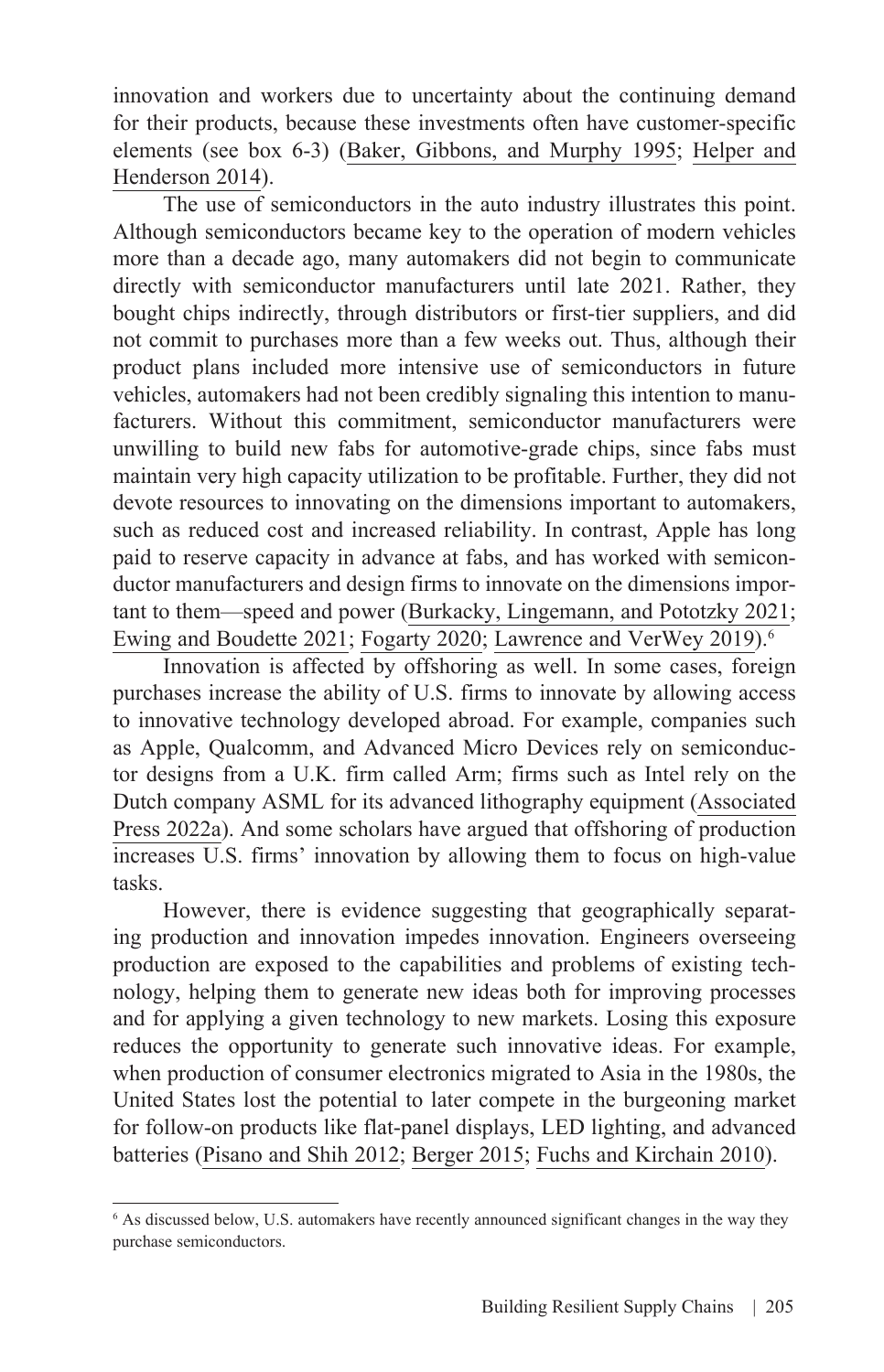#### **Box 6-3. Outsourcing and Job Quality**

Overall, 43 percent of U.S. workers are in supply-chain industries, employed either at lead firms or their suppliers [\(Delgado and Mills](https://www.hbs.edu/ris/Publication%20Files/1-s2.0-S0048733320301177-main_91317e57-9217-4a3d-9707-7f0b6034febc.pdf) [2020](https://www.hbs.edu/ris/Publication%20Files/1-s2.0-S0048733320301177-main_91317e57-9217-4a3d-9707-7f0b6034febc.pdf)). The structure of supply chains has significant implications for job quality for these workers.

As mentioned above, sometimes outsourcing is efficient. However, in other cases, lead firms use outsourcing to gain access to suppliers with weak bargaining power, adopting a strategy that David Weil has called "fissuring." In these cases, supplier firms have little ability to compete except by aggressively holding down wages [\(Weil 2017](https://www.hup.harvard.edu/catalog.php?isbn=9780674975446&content=reviews)). For example, firms that sell to a small number of buyers pay lower wages than do similar firms with more customers; this greater dependence on large buyers lowers suppliers' wages and has accounted for 10 percent of wage stagnation in nonfinancial firms since the 1970s, according to one estimate ([Wilmers 2018](https://journals.sagepub.com/doi/full/10.1177/0003122418762441)).

Research suggests that jobs that are outsourced from lead firms to suppliers are often worse for most workers, for several reasons ([Handwerker and Spletzer 2015](https://ftp.iza.org/dp9294.pdf); [Goldschmidt and Schmieder 2017](https://academic.oup.com/qje/article/132/3/1165/3746069?login=true); [Helper 2021](https://equitablegrowth.org/transforming-u-s-supply-chains-to-create-good-jobs/)). As summarized by Helper [\(2021](https://equitablegrowth.org/transforming-u-s-supply-chains-to-create-good-jobs/)), these reasons include:

- *Design for supplier interchangeability.* Many lead firms structure their supply chains to make contractors easily replaceable. For instance, U.S. automakers in the past brought product design and complex subassemblies in house, making it possible to have contractors compete on making small, predesigned components under short-term contracts. This strategy lowered barriers to entry for suppliers, meaning that suppliers did not capture many rents ([Helper and Henderson 2014\)](https://www.aeaweb.org/articles?id=10.1257/jep.28.1.49). This style of production has led many lead firms in the apparel industry to employ long chains of anonymous subcontractors. Walmart Corporation, for example, was surprised when goods marked with its label were found in the aftermath of the horrific fire at the Rana Plaza complex, in which over 1,100 Bangladeshi apparel workers were killed due to subcontractors' poor safety practices ([White 2017\)](https://www.theatlantic.com/business/archive/2017/05/rana-plaza-four-years-later/525252/).
- *Monitoring without accountability.* Some lead firms specify in detail the actions to be taken by workers in their supply chains, [even those who are not their employees \(Davis-Blake and Broschak](https://www.jstor.org/stable/27800081?seq=4#metadata_info_tab_contents) 2009). That is, lead firms can control workers without taking responsibility for paying them benefits. Tight monitoring from lead firms means that one of the few profit-making strategies available to subcontractors is to keep wages low. Sometimes these workers are misclassified as independent contractors, even though they lack the autonomy of running their own business. When firms misclassify workers in this way, "they offload labor costs and risks onto workers—for example, by avoiding unemployment insurance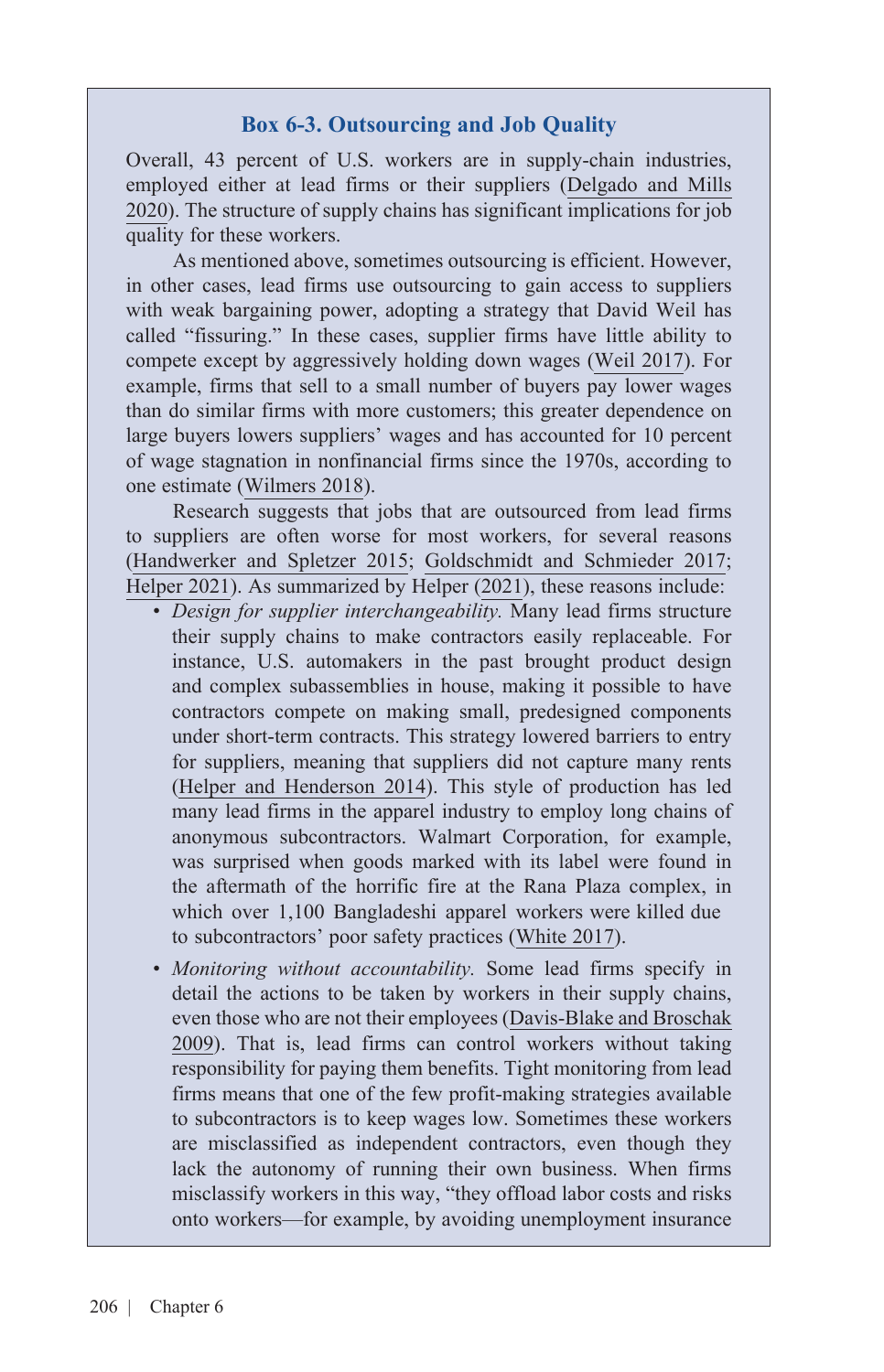taxes and workers' compensation premiums—and make it difficult for workers to organize or join a union and bargain collectively for better wages and conditions" ([U.S. Department of the Treasury](https://home.treasury.gov/system/files/136/State-of-Labor-Market-Competition-2022.pdf) [2022](https://home.treasury.gov/system/files/136/State-of-Labor-Market-Competition-2022.pdf), i).

- *Low supplier capability.* When lead firms maintain tight control over suppliers' work methods, subcontractors' ability to create or capture value is low. Even though investments might yield productivity improvements, contractors often do not make them because they lack the capability to do so or they would not capture much of the benefit due to fierce competition. As a result, subcontractors often cannot increase pay without risking bankruptcy. Suppliers to lead firms that adopt financialized metrics also have difficulty adopting management practices that have been shown to be effective. Fewer than half of second-tier auto suppliers have adopted practices such as quality circles, in which production employees gather regularly to explore ways to improve quality; one-third report that they do not consistently do preventive maintenance, and one-quarter employ no engineers. In contrast, suppliers that report a collaborative relationship with customers were more likely to adopt high-road policies such as cross-training of workers, and had higher productivity ([Helper and Martins 2020\)](https://mitpress.mit.edu/books/creating-good-jobs).
- *Weak ecosystems*. Not only do U.S. suppliers lack support from lead firms; they are isolated in other ways as well [\(Berger 2015\)](https://mitpress.mit.edu/books/making-america). The reason: There are few institutions to help with innovation, training, or finance [\(Ezell and Atkinson 2011\)](http://www.itif.org/files/2011-sme-manufacturing-tech-programss-new.pdf). In contrast, Germany's Mittelstand, which are medium-sized firms, are the backbone of the German manufacturing sector due to the help they get from community banks, applied research institutes, training institutions, and unions [\(Berger 2015](https://mitpress.mit.edu/books/making-america)).

#### *Impact on the Macroeconomy*

The structure of production networks, as described in figure 6-1, has important effects on the macroeconomy. The location of supply relative to consumers, the degree of interconnection and substitutability among firms and industries, the geographic concentration of supply, and the amount of collaboration and trust between buyers and suppliers all affect the degree to which a shock to one firm or industry propagates through the entire economy.

Distinct configurations of supply chain structures carry distinct exposure profiles. For example, offshoring, or openness to international trade, can reduce exposure to domestic shocks by broadening supply or hedging against concentrated disruption ([Caselli et al. 2020;](https://academic.oup.com/qje/article/135/1/449/5571811?login=true) [Miroudot 2020\)](https://voxeu.org/article/resilience-versus-robustness-global-value-chains).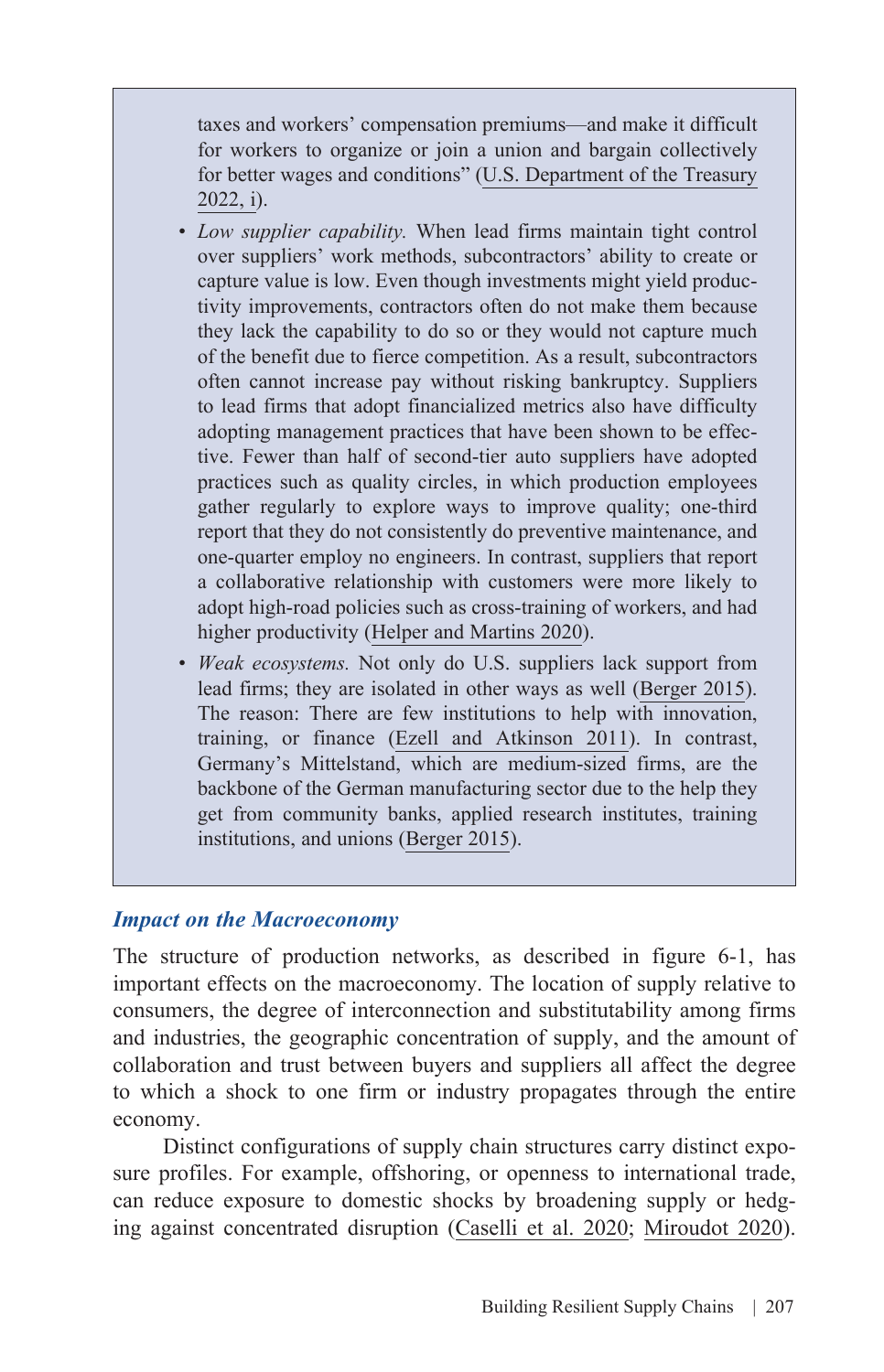However, the greater distance that imported inputs must travel increases risks associated with transportation. For example, 40 percent of U.S. containerized imports go through the ports of Los Angeles and Long Beach, where the rise in demand for goods induced by the COVID-19 pandemic caused significant delays [\(Karlamangla 2021](https://www.nytimes.com/2021/10/18/us/port-of-los-angeles-supply-chain.html)). Even supply chains that had no production problems suffered from the shipping bottlenecks. In addition, risks to a supply chain can grow with more global connections, because a disruption in one country will affect suppliers in all other countries. For instance, [Bonadio and others \(2020\)](https://ideas.repec.org/p/nbr/nberwo/27224.html) estimated that one-quarter of pandemicrelated gross domestic product declines across 64 countries were related to global supply chain shock transmission. When disasters occur with supply chains abroad, as with the 2011 earthquake in Japan, recovery takes longer than if the supply chain was local due to the longer lead time involved in shipping.

Dependence on a single supplier or a single location also carries risk. This is true even if the suppliers are domestic; for example, a severe 2021 freeze in Texas led to months-long disruptions in U.S. and global supplies of plastics because of the concentration of petrochemical companies there ([Wiseman and Krisher 2021\)](https://www.pbs.org/newshour/economy/chemical-shortage-inflates-paints-and-plastics-prices). These risks can be greater in industries important to national security that are located abroad, because decisions about supply would be affected by the policies of another country, as discussed below.

If firms within an industry share suppliers with skills that are hard to replace, the bankruptcy of a few such suppliers can also take down other suppliers, and even lead firms, with them. Fear of this "cascading bankruptcy" in 2008, when auto sales suddenly fell 45 percent, led the CEO of Ford, Alan Mulally ([2008](https://www.banking.senate.gov/imo/media/doc/Mulally0Ford12408FinalWrittenTestimony.pdf)), to ask for a government rescue of his major competitors, noting that 90 percent of Ford's suppliers were shared with other automakers. Auto suppliers have hard-to-replace skills that include the ability to maintain high quality standards (e.g., to control variation in the size of parts produced to no more than 1/1000th of an inch, thinner than the width of a human hair), consistently over millions of parts that sell for a few dollars each. If these firms fail, other firms cannot easily enter the market to replace them. Dependence on shared suppliers is not uncommon; the computer giants Dell and Lenovo have more than 70 percent commonality in their top 20 suppliers ([Lund et al. 2020\).](https://www.mckinsey.com/business-functions/operations/our-insights/risk-resilience-and-rebalancing-in-global-value-chains) In contrast, if each downstream firm were vertically integrated (i.e., produced its own inputs), some firms might be affected by a disruption, but it is likely others would still be able to produce.

Some of these potential vulnerabilities carry offsetting benefits. For example, geographic clustering of suppliers is common, and often is efficient, because suppliers can share skilled labor, specialized inputs, and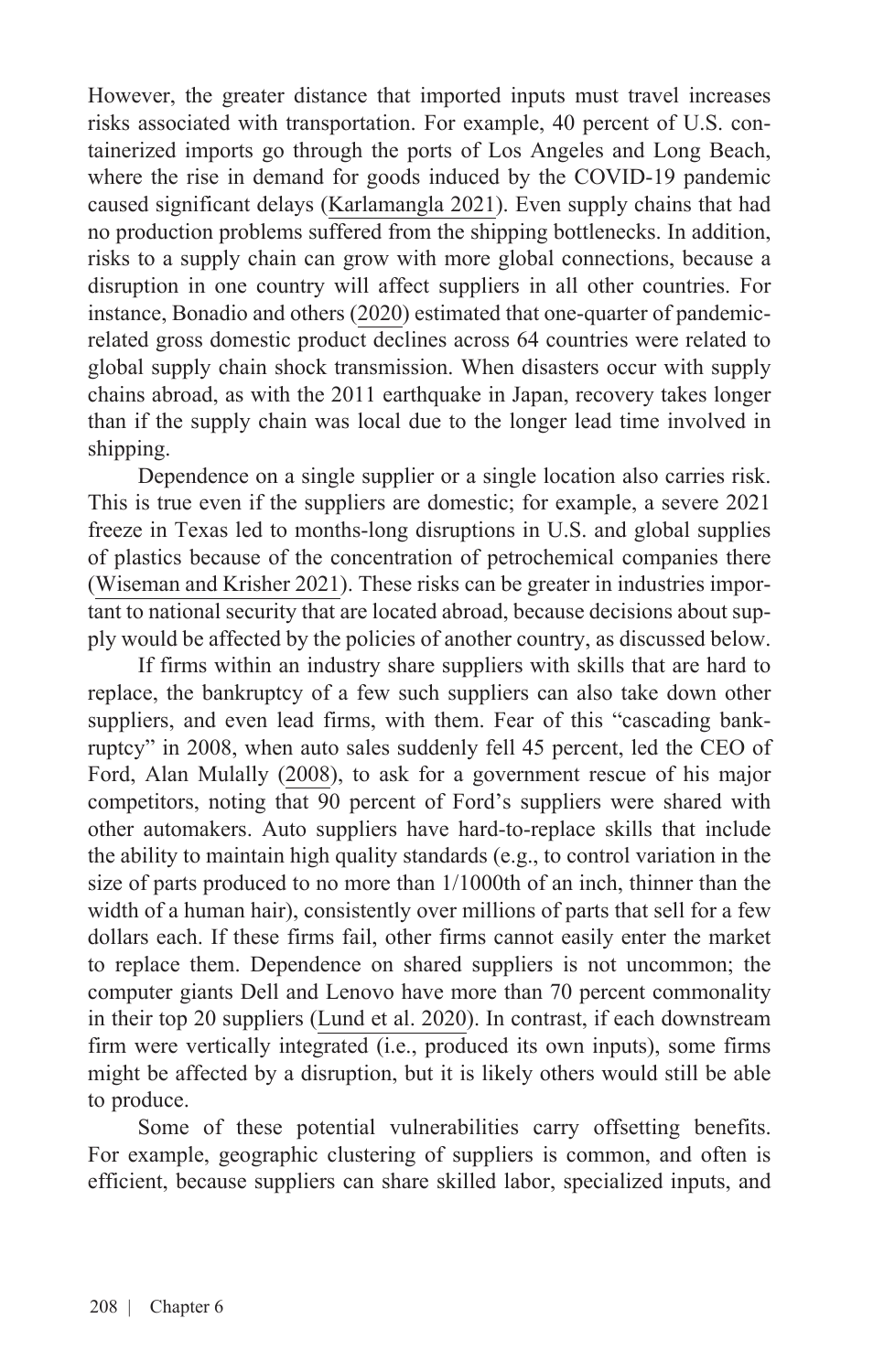innovative ideas [\(Marshall 1919](https://socialsciences.mcmaster.ca/econ/ugcm/3ll3/marshall/Industry&Trade.pdf); [Delgado, Porter, and Stern 2015\)](https://academic.oup.com/joeg/article-abstract/16/1/1/2413044).<sup>7</sup> In addition, repeated dealings and face-to-face contact build the trust required for collaborative supplier–buyer relationships ([Bernstein 2015\)](https://academic.oup.com/jla/article/7/2/561/1753667). As discussed above, close relationships among firms in the supply chain could speed recovery from disruptions [\(Baldwin and Freeman 2021](https://www.nber.org/papers/w29444); [Alfaro and Chen](https://www.aeaweb.org/articles?id=10.1257/pol.20150437)  [2018\)](https://www.aeaweb.org/articles?id=10.1257/pol.20150437). That is, the reduced ability to seek new suppliers is often offset by suppliers' increased incentive to pitch in to help others. If firms could quickly recover from supply disruptions, then the macroeconomy would not be affected as much by global supply chains' increasing exposure to shocks and dependence on other firms [\(Carvalho and Tahbaz-Salehi 2019\)](https://www.kellogg.northwestern.edu/faculty/alirezat/ProductionNetworksPrimer.pdf).

However, in the absence of such collaboration, shocks to supplier– buyer relationships can have persistent effects on the macroeconomy, especially if networks are highly connected (e.g., star-shaped) and frequently use hard-to-substitute inputs ([Carvalho 2014\)](https://pubs.aeaweb.org/doi/pdf/10.1257/jep.28.4.23). For instance, [Barrot and](https://academic.oup.com/qje/article/131/3/1543/2461213?login=true)  [Sauvagnat \(2016\)](https://academic.oup.com/qje/article/131/3/1543/2461213?login=true) found that if a supplier was hit by a major U.S. natural disaster between 1978 and 2013, its key customers (those accounting for more than 10 percent of the supplier's sales) experienced an average drop of 2 to 3 percentage points in sales growth for one to two years afterward. If the disrupted supplier produced hard-to-substitute inputs, this disruption further propagated to suppliers that were not exposed to the original shock ([Barrot](https://academic.oup.com/qje/article/131/3/1543/2461213?login=true)  [and Sauvagnat 2016\)](https://academic.oup.com/qje/article/131/3/1543/2461213?login=true). [Bigio and La'O \(2020](https://ideas.repec.org/a/oup/qjecon/v135y2020i4p2187-2253..html)) estimate that the input-output structure of the U.S. economy amplified financial distortions by a factor of 2 during the 2008 global financial crisis.8

As the consulting firm McKinsey noted in 2011, "Many global supply chains are not equipped to cope with the world we are entering. Most were engineered, some brilliantly, to manage stable, high-volume production by capitalizing on labor-arbitrage opportunities available in China and other low-cost countries" ([Malik, Niemeyer, and Ruwadi 2011,](https://www.mckinsey.com/business-functions/operations/our-insights/building-the-supply-chain-of-the-future) 1). These conditions are less prevalent now. As networks become more connected, and climate change worsens, the frequency and size of supply-chain-related disasters rises. For this reason and others, understanding how to promote quick recovery is increasingly important. It is also vital for companies to have the incentive to make sufficient investments in resiliency, even when they may not be able to monetize all the benefits of these expenditures because of spillovers to other parts of the networked system.

<sup>7</sup> Sometimes the clusters are near where natural resources required for production are or once were concentrated (e.g., steel in Cleveland). Other times "clusters" of suppliers develop near where an invention happened to occur (e.g., floor coverings in Dalton, Georgia; see [Krugman 1991\)](https://pr.princeton.edu/pictures/g-k/krugman/krugman-increasing_returns_1991.pdf).

<sup>&</sup>lt;sup>8</sup> The authors compared the effects of the current star-shaped structure of the U.S. economy (panel D of figure 6-1) to what they would have been if the economy looked more like panel A (vertically integrated firms).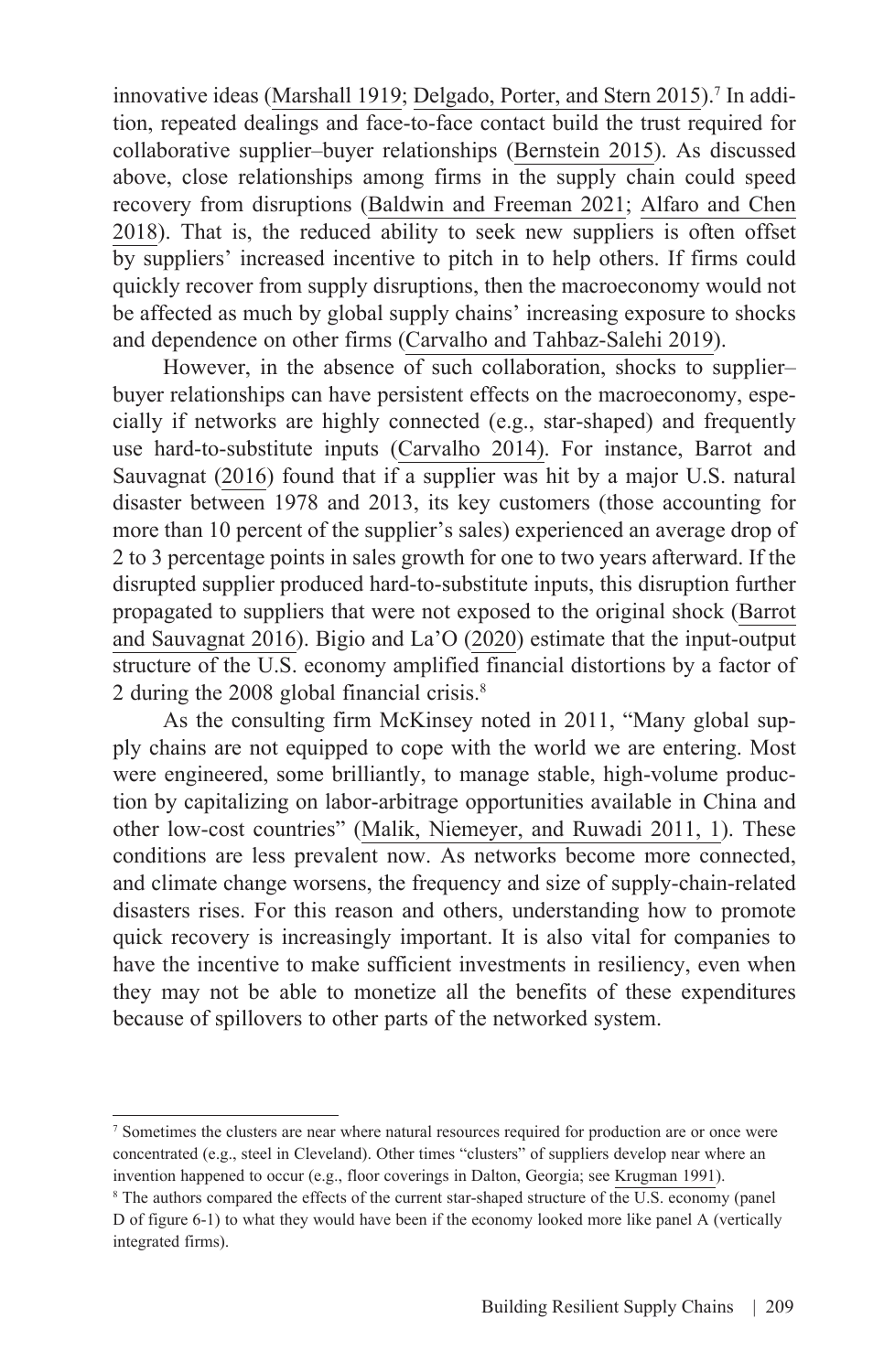#### **Figure 6-4. Frequency of Billion-Dollar Natural Disasters by Type, United States**

Number of disasters



Sources: NCEI (2021, 2022).

Note: Disaster costs are adjusted for inflation using the Consumer Price Index for All Urban Consumers.

# **The Rising Incidence of Supply-Chain-Related Disasters**

Although the pandemic has been a particularly dramatic example of a supply-side disruption, the global frequency of natural disasters increased almost threefold between 1975–84 and 2005–14 [\(Vinod and López 2015\)](https://www.adb.org/publications/global-increase-climate-related-disasters), mostly due to increases in climate-related events [\(NCEI 2021\)](https://www.ncdc.noaa.gov/billions/time-series). [Lund and](https://www.mckinsey.com/business-functions/operations/our-insights/risk-resilience-and-rebalancing-in-global-value-chains) [others \(2020\)](https://www.mckinsey.com/business-functions/operations/our-insights/risk-resilience-and-rebalancing-in-global-value-chains) found that supply chain shocks affecting global production lasting at least a month occur on average every 3.7 years.

The magnitude of damage from these events is also growing; the number of billion-dollar disasters has risen from an average of 5 annually to 20 over the past 40 years (figure 6-4). The frequency of such events is likely to continue to rise in the future, according to the United Nations Intergovernmental Panel on Climate Change [\(IPCC 2022\)](https://www.ipcc.ch/report/ar6/wg2/).

# **Private Sector Incentives for Resilience**

As supply chains have increased in complexity, firms' need for risk management has also grown [\(Baldwin and Freeman 2021\)](https://www.nber.org/system/files/working_papers/w29444/w29444.pdf). When unable to produce due to lack of inputs, firms lose revenue, providing some incentive to invest in resilience [\(Miroudot 2020](https://voxeu.org/article/resilience-versus-robustness-global-value-chains)). Practices include understanding the structure of their supply chains (visibility), investing in backup capacity (redundancy), and improving their ability to solve problems and substitute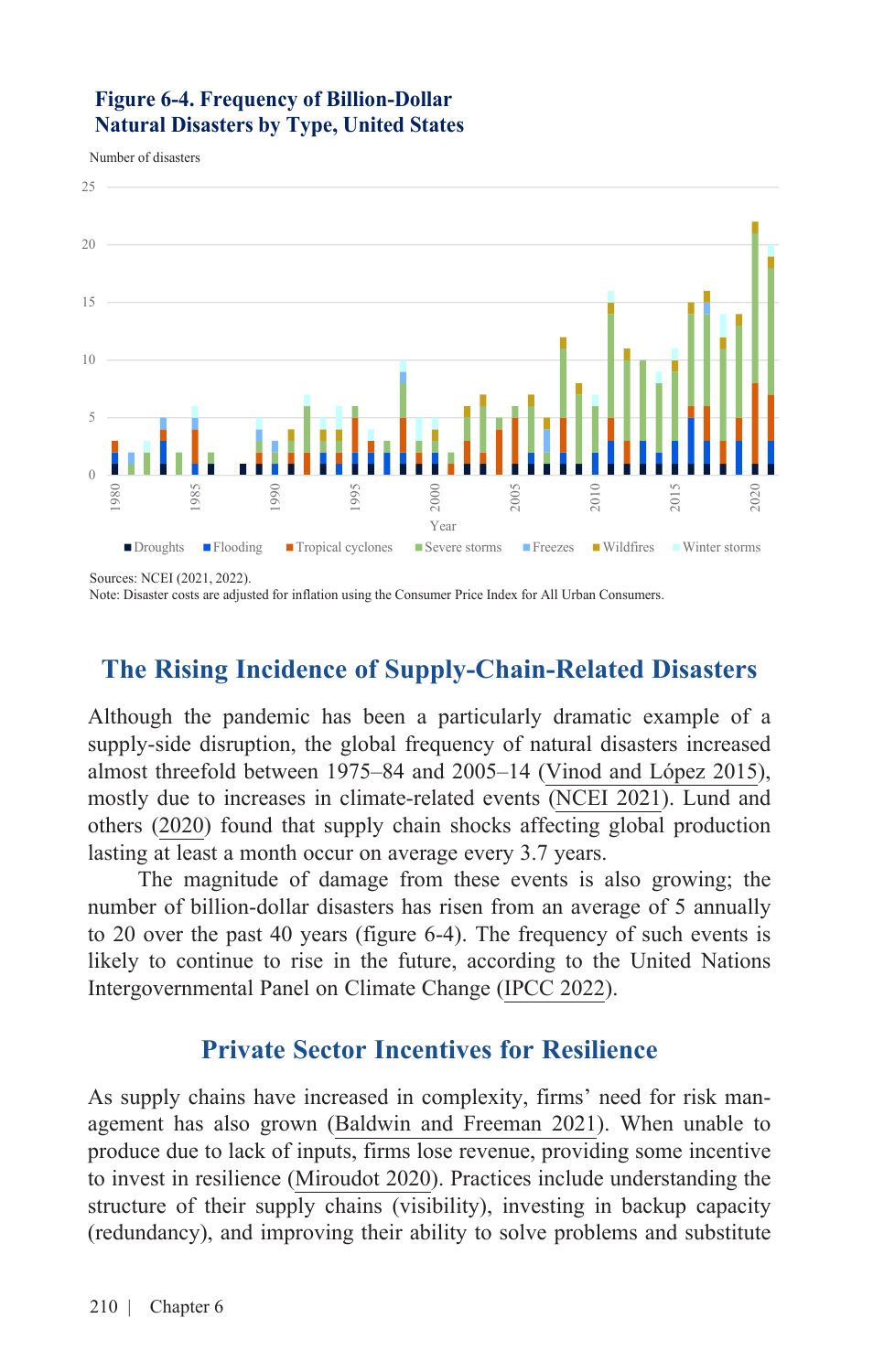between inputs (agility), as well as vertically integrating components of the production process [\(Christopher and Peck 2004;](https://www.emerald.com/insight/content/doi/10.1108/09574090410700275/full/html) de Sá [and de Souza](https://bibliotecadigital.fgv.br/dspace/bitstream/handle/10438/28521/Sa%20et%20al%20IJOPM-09-2017-0510.pdf)  [Miguel 2019\)](https://bibliotecadigital.fgv.br/dspace/bitstream/handle/10438/28521/Sa%20et%20al%20IJOPM-09-2017-0510.pdf). However, these strategies, especially redundancy, increase costs ([Baldwin and Freeman 2021\)](https://www.nber.org/system/files/working_papers/w29444/w29444.pdf). Thus, it is not cost-effective for firms to invest in completely avoiding all disasters. Instead, these practices are designed to reduce firms' risks, such that the perceived expected value of additional revenue during a disruption compensates for the cost of minimizing production issues [\(Miroudot 2020;](https://voxeu.org/article/resilience-versus-robustness-global-value-chains) [Baldwin and Freeman 2021](https://www.nber.org/system/files/working_papers/w29444/w29444.pdf)).

One consequence of a firm underinvesting in resiliency is that it increases the exposure of other firms in the networked system to the negative spillover effects of a disruption. This type of market failure is likely when the firm's investment decisions consider only its private costs and benefits, and it is unable to monetize the spillover benefits of its investment decisions for the rest of the system. Under certain conditions, the private sector can achieve an efficient level of investment. For example, if parties can bargain without high transaction costs, an efficient market outcome may be achieved through private contracting, or through self-policing, cooperative arrangements ([Bernstein 2015](https://academic.oup.com/jla/article/7/2/561/1753667?login=true)). However, these approaches are infeasible when there is a large number of entities and/or contingencies involved, because these raise the transaction costs of negotiating and enforcing contracts [\(Coase 1960](https://www.jstor.org/stable/724810?seq=1#metadata_info_tab_contents)). In this case, there is an important role for government to play, as discussed below.

### *Visibility*

A first step toward achieving resilience is for firms to learn more about their suppliers' production and inventory levels. This allows firms to monitor the capability of their supply chain to meet demand, even if the suppliers do not directly supply the lead firm. Visibility into supply chain relationships is necessary to identify vulnerabilities in supply chains, so that firms can properly plan for disruptive events ([Fujimoto and Park 2014\)](https://waseda.pure.elsevier.com/en/publications/balancing-supply-chain-competitiveness-and-robustness-through-vir). Gaining this knowledge is not just a technical challenge but also depends on trust between buyer and supplier [\(MacDuffie, Heller, and Fujimoto 2021\)](https://mackinstitute.wharton.upenn.edu/2021/building-supply-chain-continuity-capabilities-for-a-post-pandemic-world/). One reason is that if a buyer learns that a supplier has a lot of extra production capacity, the buyer could push for a lower price. Beyond being able to identify suppliers, key metrics include "time to survive"—how long demand for a particular component could be met from inventory or another supplier if the regular supplier was unavailable—and suppliers' "time to recover" in case of an emergency ([Simchi-Levi 2020;](https://sloanreview.mit.edu/article/three-scenarios-to-guide-your-global-supply-chain-recovery/) [Simchi-Levi and Simchi-Levi 2020](https://hbr.org/2020/04/we-need-a-stress-test-for-critical-supply-chains?registration=success)).

### *Redundancy*

Firms may also invest in developing relationships with additional suppliers. Finding alternative suppliers for an input is time-consuming, and suppliers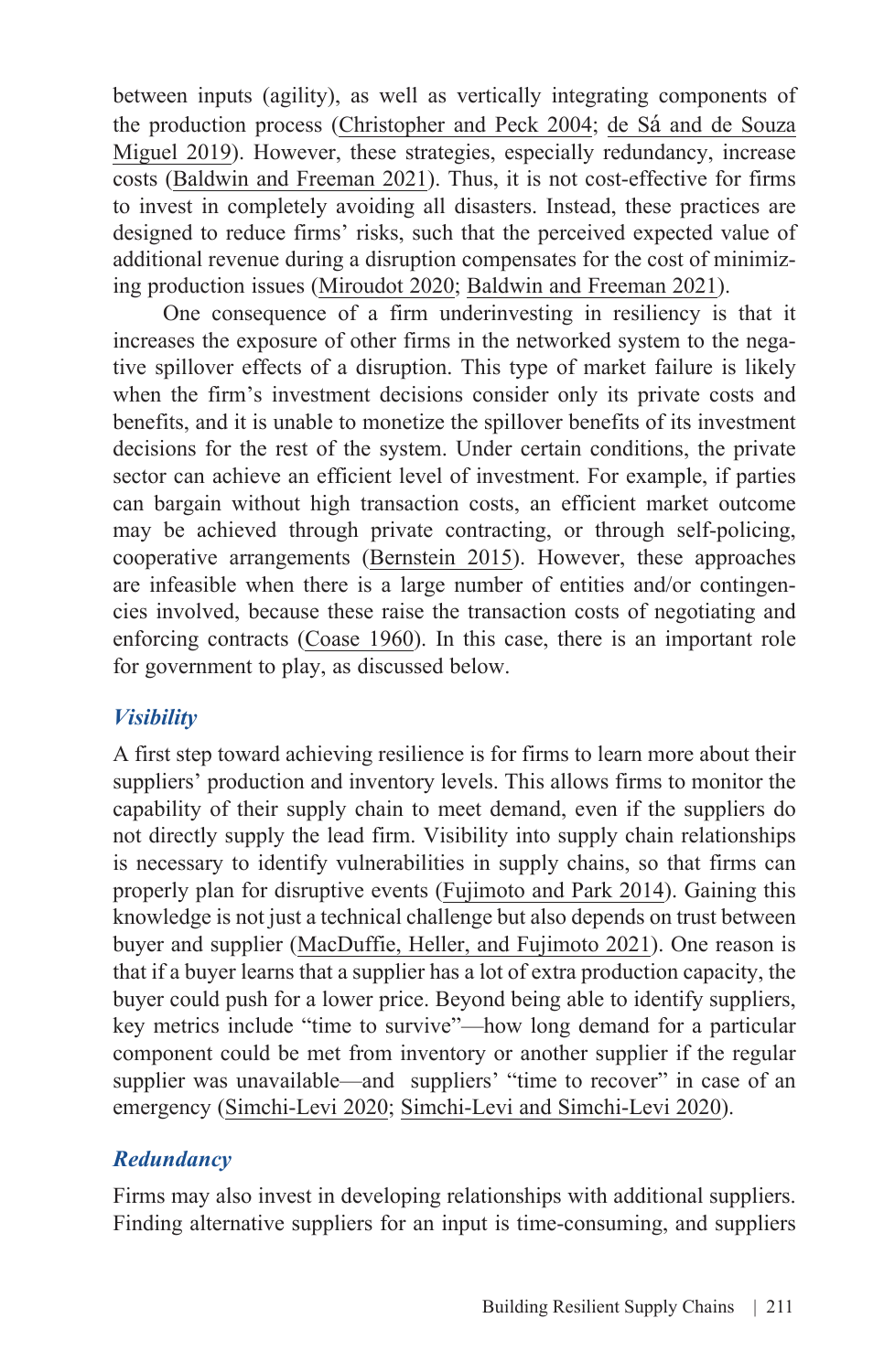must often go through quality verification. If firms proactively invest in building relationships with several suppliers, the lead firm has ready alternatives. Even if one supplier is unable to produce, another one can step in as a replacement.

Firms can also hold additional inventory*,* particularly if suppliers' lead time, or how long it takes to make their products, cannot be brought down below their time to recover from a shock ([Michaelman 2007\)](https://hbr.org/2007/08/building-a-resilient-supply-ch%20percent20May%20percent2011). For example, Toyota learned that its semiconductor suppliers' lead time was four months, so the automaker has kept four months of inventory of these products ([Shirouzu 2021](https://www.reuters.com/article/us-japan-fukushima-anniversary-toyota-in/how-toyota-thrives-when-the-chips-are-down-idUSKBN2B1005)). Though redundancy generally increases costs, it can also increase profits during periods of supply chain stress by allowing production to continue. However, holding inventory may not always be effective, given that the stored parts may not be the parts needed in a crisis [\(Sheffi 2022\)](https://www.wsj.com/articles/commentary-pandemic-shortages-havent-shattered-the-case-for-just-in-time-supply-chains-11643547604). (See box 6-4.)

### *Agility*

Firms can invest in their and their workers' ability to solve problems, thus enabling them to pivot quickly to alternative products or processes or react to abnormal situations ([Baldwin and Freeman 2021;](https://www.nber.org/papers/w29444) [MacDuffie, Heller, and](https://mackinstitute.wharton.upenn.edu/2021/building-supply-chain-continuity-capabilities-for-a-post-pandemic-world/) [Fujimoto 2021;](https://mackinstitute.wharton.upenn.edu/2021/building-supply-chain-continuity-capabilities-for-a-post-pandemic-world/) [Helper 202](https://equitablegrowth.org/transforming-u-s-supply-chains-to-create-good-jobs/)1). The new process may be one that allows use of a different raw material to replace one that is unavailable, or it may be a product and process very different from what the firm has traditionally made. Another option is to increase the flexibility of their production process so that the firm can use a less specialized input. A variety of techniques promote such flexibility, including:

- Reducing lead times, by identifying the critical path and working to speed it up ([Ericksen 2021\)](https://books.google.com/books/about/Better_Business.html?id=Oa5ezgEACAAJ).
- Investing in surge capacity, for example, by maintaining more generalpurpose equipment (such as 3D printers), and more generally trained workers.
- Maintaining collaborative relationships between suppliers and customers, to identify problems early and provide incentives to fix them.
- Building problem-solving capability, including for front-line workers (see the "high-road" discussion in chapter 4, on human capital).
- Maintaining real options, or the ability to postpone decisionmaking until more information is available; for example, by producing domestically rather than enduring long shipping lead times [\(de Treville and](https://hbr.org/2010/10/it-may-be-cheaper-to-manufacture-at-home) [Trigeorgis 2010](https://hbr.org/2010/10/it-may-be-cheaper-to-manufacture-at-home)).

Agility may require upfront investment by firms in a supply chain, but over time may reduce costs and enhance efficiency. Investing in problemsolving capability that reduces lead time can improve performance in normal times as well as in emergencies.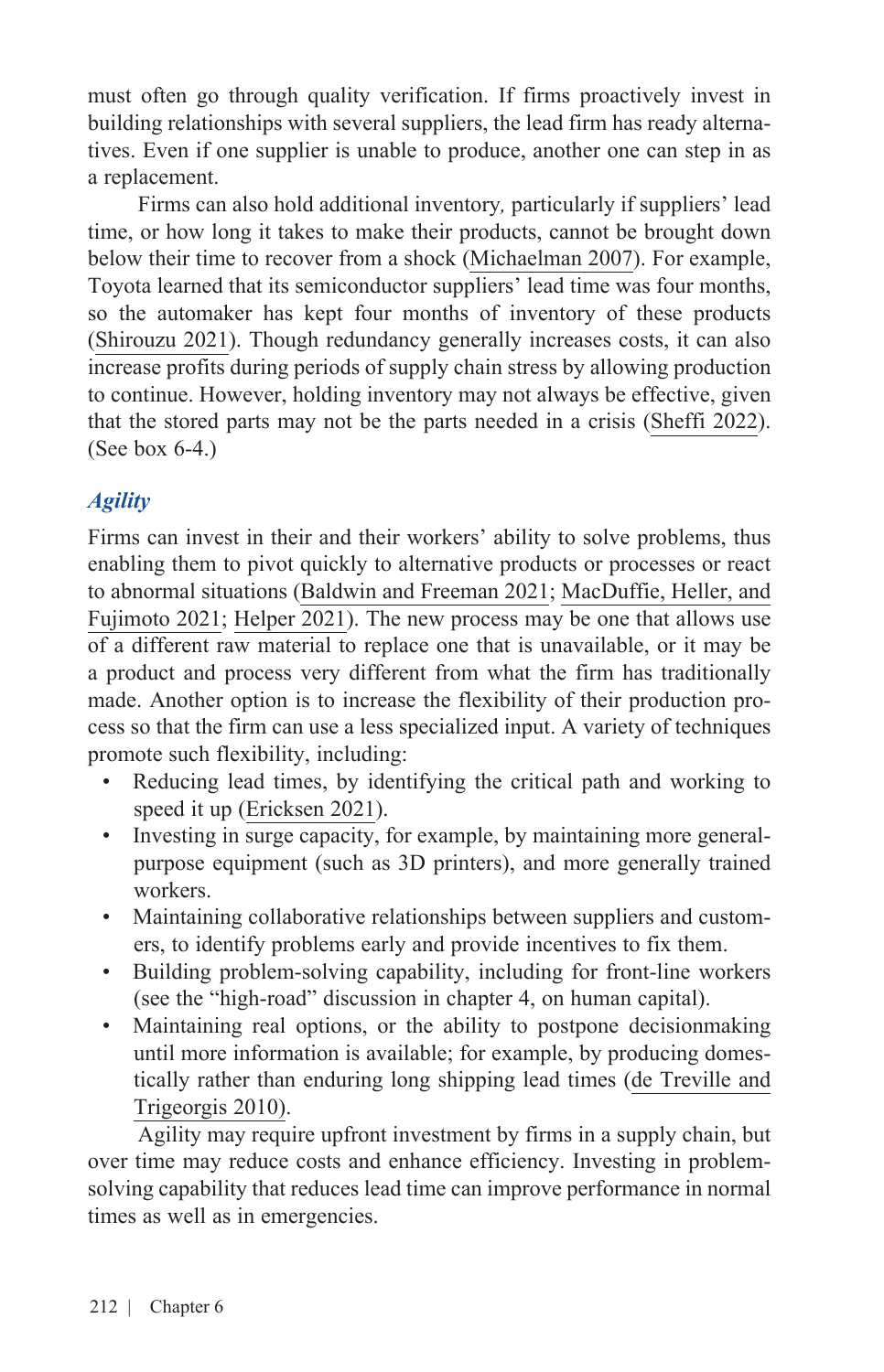#### **Box 6-4. Low Inventories and Just-in-Time Production**

In addition to moving production across firm and national boundaries, companies have been holding less inventory of both final and intermediate goods. Figure 6-ii graphs the ratio of private inventories to final sales from 1947 to 2021, for establishments operating in the United States. It is clear that, over the past 30 years, this ratio has decreased. Holding extra inventory for production increases storage costs; the lower their inventory, the less working capital is needed and the lower the probability the firm gets stuck with inputs that may become obsolete or spoil. However, if supply is disrupted and the firm has a low ratio of inventory to final sales, it has less inventory to fall back on, perhaps requiring it to shut down production until its supplier can recover its ability to produce or another supplier can be found.

As originally envisioned by Taichi Ohno at Toyota, just-in-time production combines low inventories with additional policies that offset the dangers discussed above, by speeding up the supply chain's ability to recover from disruption. These policies include localizing production near consumers and increasing operational "agility," as discussed above ([Liker 2004;](https://thetoyotaway.org/product/the-toyota-way/) [Handfield 2021](https://www.washingtonpost.com/outlook/five-myths/supply-chain-myths/2021/11/24/f439dbec-4ca1-11ec-b0b0-766bbbe79347_story.html)). In contrast, many U.S. firms have combined reduced inventory with *longer* supply lines, often of 4 to 6 weeks ([Buchholz 2020\)](https://www.weforum.org/agenda/2021/11/major-delays-china-united-states-shipping/), and with workforce policies that limit their ability to respond to shocks, as discussed above. That is, low inventories by themselves do not necessarily lead to fragility; problems arise when low inventories are combined with low agility.

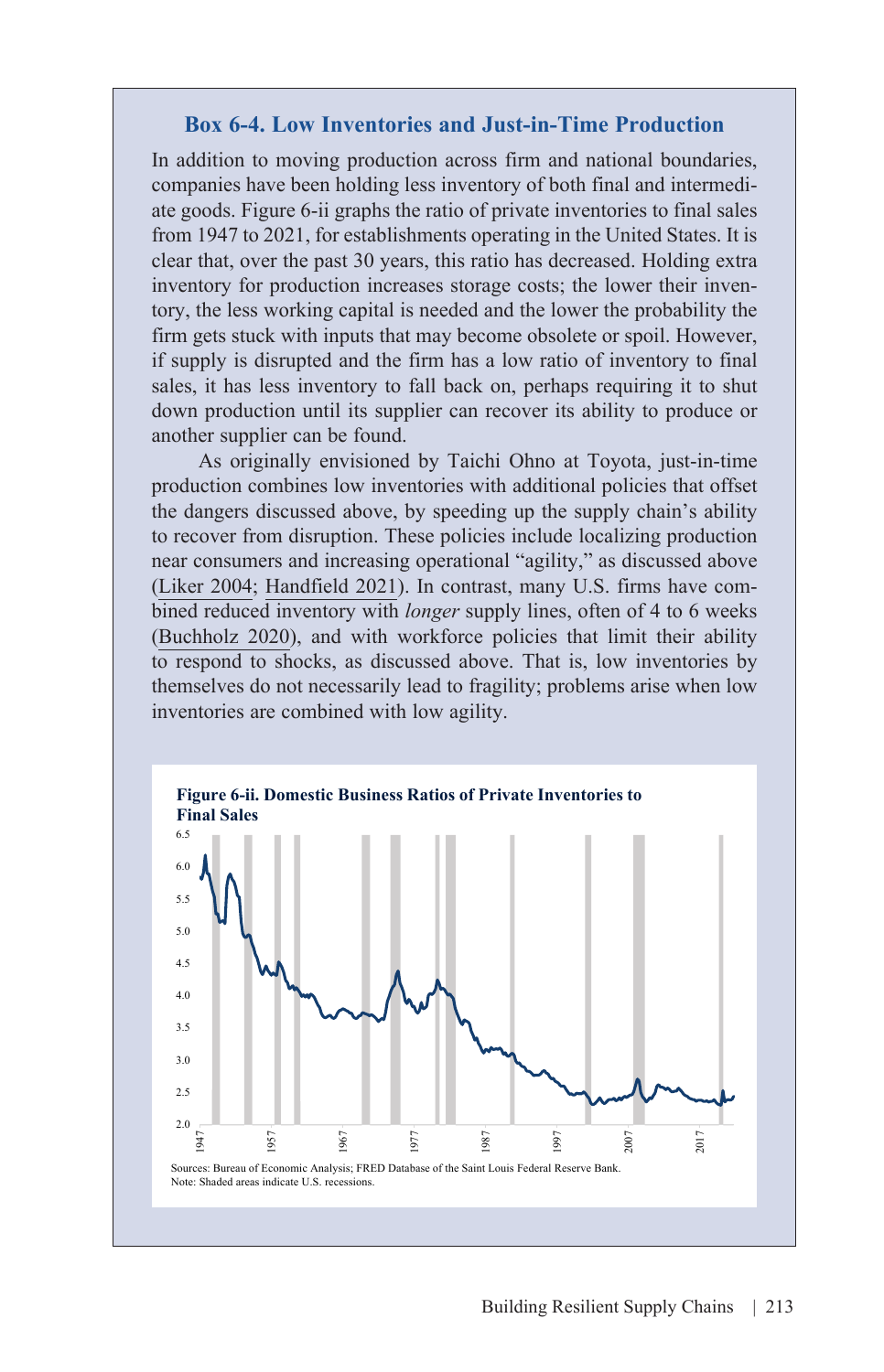Collaborative relationships with suppliers are key to agile supply chains. For example, in February 1997, a fire at Aisin Seiki, the sole source for proportioning valves used in all Toyota vehicles, could have halted all Toyota production for weeks. However, assembly plants were reopened after only two days through collaboration between Toyota and its suppliers; more than 200 firms set up alternative valve production. This collaboration was orchestrated with limited direction from Toyota, haggling over intellectual property, or worry about repayment for expenses incurred. Long previous relationships, implicit competition for future contracts, pressure to maintain relationships, and trust with the Toyota group promoted the effectiveness and speed of the collaboration [\(Nishiguchi and Beaudet 1998](https://sloanreview.mit.edu/article/the-toyota-group-and-the-aisin-fire/)).

Increasing domestic production may also make a firm more agile. Because proximity leads to reduced transportation time and increases the potential for better communication, domestic production helps firms develop build-to-order capability. Reduced lead time also allows decisionmakers to forecast for a smaller range of outcomes [\(de Treville and Trigeorgis 2010](https://hbr.org/2010/10/it-may-be-cheaper-to-manufacture-at-home); [MacDuffie, Heller, and Fujimoto 2021\)](https://mackinstitute.wharton.upenn.edu/2021/building-supply-chain-continuity-capabilities-for-a-post-pandemic-world/).

# **Public Sector Strategies for Promoting Resilience**

The public sector can play an important role in promoting supply chain resilience, especially in helping to incentivize private sector decisions that align with broader geostrategic and economic priorities. A supply chain that crosses national boundaries means that production depends on the decisions and activities of other nations, adding uncertainty to supply. In addition, many aspects of supply chains have externalities; that is, decisions affect not only the direct decisionmakers but also other actors in the supply chain. In the presence of public goods, such as national security, government policy can improve national welfare.

The government's role in promoting robust supply chains is particularly important in two types of industries: those that provide inputs into many individual supply chains with large spillover effects, such as energy production, semiconductors, or transportation; and those that are important for national security, including climate and health security, where the assured supply provided by domestic production is especially valuable. Specifically, public sector interventions to build robust supply chains can address challenges related to aggregating and disseminating information, and to assuring that we have the products and goods essential to effective national security. Each is discussed here.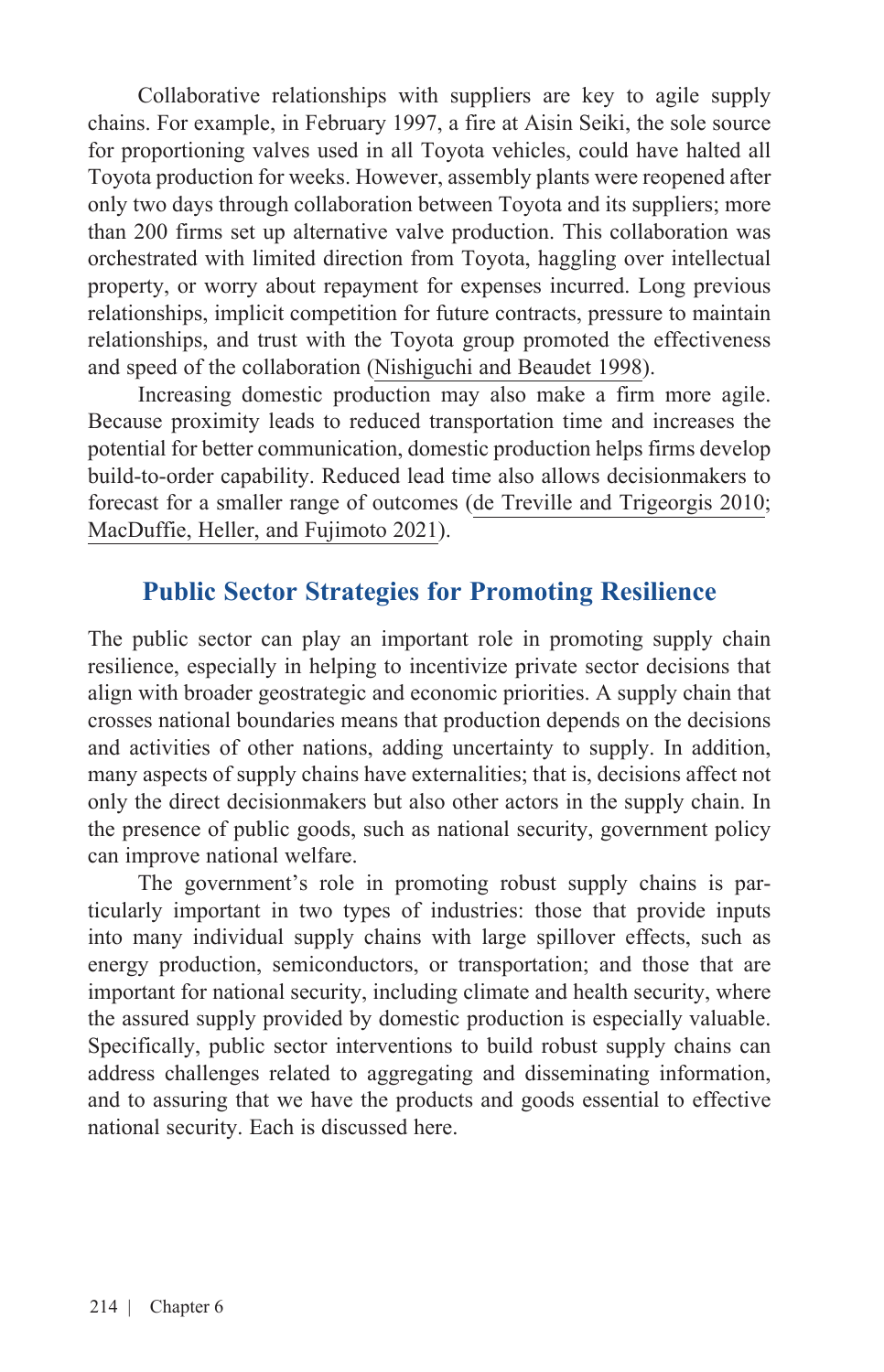#### *Aggregating and Disseminating Information*

The public sector can play a role in disseminating information that helps markets work more efficiently. As noted above, firms often share suppliers with other firms, making them dependent on these other firms' actions. Because supply chain information can be a competitive advantage, firms may be unwilling to disclose certain data to other firms. For example, when there is a shortage of a product, such as personal protective equipment (PPE), individual hospitals are likely to overorder and hold more inventory because they want to ensure their supply. PPE suppliers in this situation do not know if they should increase capacity because they do not know if the new level of demand will continue or whether hospitals are accumulating inventory that will cause them to reduce the quantity they demand in the future. Yet hospitals would not be willing to share information about their true demand with suppliers because they could then be downgraded in priority or receive a smaller quantity of PPE.

The government has the capability to strategically collect sensitive data and release aggregate information to market participants in ways that can improve market functioning. For instance, the U.S. Department of Health and Human Services has taken on an important role in providing an accurate demand signal for PPE. The department's Supply Chain Control Tower receives near-daily data from distributors that represent more than 80 percent of the volume for the commodities it is tracking, along with supply status from 5,000 hospitals. This dashboard alleviates hospitals' fear of shortages, so they do not need to incur extra costs of holding inventory. The dashboard also allows distributors to receive a truer demand signal by reducing excessive ordering that exacerbates supply constraints ([U.S.](https://aspr.hhs.gov/MCM/IBx/2022Report/Documents/Public-Health-Supply-Chain-and-Industrial-Base%20One-Year-Report-Feb2022.pdf)  [Department of Health and Human Services 2022,](https://aspr.hhs.gov/MCM/IBx/2022Report/Documents/Public-Health-Supply-Chain-and-Industrial-Base%20One-Year-Report-Feb2022.pdf) 13). In cases such as these, the public sector is well positioned to collect, aggregate, and disseminate this information.

The government also has a role to play in convening and coordinating private sector actors. For example, standards bodies, such as the National Institute for Standards and Technology in the Department of Commerce, have played a key role in developing standard interfaces, such as for USB ports, that allow many firms to easily participate in electronic supply chains, which promotes innovation and cost reduction.

In addition, major innovations in decentralized supply chains can suffer from a chicken-and-egg problem, in that upstream firms will not supply something until they see a demand for it, but downstream firms will not invest in products requiring that input unless there is a ready supply. A past success in resolving this dilemma was the 1990s development of a semiconductor industry road map by Sematech, a public–private partnership. The group came together to agree on common equipment needs and innovation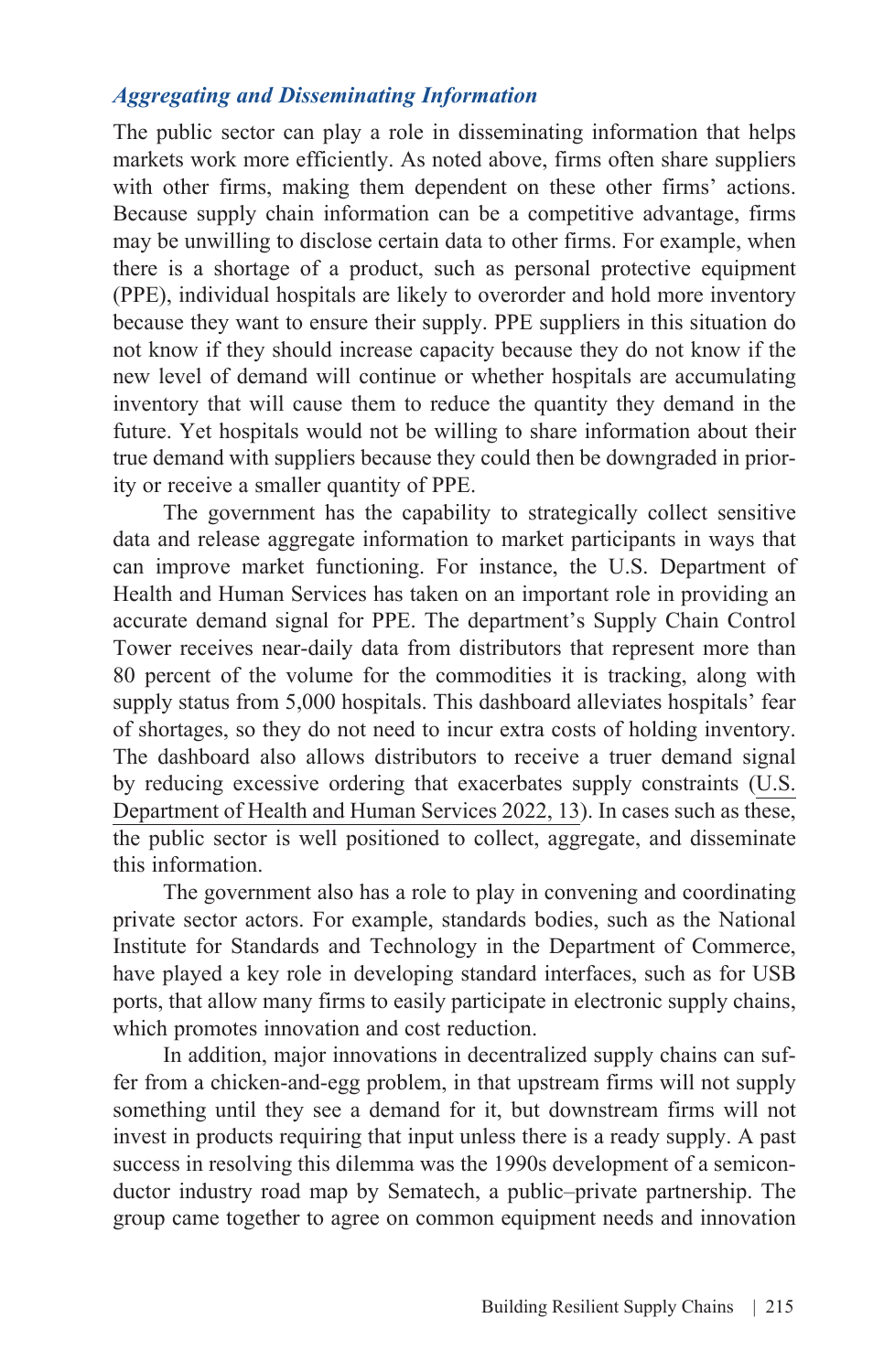direction, and to fund such equipment. Sematech's convening helped equipment manufacturers make products that were compatible with what chip designers were thinking, and, conversely, helped chip designers understand the directions where equipment makers might go. Over the seven years that Sematech received Federal funding, more than \$1.65 in benefits was gener-ated for each \$1 in Federal spending ([Link, Teece, and Finan 1996](https://www.jstor.org/stable/41798663)).<sup>9</sup>

During the chip shortage arising from the pandemic, in the fall of 2021 the Department of Commerce convened CEOs of leading companies, enabling automakers and chip leaders to meet each other for the first time, and to discuss supply chain bottlenecks and identify common solutions. One such meeting led to a partnership between Ford Motor Company and Global Foundries. This partnership will focus on increasing the production capacity for Ford's existing product lines and on facilitating joint research on future chip technologies that will be critical to the next generation of vehicles. Ford's CEO announced that the company will also act to give chip producers "more confidence in future production" by buying directly from them, rather than buying chips indirectly through other suppliers ([Hicks 2021,](https://www.theverge.com/2021/11/18/22789413/ford-gm-chip-shortage-globalfoundries-qualcomm-tsmc) 1). General Motors recently announced a similar partnership with seven semiconductor producers. Advances in supply chain management will be crucial for auto manufacturers in the next several years, given that new vehicles, especially electric vehicles, could lead to a doubling of semiconductor requirements ([Colias and Foldy 2021](https://www.wsj.com/articles/ford-enters-semiconductor-business-amid-chip-shortage-impact-11637242202?msclkid=be7f09d0a3f411ecac9125b27ad9d404)).

#### *National Security*

Dependence on a foreign supplier in times of geopolitical conflict makes supply chains fragile, particularly for a good that has few close substitutes. Foreign control of a key resource is a valuable geopolitical bargaining chip ([Sanger and Schmitt 2022](https://www.nytimes.com/2022/01/08/us/politics/us-sanctions-russia-ukraine.html)). Currently, the United States is heavily dependent on foreign suppliers for semiconductors and batteries, which are key inputs for much military technology. In 2021, 92 percent of the world's supply of advanced semiconductors came from one company, TSMC, in one location, Taiwan [\(Lee, Shirouzu, and Lague 2021\)](https://www.reuters.com/investigates/special-report/taiwan-china-chips/#:~:text=TSMC%20accounts%20for%20more%20than,of%20their%20increasingly%20tense%20rivalry). Similarly, key parts of battery supply chains are largely located in China, which refines 60 percent of the world's lithium and 80 percent of the world's cobalt—two core inputs to high-capacity batteries, without close substitutes. Access to these inputs critical for defense is more assured if the goods are produced domestically ([White House 2021a](https://www.whitehouse.gov/wp-content/uploads/2021/06/100-day-supply-chain-review-report.pdf)).

<sup>9</sup> The rationale for this calculation is as follows: "The unweighted ratio [of benefits to costs] for fully burdened cost is 3.3. Of course, when Federal dollars are added to the cost basis, all of the ratios in table 4 are reduced in half"; Link, Teece, and Finan ([1996, 748\)](https://link.springer.com/article/10.1007/BF00214832). So,  $3.33/2 = 1.65$ ; these are private benefits only; the paper did not estimate public benefits (hence "more than" \$1.65).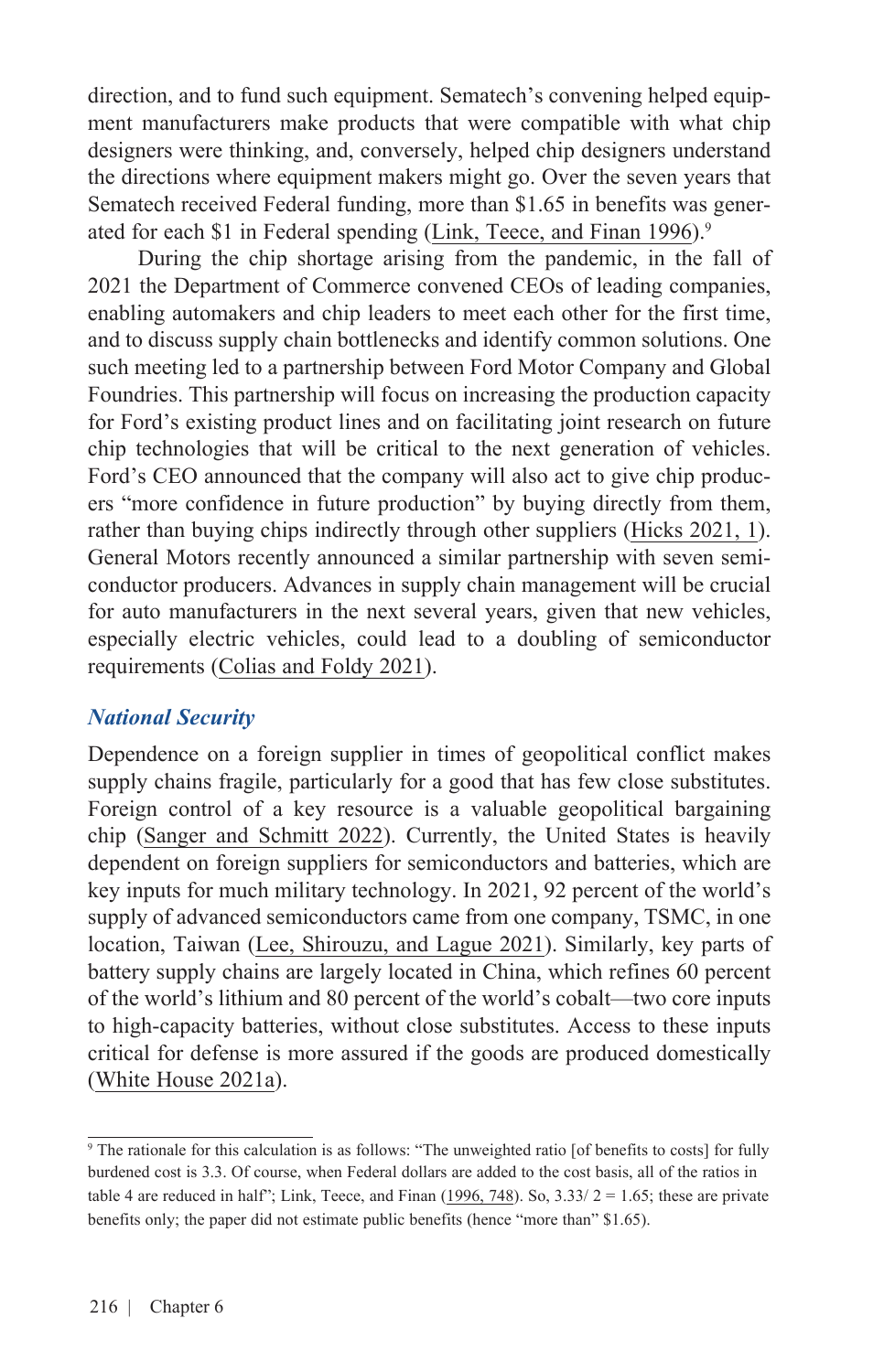Profit-maximizing firms do not take full account of this spillover benefit to domestic production. National defense is an example of a public good; it is both nonrival—that is, consumption does not diminish others' ability to consume the good—and nonexcludable, which means that those that do not pay cannot be blocked from using the good. Because people can use public goods without paying for them, the private sector will undersupply these goods. For this reason, governments typically provide for national security.

Having at least some domestic production of critical goods also means that, in the event of a natural disaster, U.S. firms are not dependent on the policy choices of other countries. China's COVID-19 policies that locked down whole cities or ports for a small number of cases disrupted production for firms in countries with different policy approaches and different case counts [\(Kuttner 2022\)](https://prospect.org/economy/china-epicenter-of-the-supply-chain-crisis/). Though the United States has underinvested in a variety of industries, moving toward 100 percent domestic production is not necessarily the best response to these risks, given that allies and partners may have a competitive advantage in some goods, and may allow diversification in case of domestic disruption ([White House 2021a\)](https://www.whitehouse.gov/wp-content/uploads/2021/06/100-day-supply-chain-review-report.pdf).

In addition to inputs directly used in defense production, governments spend significant amounts of time and money to protect electricity and communication networks from supply chain disruptions. These sectors are hub industries; as such, they are part of the production process for almost all economic activity. To protect the power grid from cyberattacks, the Federal Energy Regulatory Commission mandates minimum cybersecurity standards for systems necessary for operating the electric transmission network, and the Department of Energy provides cybersecurity training and guidance ([GAO 2021\). T](https://www.gao.gov/assets/gao-21-81.pdf)hough power generation companies have an incentive to protect against shutdowns that would decrease their revenue, disruption of the power sector could cause economywide disruption far larger than the impact on electricity industry revenue. In these types of industries, where disruptions affect the ability of other industries to produce, particularly industries that are important to the Nation's health and safety, the private sector does not internalize the full costs of disruption to society.

Public sector intervention can be beneficial in these cases. In critical sectors, the public may be willing to pay a higher cost than would the private sector to avoid shortages. For example, the United States maintains large stocks of food and keeps defense capabilities ready even during peacetime, because the possibility of insufficient supply is so costly ([Baldwin and](https://www.nber.org/system/files/working_papers/w29444/w29444.pdf)  [Freeman 2021\)](https://www.nber.org/system/files/working_papers/w29444/w29444.pdf). In these cases, the public sector must intervene to reach the socially optimal level of resilience. Such intervention could include investments in U.S. manufacturing, using public procurement to stabilize demand for U.S. supply chains, and helping small business invest in upgraded capabilities (see box 6-5).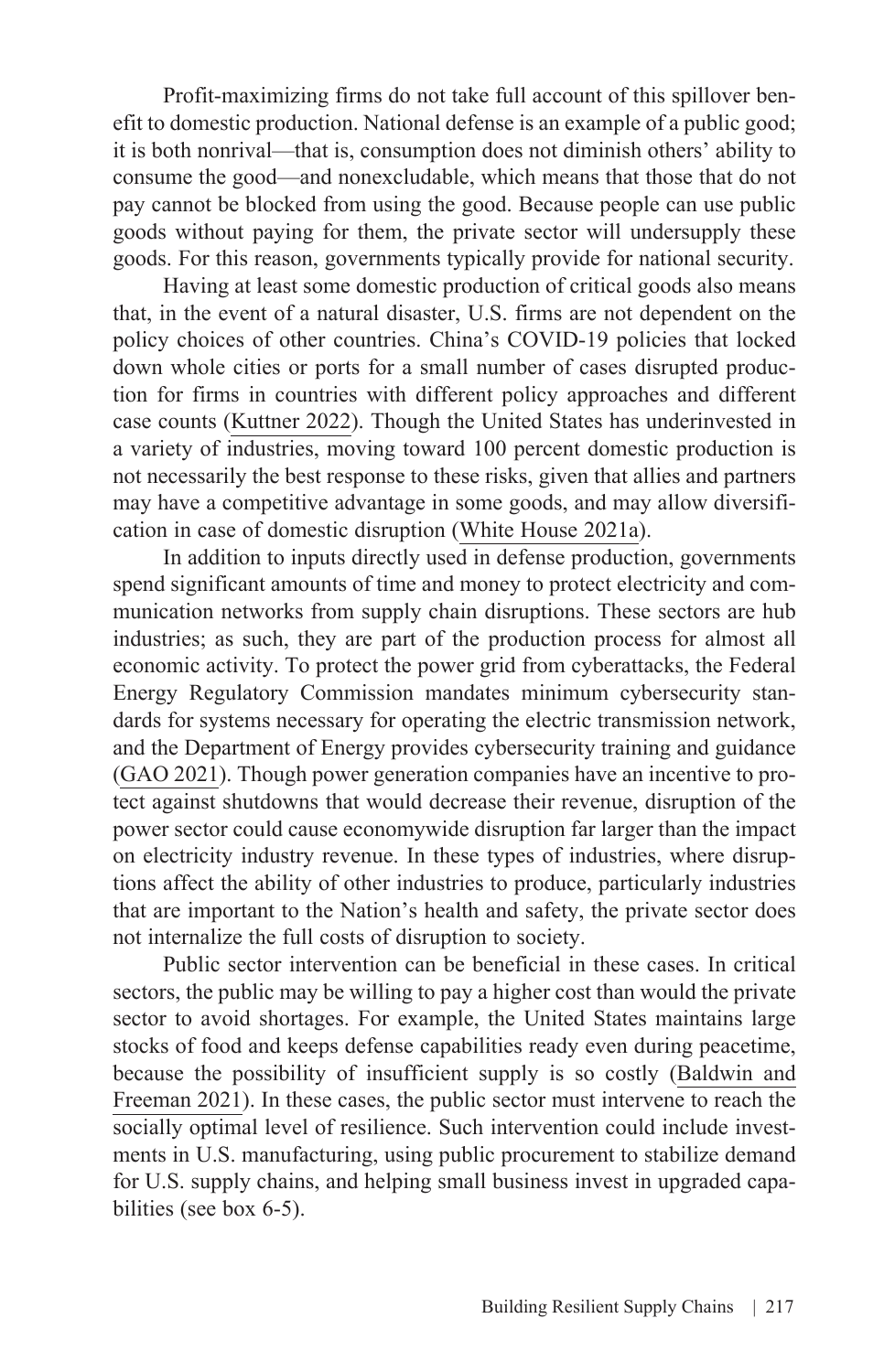#### **Box 6-5. Policies to Improve the Functioning of Supply Chains**

The Biden-Harris Administration has been taking a number of steps to help improve the functioning of supply chains. The focus has been on strengthening critical supply chains, including those necessary to tackle the climate crisis. The Administration has taken steps such as the following:

- Signed an executive order that directs agencies to fortify our Nation's supply chains and industrial bases, including focusing attention on the supply chains of products critical to our economic and national security ([White House 2021a;](https://www.whitehouse.gov/briefing-room/presidential-actions/2021/02/24/executive-order-on-americas-supply-chains/) [Executive Order 14017](https://www.whitehouse.gov/briefing-room/presidential-actions/2021/02/24/executive-order-on-americas-supply-chains/) [2021](https://www.whitehouse.gov/briefing-room/presidential-actions/2021/02/24/executive-order-on-americas-supply-chains/)).
- Established the Supply Chain Disruptions Task Force to address the challenges arising from the pandemic-affected economic recovery [\(White House 2021c](https://www.whitehouse.gov/briefing-room/statements-releases/2021/06/08/fact-sheet-biden-harris-administration-announces-supply-chain-disruptions-task-force-to-address-short-term-supply-chain-discontinuities/)).
- Directed seven Cabinet agencies to publish reports identifying key weaknesses in some of the Nation's most crucial supply chains, and devised multiyear strategies to address these weaknesses [\(White](https://www.whitehouse.gov/briefing-room/statements-releases/2022/02/24/the-biden-harris-plan-to-revitalize-american-manufacturing-and-secure-critical-supply-chains-in-2022/) [House 2022b\)](https://www.whitehouse.gov/briefing-room/statements-releases/2022/02/24/the-biden-harris-plan-to-revitalize-american-manufacturing-and-secure-critical-supply-chains-in-2022/).
- Enacted the Bipartisan Infrastructure Law, which is our Nation's most significant investment ever in modernizing the transportation systems on which our supply chains depend ([White House 2021d\)](https://www.whitehouse.gov/briefing-room/statements-releases/2021/11/06/fact-sheet-the-bipartisan-infrastructure-deal/).
- Enacted the American Rescue Plan, which, among other programs, authorized the \$10 billion State Small Business Credit Initiative, which will catalyze more than \$70 billion in lending and investment in small businesses—including small manufacturers—during the decade [\(White House 2021e](https://www.whitehouse.gov/briefing-room/statements-releases/2021/07/28/fact-sheet-biden-harris-administration-issues-proposed-buy-american-rule-advancing-the-presidents-commitment-to-ensuring-the-future-of-america-is-made-in-america-by-all-of-americas)).
- Issued the new Buy American rule that increases required U.S. content in Federal procurement, and will create a new category of critical products that are eligible for enhanced price preferences to ensure that Federal spending supports American businesses [\(White](https://www.whitehouse.gov/briefing-room/statements-releases/2021/07/28/fact-sheet-biden-harris-administration-issues-proposed-buy-american-rule-advancing-the-presidents-commitment-to-ensuring-the-future-of-america-is-made-in-america-by-all-of-americas) [House 2021f](https://www.whitehouse.gov/briefing-room/statements-releases/2021/07/28/fact-sheet-biden-harris-administration-issues-proposed-buy-american-rule-advancing-the-presidents-commitment-to-ensuring-the-future-of-america-is-made-in-america-by-all-of-americas)).
- Proposed a new domestic financing initiative through the Export-Import Bank to strengthen U.S. manufacturing exports.

In addition to their direct effects, policies such as these have the potential to catalyze private sector investments, consistent with the argument in chapter 1 that the public sector can be a partner of the private sector, rather than a rival.

National security includes not only direct inputs into military security but also inputs critical to citizens' health, climate, and economic security. As such, developing new supply chains is key to U.S. efforts to address climate change (see chapter 7 on climate). In general, private firms invest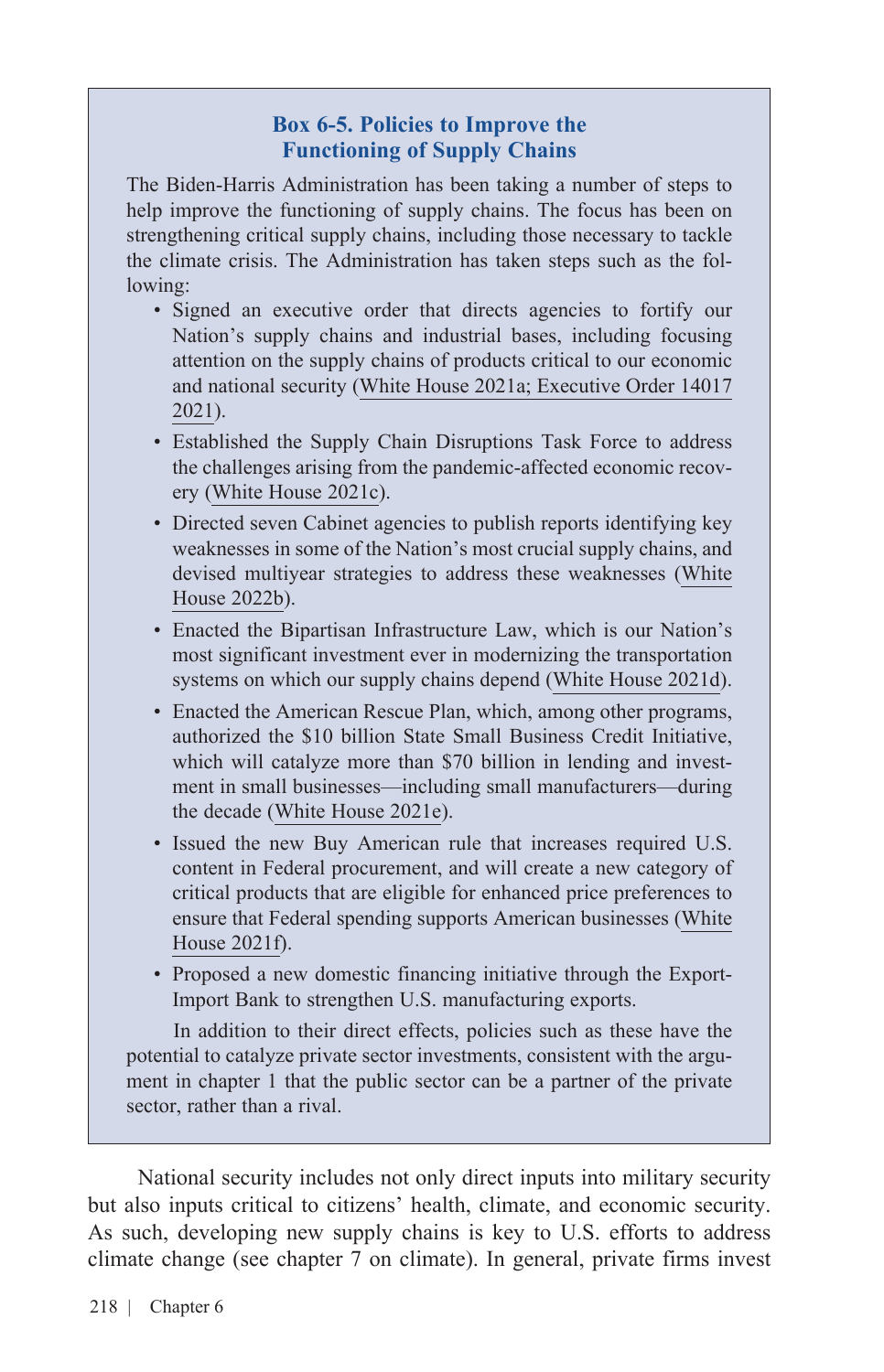too little in addressing climate change due to the fact they do not capture all of the benefits, providing a rationale for government intervention, as discussed in chapter 7. Decentralized supply chains face an additional issue in making these investments: coordination of demand and supply ([Samford](https://academic.oup.com/sf/article-abstract/100/3/1333/6232576?redirectedFrom=fulltext)  [and Breznitz 2022](https://academic.oup.com/sf/article-abstract/100/3/1333/6232576?redirectedFrom=fulltext)).

For example, firms will not invest in making components for electric vehicles unless they think there will be demand for them. Conversely, automakers will slow their investments in electric vehicles if they think components will be hard to obtain. The Biden-Harris Administration's actions will help to overcome these chicken-and-egg problems that make it hard to establish new industries. For example, the Bipartisan Infrastructure Law invests billions of dollars in establishing mining and recycling programs for batteries. The White House has also convened automakers, unions, environmental groups, and suppliers to coordinate plans to make and sell electric cars and trucks that would use these batteries. The Administration learned from these meetings what level of electric vehicle penetration might be feasible, before publicly announcing the goal that 50 percent of U.S. light vehicle sales should be "zero emission vehicles" by 2030 [\(White House 2021b](https://www.whitehouse.gov/briefing-room/statements-releases/2021/08/05/fact-sheet-president-biden-announces-steps-to-drive-american-leadership-forward-on-clean-cars-and-trucks/)). The certainty provided by these actions has unlocked billions in private sector investments in battery production that will employ thousands of people in states like Tennessee and Michigan [\(Associated Press 2022b;](https://www.marketwatch.com/story/ford-battery-maker-face-job-requirement-for-tennessee-plant-01645145360) [Eggert 2022\)](https://www.usnews.com/news/best-states/michigan/articles/2022-03-09/michigan-lawmakers-finalize-666m-transfer-for-gm-projects). Similarly, the Administration has announced the goal that solar energy will produce 45 percent of U.S. electricity by 2050, with tax credits targeted at each stage of the solar panel supply chain [\(Fears 2021\)](https://www.washingtonpost.com/climate-environment/2021/09/08/biden-solar-climate-change/).

# **Indirect Supply Chain Policy**

Many other government policies have implications for the structure of modern supply chains. This section provides examples of economic policies that are broader than supply chains but nevertheless have implications for their structure.

The price of shipping intermediate goods thousands of miles during the production process does not incorporate the social cost of emissions. Transportation contributes about 29 percent of all U.S. greenhouse gas emissions, which have been rising ([EPA 2021](https://www.epa.gov/transportation-air-pollution-and-climate-change/carbon-pollution-transportation)). For example, international shipping currently accounts for about 3 percent of total global greenhouse gas emissions. If treated as a country, international shipping would have been the sixth-largest emitter of energy-related carbon dioxide in 2015 more than Germany ([Chen, Fei, and Wan 2019;](https://www.sciencedirect.com/science/article/pii/S0301479719304499) [Gallucci 2021;](https://grist.org/climate/the-true-cost-of-shipping-junk-across-ocean-walmart-target/) [IMO 2021](https://wwwcdn.imo.org/localresources/en/OurWork/Environment/Documents/Fourth%20IMO%20GHG%20Study%202020%20-%20Full%20report%20and%20annexes.pdf); [Olivier et al. 2016;](https://www.pbl.nl/en/publications/trends-in-global-co2-emissions-2016-report) [Rose et al. 2021](https://www.pacificenvironment.org/wp-content/uploads/2021/07/SIZ_Shady-Ships-Report.pdf); [Olmer et al. 2017\)](https://theicct.org/sites/default/files/publications/Global-shipping-GHG-emissions-2013-2015_ICCT-Report_17102017_vF.pdf). Pricing in the true cost of moving goods—that is, to include greenhouse gas emissions—would incentivize firms to reduce their use of transportation services; for example, by producing closer to where their customers live, or investing in new low-carbon fuels. (See chapter 7, on climate.)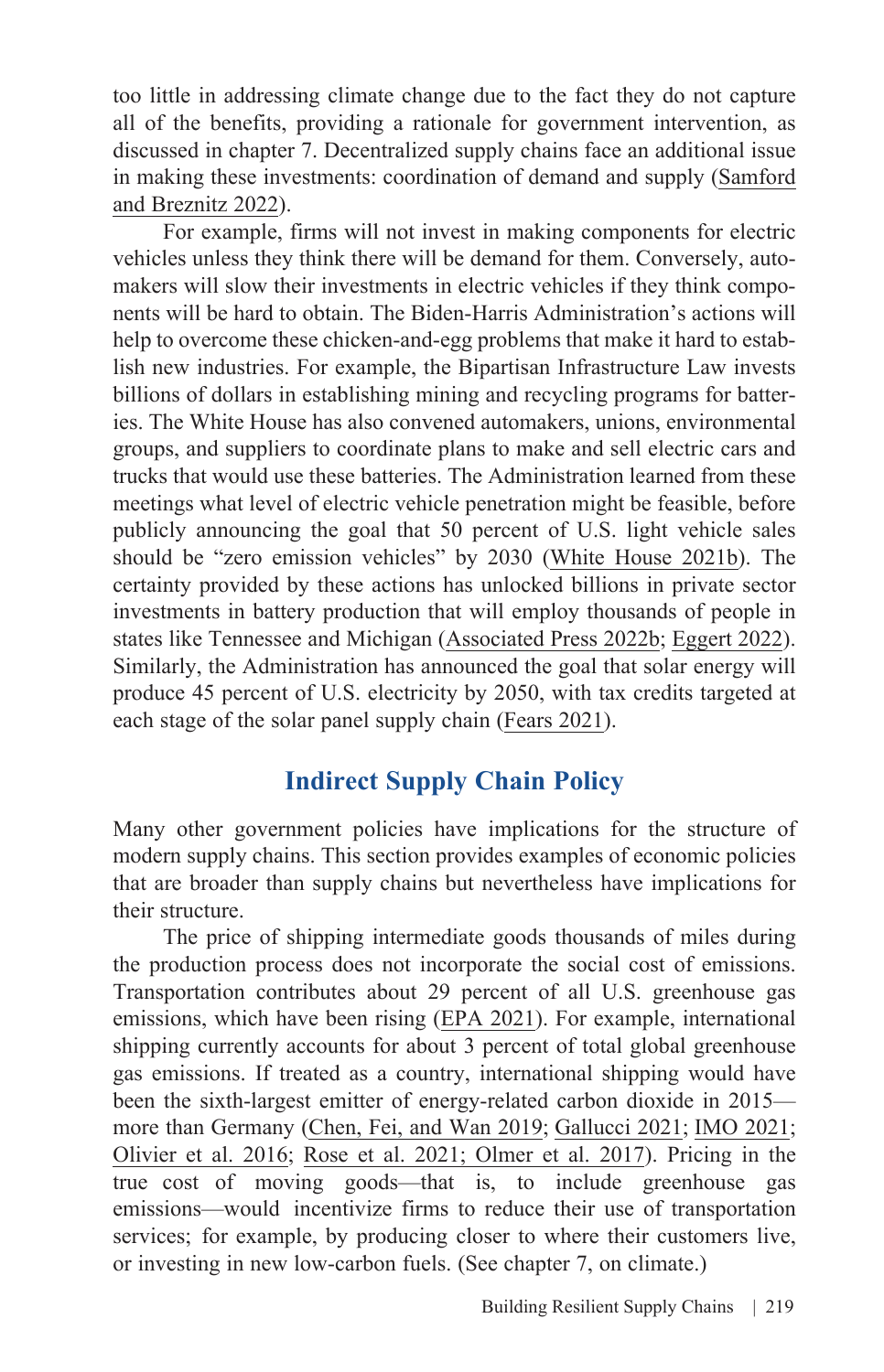Trade policy also has enormous implications for the structure of supply chains. As discussed above, China's entry into the World Trade Organization led to a significant increase in offshoring, which has reduced consumer prices but also has harmed U.S. innovation, employment, and wages for decades. The North American Free Trade Agreement (NAFTA) has been found to have had similar employment and wage effects, albeit on a smaller scale ([Hakobyan and McLaren 2016](https://ideas.repec.org/a/tpr/restat/v98y2016i4p728-741.html)), although a 2020 revision to NAFTA, the United States–Mexico–Canada Agreement, has somewhat addressed these issues. Newer emissions-based policies—like the global arrangement for steel and aluminum trade between the United States and the European Union—promise to further reshape supply chains by incentivizing production of lower-emissions goods. These newer policies offer the promise that global supply chains can be designed in a way that benefits people in rich and poor nations alike.

## **Conclusion**

Because of outsourcing, offshoring, and insufficient investment in resilience, many supply chains have become complex and fragile, with central nodes that lack agility and have few substitutes. Some of this change has been driven by advances in technology, which have beneficial effects. For example, because more of today's products are electronic, semiconductors have become a central node in the economy.<sup>10</sup> However, this evolution has also been driven by shortsighted assumptions about cost reduction that have ignored important costs that are hard to turn into financial measures, or that spilled over to affect others. The validity of these assumptions is reduced in a world where disruptions have become more prevalent and firms are more tightly interconnected.

The COVID-19 pandemic has made these issues salient to the general public, which has experienced frustrating waiting times for the delivery of goods ranging from personal protective equipment to appliances. Though supply chains have performed well in the aggregate, with over 20 percent more goods flowing through the economy in 2021 compared with pre-pandemic times, it is still important to address supply chain fragility, given that disruptions are likely to continue. As disruptions become more common, private firms are beginning to increase their resilience through visibility, redundancy, and agility. The Federal Government has acted, and will continue to act, to build resilience in critical supply chains—for example, by providing clear signals of demand and supply that are already transforming sectors critical for the Nation's military, climate, and health security.

 $\frac{10}{10}$  Note that this change was also significantly promoted by U.S. government supply chain policy over many decades, as described in the text; see also Council of Economic Advisers (2021; [https://www.whitehouse.gov/wp-content/uploads/2021/04/Innovation-Investment-and-Inclusion-](https://www.whitehouse.gov/wp-content/uploads/2021/04/Innovation-Investment-and-Inclusion-CEA-April-23-2021-1.pdf)CEA-April-23-2021-1.pdf).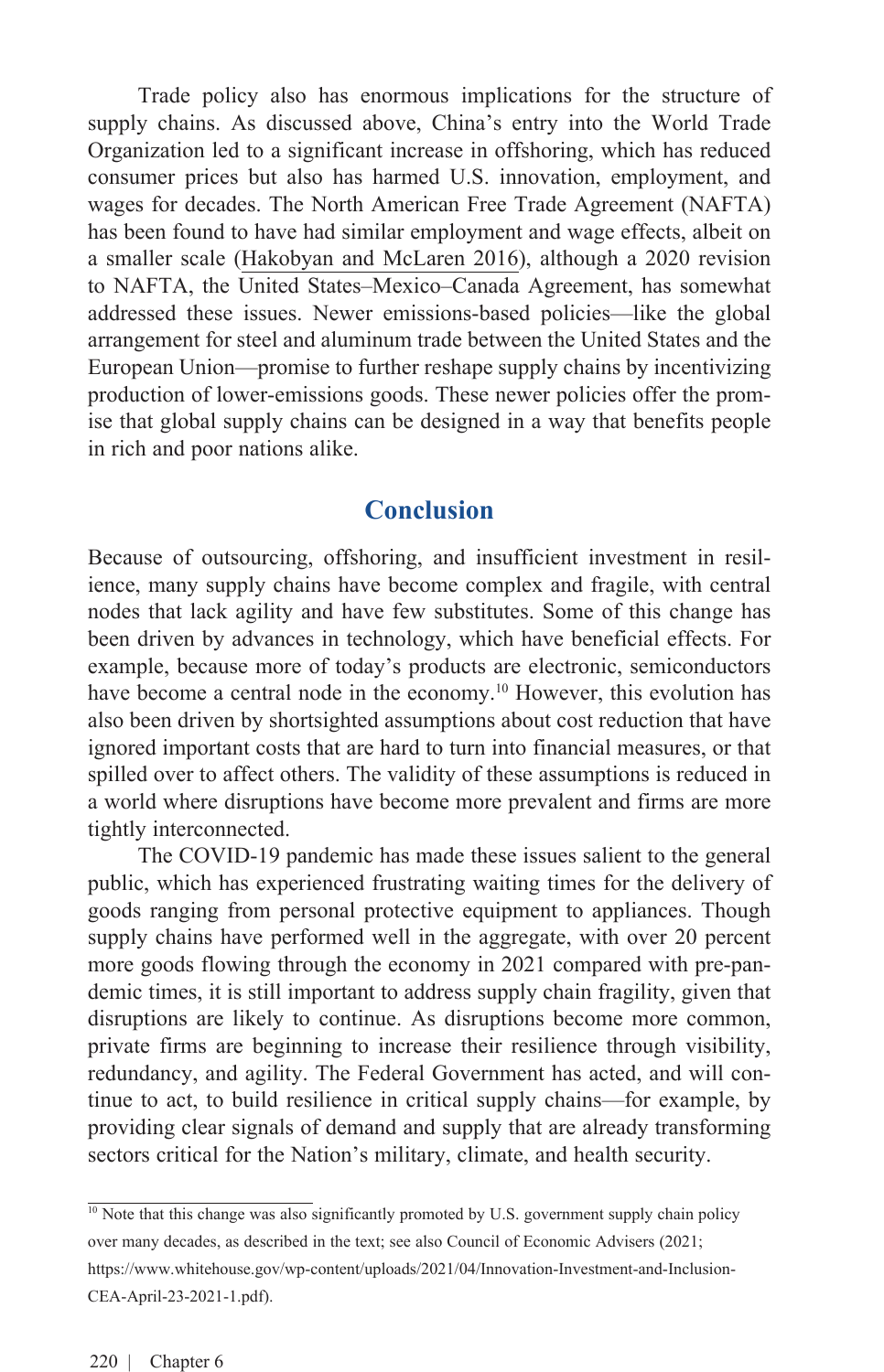# \*\*\*\*\*\*

#### **Chapter 6**

- Admati, A. 2017. "A Skeptical View of Financialized Corporate Governance." *Journal of Economic Perspectives* 31, no. 3: 131–50.
- Alfaro, L., and M. Chen. 2018. "Selection and Market Reallocation: Productivity Gains from Multinational Production." *American Economic Journal: Economic Policy* 10, no. 2: 1–38.
- Antràs, P. 2020. "Conceptual Aspects of Global Value Chains." *World Bank Economic Review* 34, no. 3: 551–74.
- Aoki, K., and M. Wilhelm. 2017. "The Role of Ambidexterity in Managing Buyer– Supplier Relationships: The Toyota Case." *Organization Science* 28, no. 6: 1080–97.
- Asker, J., J. Farre-Mensa, and A. Ljungqvist. 2015. "Corporate Investment and Stock Market Listing: A Puzzle?" *Review of Financial Studies* 28, no. 2: 342–90.
- Associated Press. 2022a. "That Big Deal for Nvidia to Buy Computer Chip Giant Arm Has Come Crashing Down." National Public Radio, February 8.
- ———. 2022b. "Ford, Battery Maker Face Job Requirement for Tennessee Plant." *Market Watch*, February 17. [https://www.marketwatch.com/story/](https://www.marketwatch.com/story/ford-battery-maker-face-job-requirement-for-tennessee-plant-01645145360) [ford-battery-maker-face-job-requirement-for-tennessee-plant-01645145360.](https://www.marketwatch.com/story/ford-battery-maker-face-job-requirement-for-tennessee-plant-01645145360)
- Auer, R., A. Levchenko, and P. Saure. 2019. "International Inflation Spillovers through Input Linkages*.*" *Review of Economics and Statistics* 101, no. 3: 507–21.
- Autor, D., D. Dorn, and G. Hanson. 2016. *The China Shock: Learning from Labor Market Adjustment to Large Changes in Trade*. NBER Working Paper 21906. Cambridge, MA: National Bureau of Economic Research.
	- ———. 2021. *On the Persistence of the China Shock*. NBER Working Paper 29401. Cambridge, MA: National Bureau of Economic Research.
- Autor, D., D. Dorn, G. H. Hanson, G. Pisano, and P. Shu. 2020. "Foreign Competition and Domestic Innovation: Evidence from U.S. Patents." *American Economic Review: Insights* 2, no. 3: 357–74.
- Bai, L., and S. Stumpner. 2019. "Estimating U.S. Consumer Gains from Chinese Imports*.*" *American Economic Review: Insights* 1, no. 2: [209–24.](https://www.aeaweb.org/issues/561)
- Baker, G., R. Gibbons, and K. Murphy. 1995. "Subjective Performance Measures in Optimal Incentive Contracts." *Quarterly Journal of Economics* 109: 1125–56.
- ———. 2001. "Relational Contracts and the Theory of the Firm." *Quarterly Journal of Economics* 117, no. 1: 39–84.
- Baldwin, R., and R. Freeman. 2021. *Risks and Global Supply Chains: What We Know and What We Need to Know*. NBER Working Paper 29444. Cambridge, MA: National Bureau of Economic Research.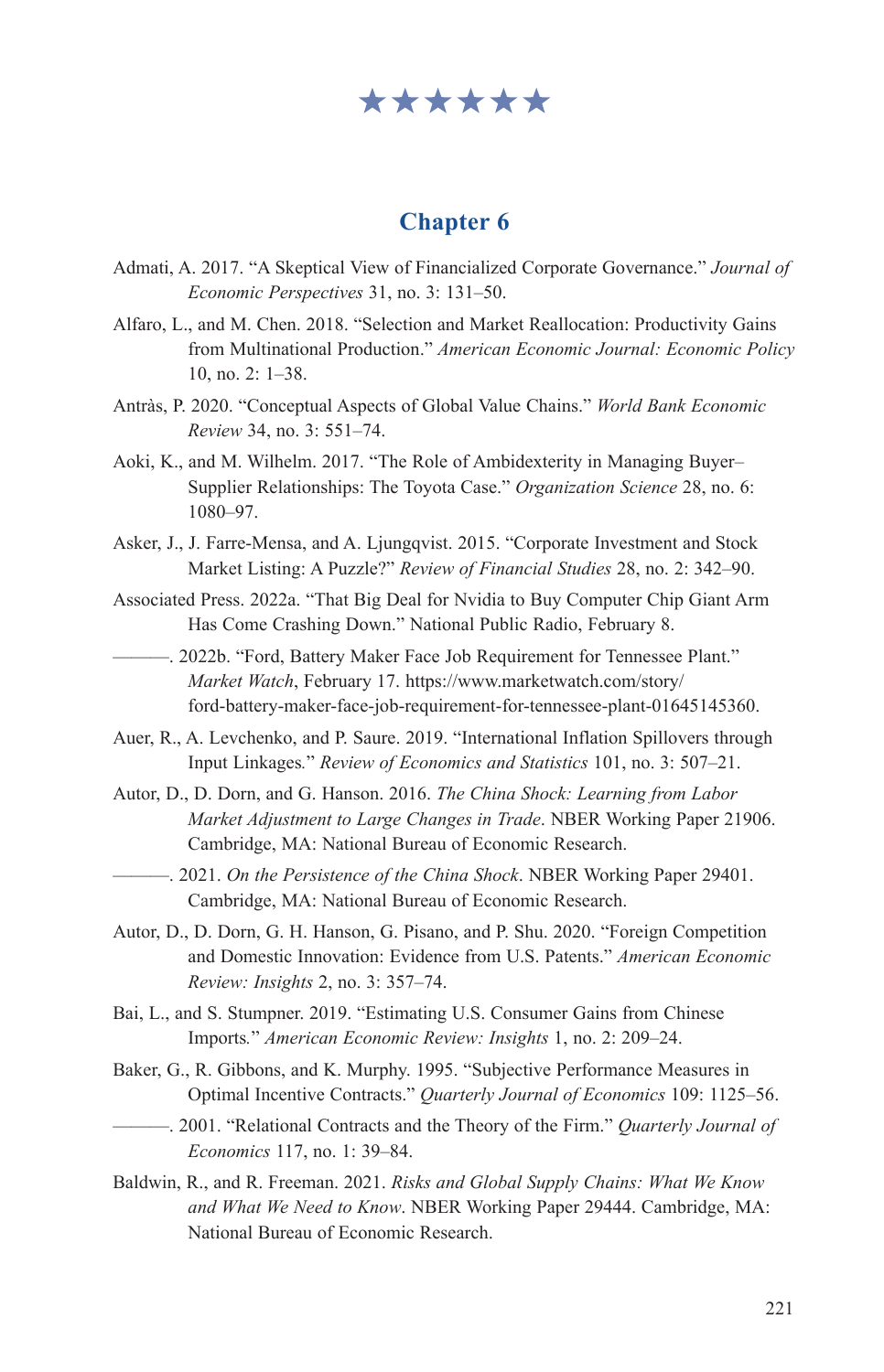- Batra, G., S. Cheng, B. Liverman, and N. Santhanam. 2016. "Creating Mutually Beneficial Partnerships with Distributors. McKinsey & Company*.* [https://www.](https://www.mckinsey.com/~/media/mckinsey/industries/semiconductors/our%20insights/creating%20mutually%20beneficial%20partnerships%20with%20distributors/creating_mutually_beneficial_partnerships.pdf) [mckinsey.com/~/media/mckinsey/industries/semiconductors/our%20insights/](https://www.mckinsey.com/~/media/mckinsey/industries/semiconductors/our%20insights/creating%20mutually%20beneficial%20partnerships%20with%20distributors/creating_mutually_beneficial_partnerships.pdf) [creating%20mutually%20beneficial%20partnerships%20with%20distributors/](https://www.mckinsey.com/~/media/mckinsey/industries/semiconductors/our%20insights/creating%20mutually%20beneficial%20partnerships%20with%20distributors/creating_mutually_beneficial_partnerships.pdf) [creating\\_mutually\\_beneficial\\_partnerships.pdf](https://www.mckinsey.com/~/media/mckinsey/industries/semiconductors/our%20insights/creating%20mutually%20beneficial%20partnerships%20with%20distributors/creating_mutually_beneficial_partnerships.pdf).
- Barrot, J., and J. Sauvagnat. 2016. "Input Specificity and the Propagation of Idiosyncratic Shocks in Production Networks." *Quarterly Journal of Economics* 131, no. 3: 1543–92.
- Barthelemy, J. 2001. "The Hidden Costs of IT Outsourcing." *MIT Sloan Management Review* 42, no. 3: 60–69.
- Berger, S. 2015. *Making in America: From Innovation to Market*. Cambridge, MA: MIT Press.
- Bernstein, L. 2015. "Beyond Relational Contracts: Social Capital and Network Governance in Procurement Contracts." *Journal of Legal Analysis* 561*.*
- Bigio, S., and J. La'O. 2020. "Distortions in Production Networks." *Quarterly Journal of Economics* 135, no. 4: 2187–2253.
- Black, T. 2021. "Highly Paid Union Workers Give UPS a Surprise Win in Delivery Wars." Bloomberg Quint, November 4. [https://www.bloombergquint.com/](https://www.bloombergquint.com/businessweek/labor-shortage-ups-union-drivers-give-delivery-service-edge-over-fede6-fdx) [businessweek/](https://www.bloombergquint.com/businessweek/labor-shortage-ups-union-drivers-give-delivery-service-edge-over-fede6-fdx) [labor-shortage-ups-union-drivers-give-delivery-service-edge-over-fede6-fdx](https://www.bloombergquint.com/businessweek/labor-shortage-ups-union-drivers-give-delivery-service-edge-over-fede6-fdx).
- Bloom, N., M. Draca, and J. Van Reenen. 2016. "Trade-Induced Technical Change? The Impact of Chinese Imports on Innovation, IT, and Productivity*.*" *Review of Economic Studies* 83, no. 1: 87–117.
- Bloom, N., R. Sadun, and J. van Reenan. 2016. *Management as Technology.* NBER Working Paper 22327. Cambridge, MA: National Bureau of Economic Research.
- Bloomberg New Energy Finance. 2021. "U.S. Narrows Gap With China in Race to Dominate Battery Value Chain." Bloomberg, October 7. [https://about.bnef.com/](https://about.bnef.com/blog/u-s-narrows-gap-with-china-in-race-to-dominate-battery-value-chain/) [blog/u-s-narrows-gap-with-china-in-race-to-dominate-battery-value-chain/.](https://about.bnef.com/blog/u-s-narrows-gap-with-china-in-race-to-dominate-battery-value-chain/)
- Boehm, C., A. Flaaen, and N. Pandalai-Nayar. 2019. "Input Linkages and the Transmission of Shocks: Firm-Level Evidence from the 2011 Tohoku Earthquake." *Review of Economics and Statistics* 101, no. 1: 60–75.
- Bonadio, B., Z. Huo, A. Levchenko, and N. Pandalai-Nayar. 2020. *Global Supply Chains in the Pandemic.* NBER Working Paper 27224. Cambridge, MA: National Bureau of Economic Research.
- Brede, M., and B. J. M. de Vries. 2009. "Networks That Optimize a Trade-Off between Efficiency and Dynamical Resilience*.*" International Conference on Complex Sciences, Berlin and Heidelberg.
- Breznitz, D. 2005. "Development, Flexibility and R&D Performance in the Taiwanese IT Industry: Capability Creation and the Effects of State-Industry Coevolution." *Industrial and Corporate Change* 14, no. 1: 153–87.
- Brin, S., and L. Page. 1998. "The Anatomy of a Large-Scale Hypertextual Web Search Engine." *Computer Networks and ISDN Systems* 30: 107–17.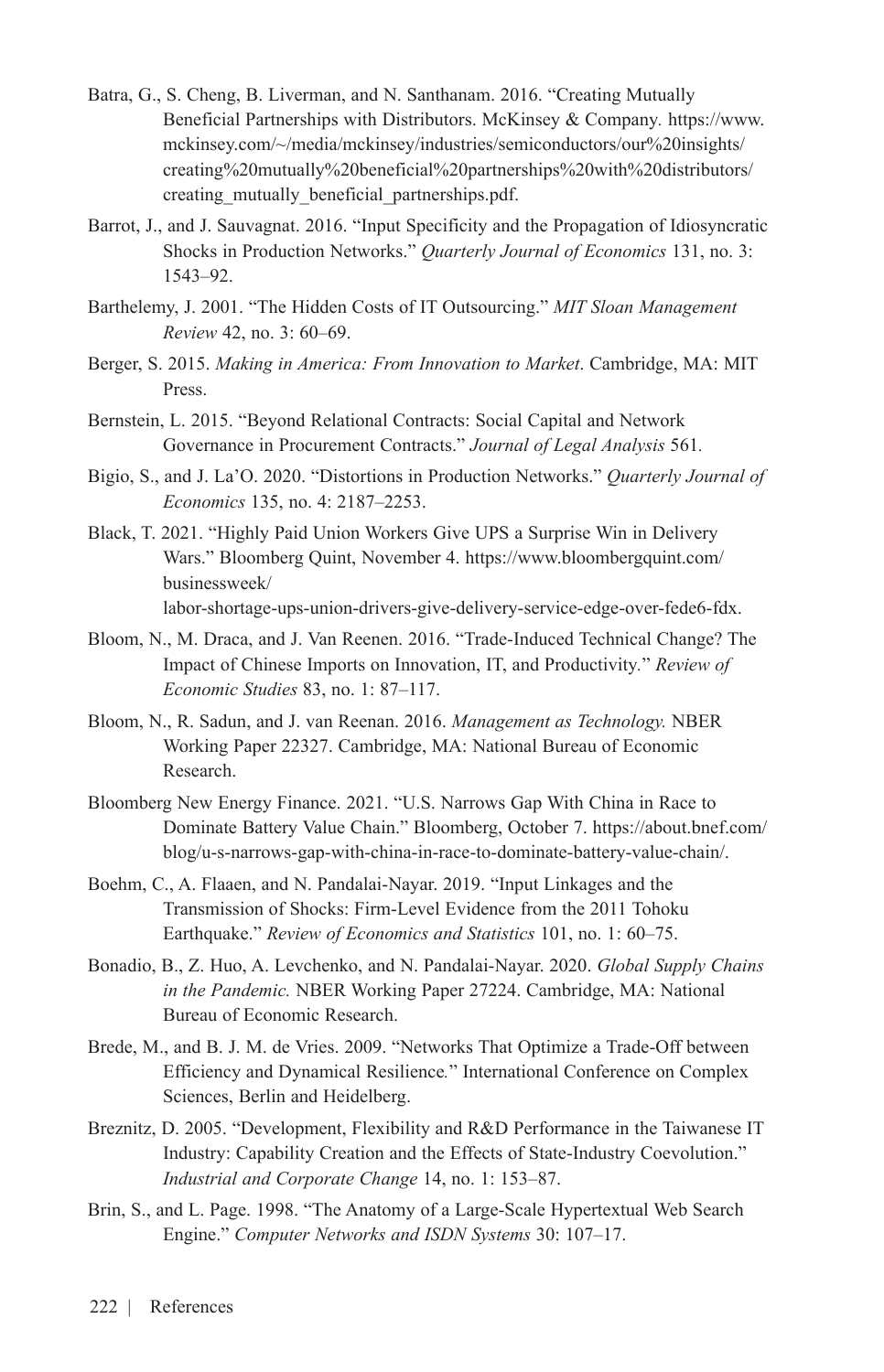- Buchholz, K. 2021. "Lost in Transit: Major Delays Plague China-U.S. Shipping." *World Economic Forum*, November 2. [https://www.weforum.org/](https://www.weforum.org/agenda/2021/11/major-delays-china-united-states-shipping/) [agenda/2021/11/major-delays-china-united-states-shipping/](https://www.weforum.org/agenda/2021/11/major-delays-china-united-states-shipping/).
- Bureau of Economic Analysis. 2012. "Input-Output Accounts Data." [https://www.](https://www.bea.gov/industry/input-output-accounts-data) [bea.gov/industry/input-output-accounts-data.](https://www.bea.gov/industry/input-output-accounts-data)
- Burkacky, O., L. Lingemann, and K. Pototzky. 2021. "Coping with the Auto-Semiconductor Shortage: Strategies for Success." McKinsey and Company, New York*.*
- Carvalho, V. 2014. "From Micro to Macro via Production Networks." *Journal of Economic Perspectives* 28, no. 4.
- Carvalho, V., and A. Tahbaz-Salehi. 2019. "Production Networks*:* A Primer." *Annual Review of Economics* 11: 635–63.
- Caselli, F., M. Koren, M. Lisicky, and S. Tenreyro. 2020. "Diversification Through Trade." *Quarterly Journal of Economics* 135, no. 1: 449–502.
- Center for Automotive Research. 2020. "Production-Weighted AALA Content of the Detroit 3."
- Center for Strategic and International Studies. 2021. "Significant Cyber Incidents." [https://www.csis.org/programs/strategic-technologies](https://www.csis.org/programs/strategic-technologies-program/significant-cyber-incidents)[program/significant-cyber-incidents](https://www.csis.org/programs/strategic-technologies-program/significant-cyber-incidents).
- Chandler, A. 1962. Strategy and Structure: Chapters in the History of the American Industrial Enterprise. Cambridge, MA: MIT Press.

———. 1992. "Organizational Capabilities and the Economic History of the Industrial Enterprise." *Journal of Economic Perspectives* 6, no. 3: 79–100. [https://www.](https://www.aeaweb.org/articles?id=10.1257/jep.6.3.79) [aeaweb.org/articles?id=10.1257/jep.6.3.79](https://www.aeaweb.org/articles?id=10.1257/jep.6.3.79).

- Chen, J., Y. Fei, and Z. Wan. 2019. "The Relationship between the Development of Global Maritime Fleets and GHG Emission from Shipping*.*" *Journal of Environmental Management* 242: 31–39.
- Christopher, M., and H. Peck. 2004. "Building the Resilient Supply Chain*.*" *International Journal of Logistics Management* 15: 1–14.
- Clausing, K. 2005. "Tax Holidays (and Other Escapes) in the American Jobs Creation Act*.*" *National Tax Journal* 58, no. 3: 331–46.
- Clausing, K., and K. Hassett. 2005. "The Role of U.S. Tax Policy in Offshoring." *Brookings Trade Forum*, 457–90.
- Coase, R. 1937. "The Nature of the Firm." *Economica* (New Series) 4, no. 16: 386–405. [https://www.jstor.org/stable/2626876?seq=1#metadata\\_info\\_tab\\_contents.](https://www.jstor.org/stable/2626876?seq=1%23metadata_info_tab_contents)

———. 1960. "The Problem of Social Cost." *Journal of Law & Economics* 3: 1–44. https://www.jstor.org/stable/724810?seq=1#metadata\_info\_tab\_contents.

Colias, M. and B. Foldy. 2021. "Ford, GM Step into Chip Business." *Wall Street Journal.* November 18. https://www.wsj.com/articles/ford-enters-semiconductorbusiness-amid-chip-shortage-impact-11637242202?msclkid=be7f09d0a3f411ec ac9125b27ad9d404.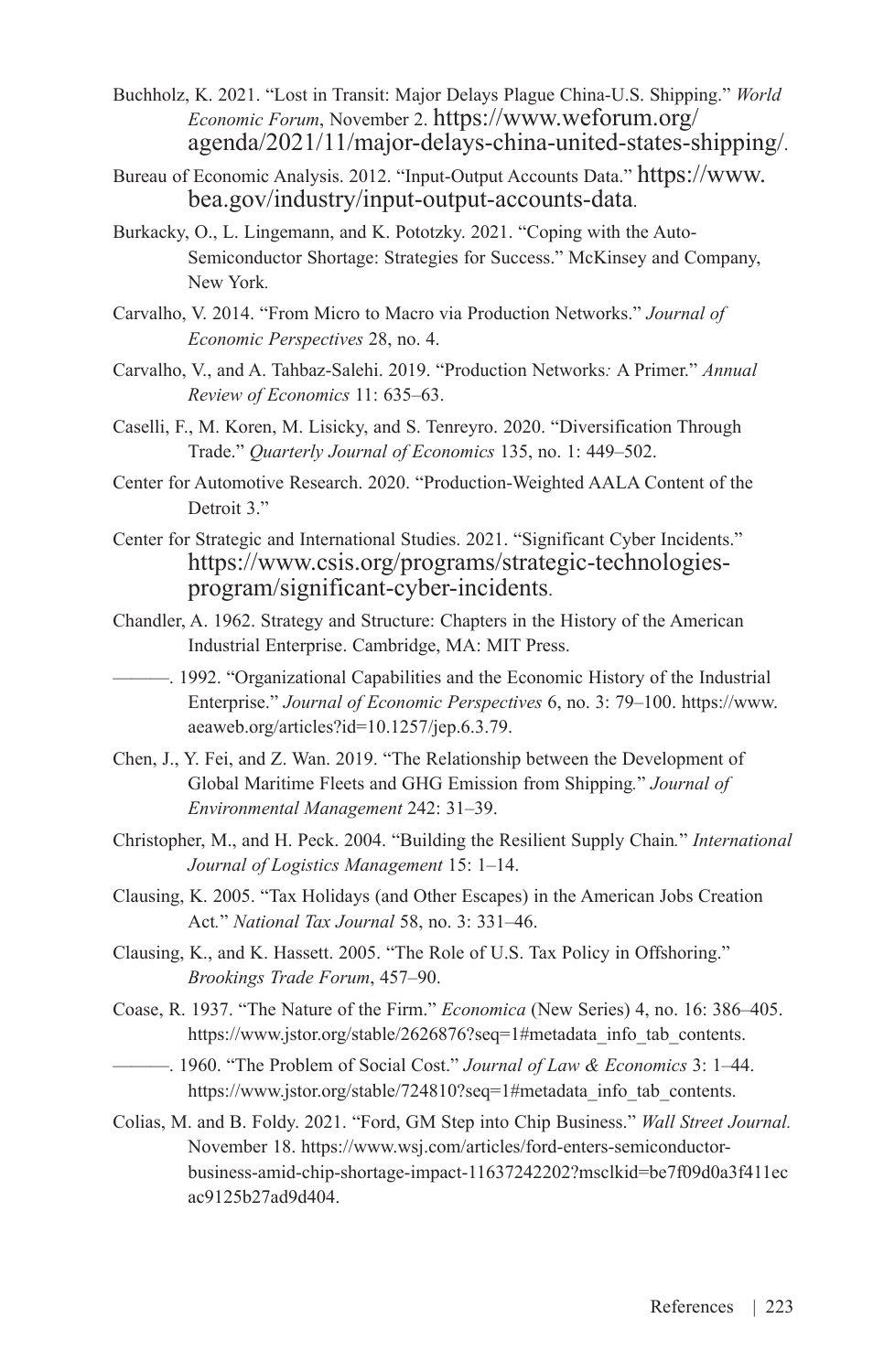- Congressional Research Service. 2020. "'Made in China 2025' Industrial Policies: Issues for Congress." <https://sgp.fas.org/crs/row/IF10964.pdf>.
- Corcos, G.. D. Irac, G. Mion, and T. Verdier. 2013. "The Determinants of Intrafirm Trade: Evidence from French Firms." *Review of Economics and Statistics* 95, no. 3.
- Council of Economic Advisers. 2021. "Innovation, Investment, and Inclusion: Accelerating the Energy Transition and Creating Good Jobs." White Paper. [https://www.whitehouse.gov/wp-content/uploads/2021/04/Innovation-](https://www.whitehouse.gov/wp-content/uploads/2021/04/Innovation-Investment-and-Inclusion-CEA-April-23-2021-1.pdf)[Investment-and-Inclusion-CEA-April-23-2021-1.pdf](https://www.whitehouse.gov/wp-content/uploads/2021/04/Innovation-Investment-and-Inclusion-CEA-April-23-2021-1.pdf).
- Davis-Blake, A. and J. Broschak. 2009. "Outsourcing and the Changing Nature of Work." *Annual Review of Sociology* 35: 321–40. [https://www.jstor.org/](https://www.jstor.org/stable/27800081?seq=4%23metadata_info_tab_contents) [stable/27800081?seq=4#metadata\\_info\\_tab\\_contents](https://www.jstor.org/stable/27800081?seq=4%23metadata_info_tab_contents).
- Delbufalo, E. 2012. "Outcomes of Inter-Organizational Trust in Supply Chain Relationships: A Systematic Literature Review and a Meta-Analysis of the Empirical Evidence." *Supply Chain Management* 17, no. 4: 377–402.
- Delgado, M., and K. Mills. 2020. "The Supply Chain Economy: A New Industry Categorization for Understanding Innovation in Services." *Research Policy* 49, no. 8.
- Delgado, M., M. Porter, and S. Stern. 2015. "Defining Clusters of Related Industries." *Journal of Economic Geography* 16, no. 1: 1–38.
- de Mooij, A., and S. Ederveen. 2006. "What a Difference Does It Make? Understanding the Empirical Literature on Taxation and International Capital Flows." European Commission Economic Papers*.* [https://ec.europa.eu/economy\\_](https://ec.europa.eu/economy_finance/publications/pages/publication578_en.pdf) [finance/publications/pages/publication578\\_en.pdf.](https://ec.europa.eu/economy_finance/publications/pages/publication578_en.pdf)
- de Sá, M., P. de Souza Miguel, R. de Brito, and S. Farias Pereira. 2019. "Supply Chain Resilience: The Whole Is Not the Sum of the Parts." *International Journal of Operations and Production Management*. [https://doi.org/10.1108/](https://doi.org/10.1108/IJOPM-09-2017-0510) [IJOPM-09-2017-0510.](https://doi.org/10.1108/IJOPM-09-2017-0510)
- de Treville, S., and L. Trigeorgis. 2010. "It May Be Cheaper to Manufacture at Home." *Harvard Business Review*, October. [https://hbr.org/2010/10/](https://hbr.org/2010/10/it-may-be-cheaper-to-manufacture-at-home) [it-may-be-cheaper-to-manufacture-at-home](https://hbr.org/2010/10/it-may-be-cheaper-to-manufacture-at-home).
- Dorn, D., J. Schmieder, and J. Spletzer. 2018. "Domestic Outsourcing in the United States." U.S. Department of Labor. [https://www.dol.gov/sites/dolgov/files/](https://www.dol.gov/sites/dolgov/files/OASP/legacy/files/Domestic-Outsourcing-in-the-United-States.pdf) [OASP/legacy/files/Domestic-Outsourcing-in-the-United-States.pdf.](https://www.dol.gov/sites/dolgov/files/OASP/legacy/files/Domestic-Outsourcing-in-the-United-States.pdf)
- Drake, C. 2018. "Disparate Treatment for Property and Labor Rights in U.S. Trade Agreements?" *UCLA Journal for International Law and Foreign Affairs* 22, no. 1: 70–117.
- Edmans, A., M. Heinle, and C. Huang. 2016. "The Real Costs of Financial Efficiency When Some Information Is Soft*.*" *Review of Finance* 20, no. 6: 2151–82.
- Eggert, D. 2022. "Michigan Lawmakers Finalize \$666M Transfer for GM Projects." U.S. News & World Report, March 9. [https://www.usnews.com/news/best-states/](https://www.usnews.com/news/best-states/michigan/articles/2022-03-09/michigan-lawmakers-finalize-666m-transfer-for-gm-projects) [michigan/articles/2022-03-09/](https://www.usnews.com/news/best-states/michigan/articles/2022-03-09/michigan-lawmakers-finalize-666m-transfer-for-gm-projects) [michigan-lawmakers-finalize-666m-transfer-for-gm-projects.](https://www.usnews.com/news/best-states/michigan/articles/2022-03-09/michigan-lawmakers-finalize-666m-transfer-for-gm-projects)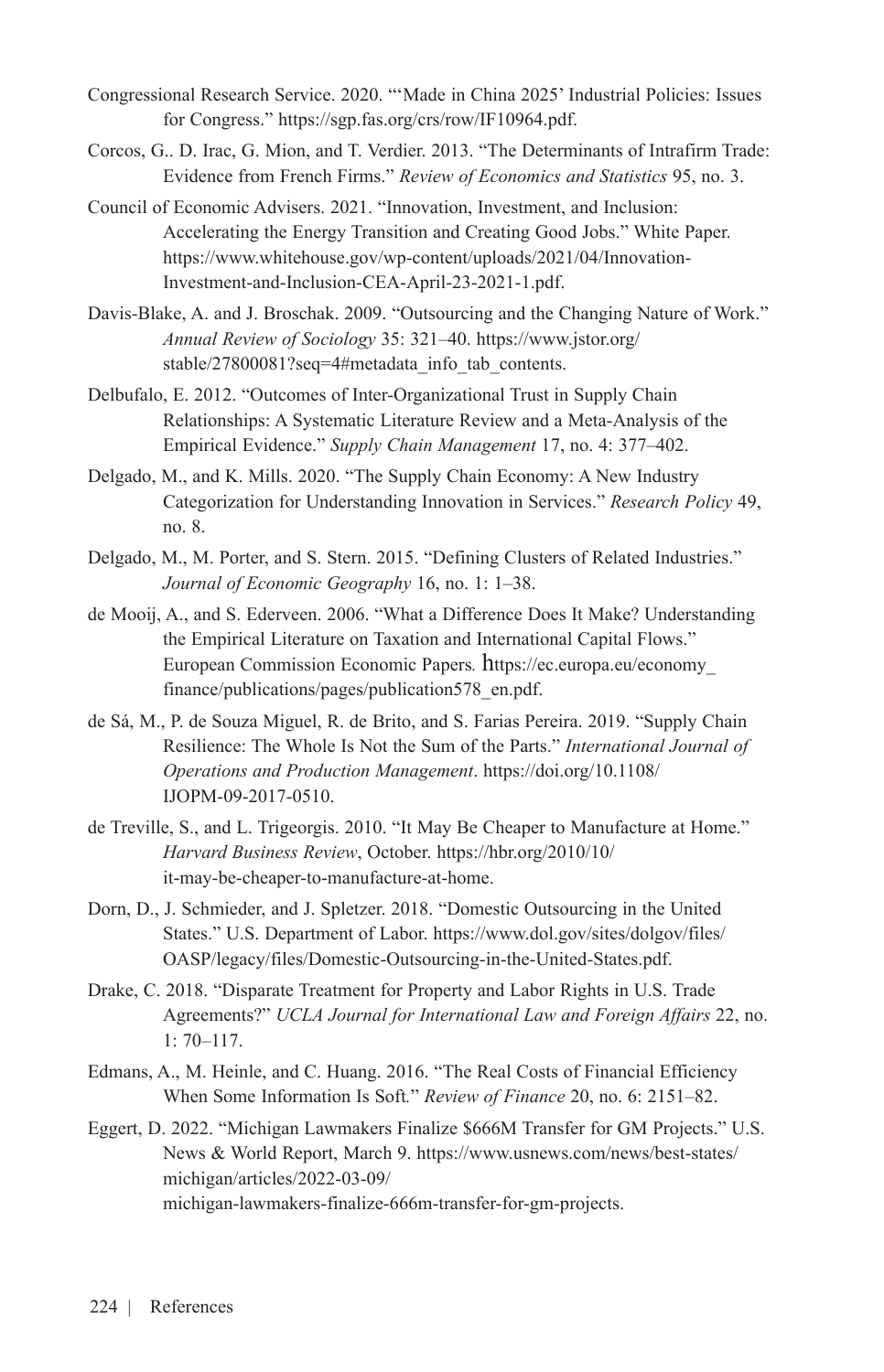- EPA (U.S. Environmental Protection Agency). 2021. "Carbon Pollution from Transportation." [https://www.epa.gov/transportation-air-pollution-and-climate](https://www.epa.gov/transportation-air-pollution-and-climate-change/carbon-pollution-transportation)[change/carbon-pollution-transportation.](https://www.epa.gov/transportation-air-pollution-and-climate-change/carbon-pollution-transportation)
- Ericksen, P. 2021. *Better Business: Breaking Down the Walls of the Purchasing Silo*. Nashville: Endeavor Business Media.
- Ewing, J., and N. Boudette. 2021. "A Tiny Part's Big Ripple: Global Chip Shortage Hobbles the Auto Industry." *New York Times*, October 14.
- "Executive Order 14017 of February 24, 2021, America's Supply Chains." 2021. *Code of Federal Regulations*, title 3 (2021): 11849–54. [https://www.federalregister.gov/](https://www.federalregister.gov/documents/2021/03/01/2021-04280/americas-supply-chains) [documents/2021/03/01/2021-04280/americas-supply-chains.](https://www.federalregister.gov/documents/2021/03/01/2021-04280/americas-supply-chains)
- Ezell, S., and R. Atkinson. 2011. "International Benchmarking of Countries' Policies and Programs Supporting SME Manufacturers." Information Technology and Innovation Foundation. [https://itif.org/files/2011-sme-manufacturing-tech](https://itif.org/files/2011-sme-manufacturing-tech-programss-new.pdf)[programss-new.pdf](https://itif.org/files/2011-sme-manufacturing-tech-programss-new.pdf).
- Fadinger, H., C. Ghiglino, and M. Teteryatnikova. 2015. *Income Differences and Input-Output Structure*. CEPR Working Paper. London: Centre for Economic Policy Research.
- Fears, D. 2021, "Biden Officials Trumpet How Solar Can Provide Nearly Half of the Nation's Electricity by 2050." *Washington Post.* September 2021.
- Fifarek, B., F. Veloso, and C. Davidson. 2007. "Offshoring Technology Innovation: A Case Study of Rare-Earth Technology." *Journal of Operations Management* 26, no. 2: 222–38.
- Fogarty, K. 2020. "Apple, Arm Using 80% of TSMC Capacity for Most Advanced 5nm Chips." *S&P Global*, December.
- Fuchs, E., and R. Kirchain. 2010. "Design for Location? The Impact of Manufacturing Offshore on Technology Competitiveness in the Optoelectronics Industry." *Management Science* 56, no. 12: 2323-2349. https://pubsonline.informs.org/doi/ abs/10.1287/mnsc.1100.1227.
- Fujimoto, T., and Y. Park. 2014. "Balancing Supply Chain Competitiveness and Robustness Through 'Virtual Dual Sourcing': Lessons from the Great East Japan Earthquake." *International Journal of Production Economics* 147, B: 429–36.
- Gallucci, M. 2021. "What's the True Cost of Shipping All Your Junk across the Ocean?" *Grist*, July 27. [https://grist.org/climate/](https://grist.org/climate/the-true-cost-of-shipping-junk-across-ocean-walmart-target/.) [the-true-cost-of-shipping-junk-across-ocean-walmart-target/.](https://grist.org/climate/the-true-cost-of-shipping-junk-across-ocean-walmart-target/.)
- GAO (U.S. Government Accountability Office). 2021. "DOE Needs to Ensure Its Plans Fully Address Risks to Distribution Systems." [https://www.gao.gov/assets/](https://www.gao.gov/assets/gao-21-81.pdf) [gao-21-81.pdf](https://www.gao.gov/assets/gao-21-81.pdf).
- Gereffi, G. 2020. "What Does the COVID-19 Pandemic Teach Us About Global Value Chains? The Case of Medical Supplies." *Journal of International Business Policy* 3.
- Gereffi, G., and M. Korzeniewicz. 1994. *Commodity Chains and Global Capitalism.*  Westport, CT: Praeger Press.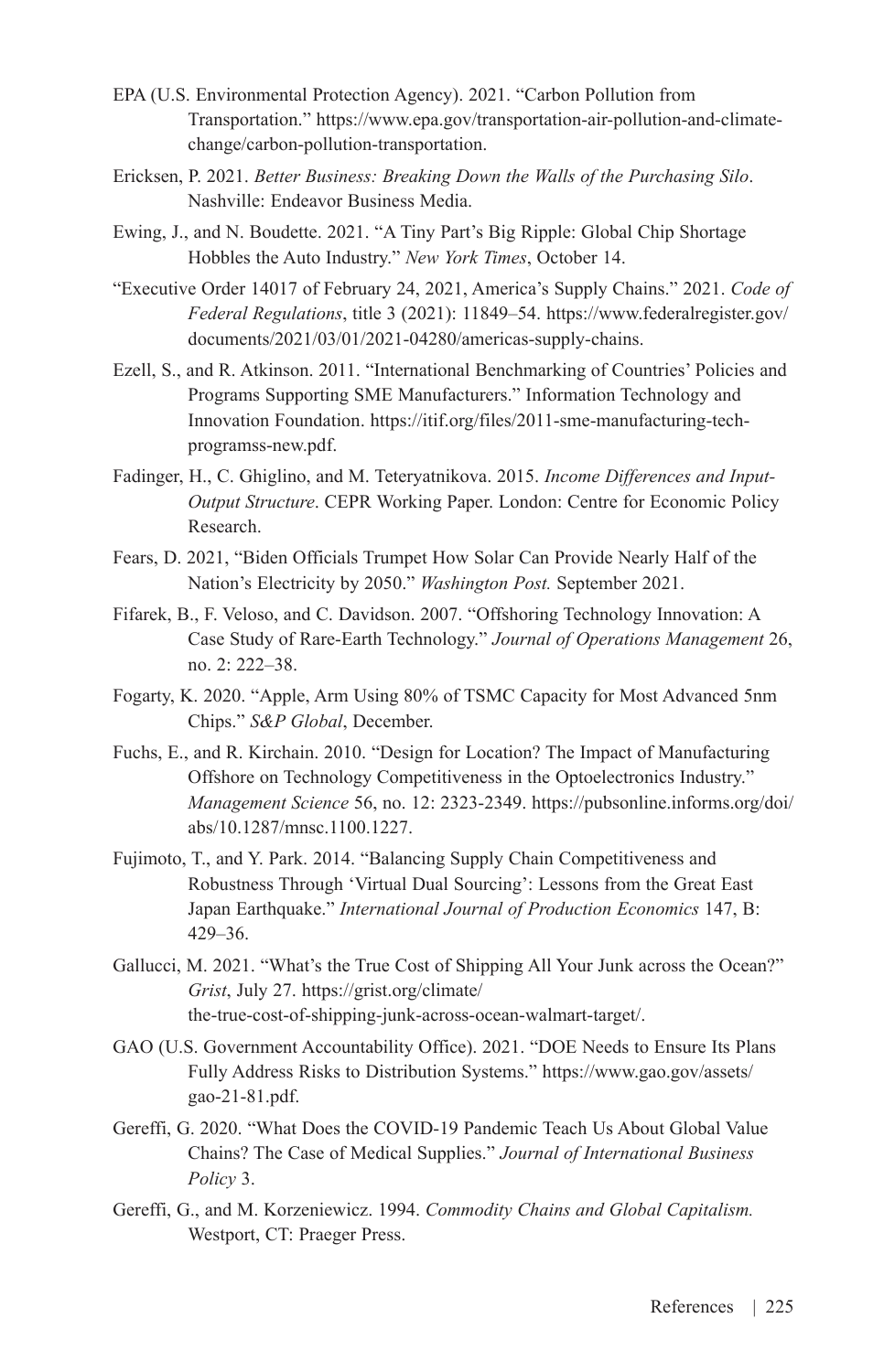- Gibbons, R., and R. Henderson. 2011. "Relational Contracts and Organizational Capabilities." *Organization Science* 23, no. 5: 1350–64.
- Gil, R., and G. Zanarone. 2018. "On the Determinants and Consequences of Informal Contracting." *Journal of Economics and Management Strategy* 27, no. 4: 726–41. [https://extranet.sioe.org/uploads/isnie2015/gil\\_zanarone.pdf.](https://extranet.sioe.org/uploads/isnie2015/gil_zanarone.pdf)
- Goodman, Jack. 2021. "Has China Lifted 100 Million People Out of Poverty?" BBC News, February 28. <https://www.bbc.com/news/56213271>.
- Google Trends. 2022. "Supply Chain." [https://trends.google.com/trends/](https://trends.google.com/trends/explore?date=today%205-y&geo=US&q=supply%20chain) [explore?date=today%205-y&geo=US&q=supply%20chain.](https://trends.google.com/trends/explore?date=today%205-y&geo=US&q=supply%20chain)
- Gordon, R., and J. Hines Jr. 2002. *International Taxation.* NBER Working Paper 28854. Cambridge, MA: National Bureau of Economic Research.
- Graham, J., C. Harvey, and S. Rajgopal. 2019. "Value Destruction and Financial Reporting Decisions*.*" *Financial Analysts Journal* 62, no. 6: 27–39.
- Gray, J., S. Helper, and B. Osborn. 2020. "Value First, Cost Later: Total Value Contribution as a New Approach to Sourcing Decisions." *Journal of Operations Management* 66, no. 6: 735–50.
- Grossman, G., and E. Helpman. 2020. *When Tariffs Disturb Global Supply Chains*. NBER Working Paper 27722. Cambridge, MA: National Bureau of Economic Research.
- Grossman, G., and E. Rossi-Hansberg. 2006. "The Rise of Offshoring: It's Not Wine for Cloth Anymore." In *Proceedings from the Economic Policy Symposium at Jackson Hole*. Kansas City: Federal Reserve Bank of Kansas City. [https://www.](https://www.kansascityfed.org/documents/3289/PDF-8GrossmanandRossi-Hansberg.pdf) [kansascityfed.org/documents/3289/PDF-8GrossmanandRossi-Hansberg.pdf.](https://www.kansascityfed.org/documents/3289/PDF-8GrossmanandRossi-Hansberg.pdf)
- Handfield, R. 2021. "Five Myths about the Supply Chain." *Washington Post*, November  $24.$
- Handwerker, E., and J. Spletzer. 2015. *The Role of Establishments and the Concentration of Occupations in Wage Inequality*. Report DP 9294. Bonn: Institute of Labor Economics (IZA).
- Hakobyan, S., and J. McLaren. 2016. "Looking for Local Labor Market Effects of NAFTA." *Review of Economics and Statistics* 98, no. 4: 728–41.
- Hart, O., and J. Moore. 1990. "Property Rights and the Nature of the Firm." *Journal of Political Economy* 98, no. 6: 1119–58.
- Hauge, J. 2020. "Industrial Policy in the Era of Global Value Chains: Towards a Developmentalist Framework Drawing on the Industrialisation Experiences of South Korea and Taiwan." *World Economy* 43: 2070–92.
- Helper, S. 1991. Strategy and Irreversibility in Supplier Relations: The Case of the U.S. Automobile Industry. Business History Review 65, no. 4.

———. 2021. "Transforming U.S. Supply Chains to Create Good Jobs." Washington Center for Equitable Growth. [https://equitablegrowth.org/](https://equitablegrowth.org/transforming-u-s-supply-chains-to-create-good-jobs/) [transforming-u-s-supply-chains-to-create-good-jobs/](https://equitablegrowth.org/transforming-u-s-supply-chains-to-create-good-jobs/).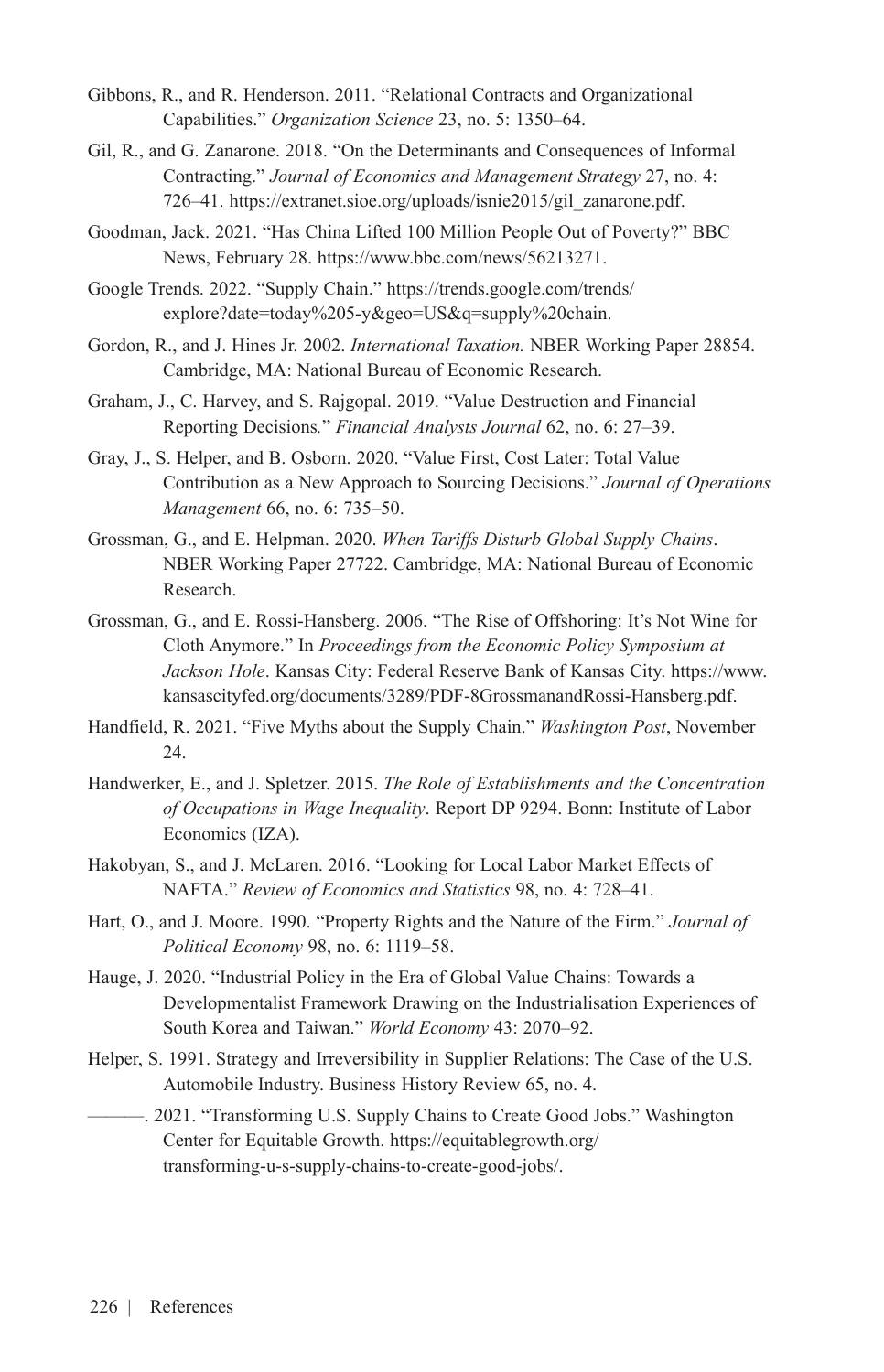- Helper, S., and R. Henderson. 2014. "Management Practices, Relational Contracts, and the Decline of General Motors." *Journal of Economic Perspectives* 28 no. 1: 49–72.
- Helper, S., and R. Martins. 2020. "The High Road in Manufacturing." In *Creating Good Jobs: An Industry-based Strategy*, edited by P. Osterman. Cambridge, MA: MIT Press. <https://mitpress.mit.edu/books/creating-good-jobs>.
- Helper, S., and A. Munasib. 2022. "Economies of Scope and Relational Contracts: Exploring Global Value Chains in the Automotive Industry." Working Paper BEA-WP2022-5, Bureau of Economic Analysis. [https://www.bea.gov/research/](https://www.bea.gov/research/papers/2022/economies-scope-and-relational-contracts-exploring-global-value-chains) [papers/2022/](https://www.bea.gov/research/papers/2022/economies-scope-and-relational-contracts-exploring-global-value-chains) [economies-scope-and-relational-contracts-exploring-global-value-chains.](https://www.bea.gov/research/papers/2022/economies-scope-and-relational-contracts-exploring-global-value-chains)
- Henze, V. 2021. "U.S. Narrows Gap with China in Race to Dominate Battery Value Chain." Bloomberg, October 7. [https://about.bnef.com/](https://about.bnef.com/blog/u-s-narrows-gap-with-china-in-race-to-dominate-battery-value-chain) [blog/u-s-narrows-gap-with-china-in-race-to-dominate-battery-value-chain](https://about.bnef.com/blog/u-s-narrows-gap-with-china-in-race-to-dominate-battery-value-chain).
- Hicks, J. 2021, "Ford and GM are Getting into Chip Development to Help Deal with the Shortage." *The Verge,* November 21. https://www.theverge. com/2021/11/18/22789413/ ford-gm-chip-shortage-globalfoundries-qualcomm-tsmc.
- Hufford, A., K. Kim, and A. Levinson. 2021. "Why Is the Supply Chain Still So Snarled? We Explain, with a Hot Tub." *Wall Street Journal*, August 26.
- IMO (International Maritime Organization). 2021. "Fourth IMO GHG Study 2020: Full Report." [https://wwwcdn.imo.org/localresources/en/OurWork/Environment/](https://wwwcdn.imo.org/localresources/en/OurWork/Environment/Documents/Fourth%20IMO%20GHG%20Study%202020%20-%20Full%20report%20and%20annexes.pdf) [Documents/Fourth%20IMO%20GHG%20Study%202020%20-%20Full%20](https://wwwcdn.imo.org/localresources/en/OurWork/Environment/Documents/Fourth%20IMO%20GHG%20Study%202020%20-%20Full%20report%20and%20annexes.pdf) [report%20and%20annexes.pdf.](https://wwwcdn.imo.org/localresources/en/OurWork/Environment/Documents/Fourth%20IMO%20GHG%20Study%202020%20-%20Full%20report%20and%20annexes.pdf)
- IPCC (Intergovernmental Panel on Climate Change). [2022](https://www.ipcc.ch/report/ar6/wg2/). *Climate Change 2022: Impacts, Adaptation and Vulnerability*. Geneva: IPCC. [https://www.ipcc.ch/](https://www.ipcc.ch/report/ar6/wg2/) [report/ar6/wg2/.](https://www.ipcc.ch/report/ar6/wg2/)
- Jie, Y., S. Yang, and A. Fitch. 2021. "The World Relies on One Chip Maker in Taiwan, Leaving Everyone Vulnerable." *Wall Street Journal*, June 19. [https://www.wsj.](https://www.wsj.com/articles/the-world-relies-on-one-chip-maker-in-taiwan-leaving-everyone-vulnerable-11624075400) [com/articles/](https://www.wsj.com/articles/the-world-relies-on-one-chip-maker-in-taiwan-leaving-everyone-vulnerable-11624075400) [the–world–relies–on–one–chip–maker–in–taiwan–leaving–everyone–](https://www.wsj.com/articles/the-world-relies-on-one-chip-maker-in-taiwan-leaving-everyone-vulnerable-11624075400) [vulnerable–11624075400.](https://www.wsj.com/articles/the-world-relies-on-one-chip-maker-in-taiwan-leaving-everyone-vulnerable-11624075400)
- Kamalahmadi, M., and M. Parast. 2016. "A Review of the Literature on the Principles of Enterprise and Supply Chain Resilience: Major Findings and Directions for Future Research." *International Journal of Production Economics* 171.
- Kachaner, N., and A. Whybrew. 2014. "When "Asset Light" Is Right." Boston Consulting Group. [https://www.bcg.com/publications/2014/](https://www.bcg.com/publications/2014/business-model-innovation-growth-asset-light-is-right) [business–model–innovation–growth–asset–light–is–right](https://www.bcg.com/publications/2014/business-model-innovation-growth-asset-light-is-right).
- Karlamangla, S. 2021. "The Busiest Port in the U.S." *New York Times*, November 4. [https://www.nytimes.com/2021/10/18/us/port-of-los-angeles-supply-chain.html.](https://www.nytimes.com/2021/10/18/us/port-of-los-angeles-supply-chain.html)
- Krugman, P. 1991. "Increasing Returns and Economic Geography." *Journal of Political Economy* 99, no. 3: 483–99.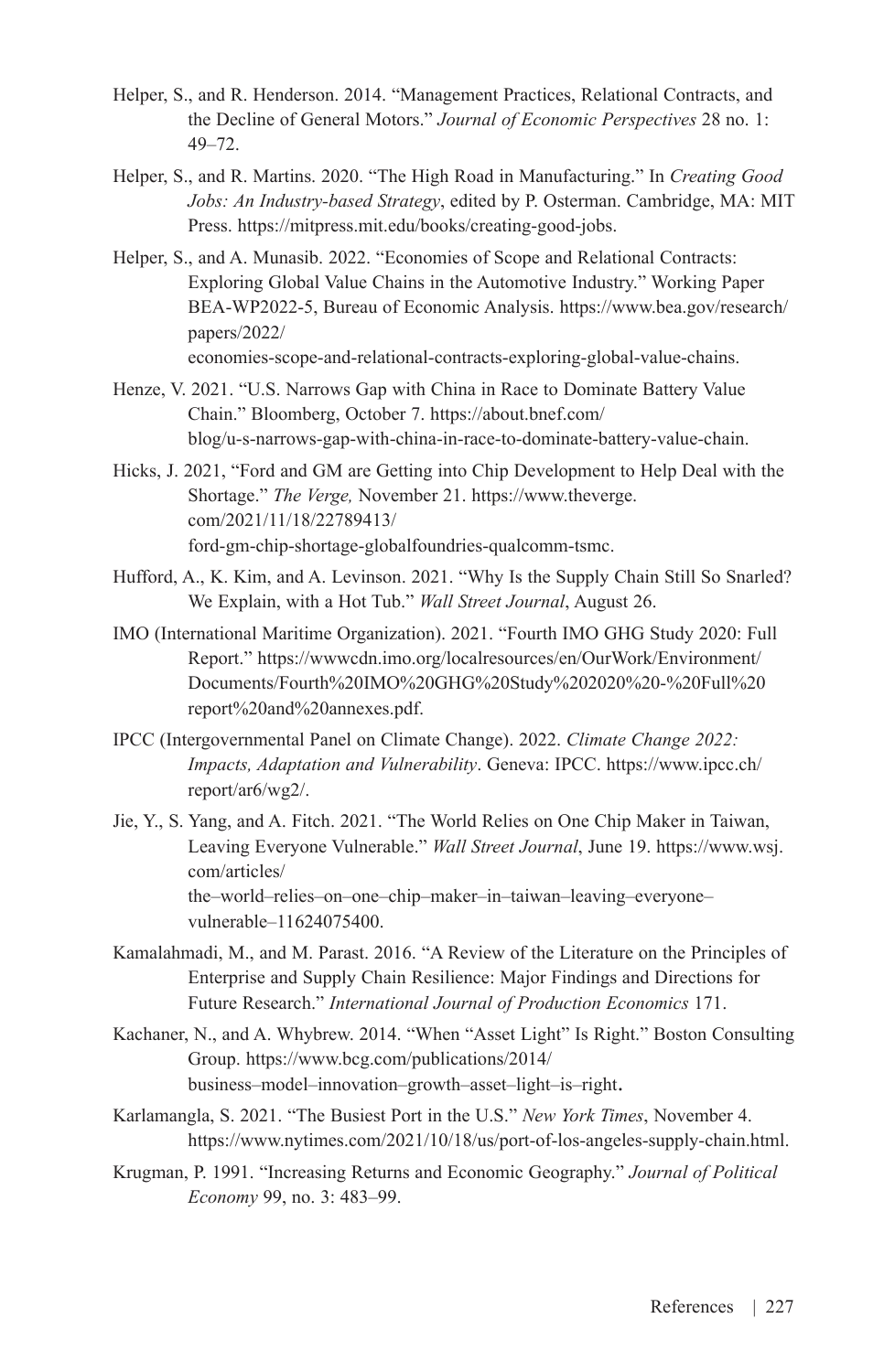- Kuttner, R. 2022. "China: Epicenter of the Supply Chain Crisis." *American Prospect*, February 1.
- Lawrence, A., and J. VerWey. 2019. "The Automotive Semiconductor Market: Key Determinants of U.S. Firm Competitiveness." U.S. International Trade Commission*.*
- Lee, J. 1995. "Comparative Advantage in Manufacturing as a Determinant of Industrialization: The Korean Case." *World Development* 23, no. 7: 1195-1214.
- Lee, Y. 2021. "2 Charts Show How Much the World Depends on Taiwan for Semiconductors." CNBC News, March 16.
- Lee, Y., N. Shirouzu, and D. Lauge. 2021. "T-Day: The Battle for Taiwan." Reuters, December 27.
- Levin, J. 2002. "Multilateral Contracting and the Employment Relationship." *Quarterly Journal of Economics* 117, no. 3: 1075–1103. [https://academic.oup.com/qje/](https://academic.oup.com/qje/article/117/3/1075/1932944) [article/117/3/1075/1932944.](https://academic.oup.com/qje/article/117/3/1075/1932944)
- Liberti, J., and M. Petersen. 2019. "Information: Hard and Soft*.*" *Review of Corporate Financial Studies* 8, no. 1: 1–41.
- Lieberman, M., S. Helper, and L. Demeester. 1999. "The Empirical Determinants of Inventory Levels in High-Volume Manufacturing*.*" *Productions and Operations Management* 8, no. 1: 44–55.
- Liker, J. 2004. *The Toyota Way: 14 Management Principles from the World's Greatest Manufacturer*. New York: McGraw Hill. [https://thetoyotaway.org/product/](https://thetoyotaway.org/product/the-toyota-way/) [the–toyota–way/.](https://thetoyotaway.org/product/the-toyota-way/)
- Linden, G., K. Kraemer, and J. Dedrick. 2007. "Who Captures Value in a Global Innovation System? The Case of Apple's iPod." Personal Computing Industry Center.
	- ———. 2011. "Capturing Value in Global Networks: Apple's iPad and iPhone." Working Paper, University of California, Irvine.
- Link, A., D. Teece, and W. Finan. 1996. "Estimating the Benefits from Collaboration: The Case of Sematech." *Review of Industrial Organization* 11, no. 5: 737–51.
- Lund, S., J. Manyika, J. Woetzel, E. Barriball, M. Krishnan, K. Alicke, and M. Birshan. 2020. "Risk, Resilience, and Rebalancing in Global Value Chains." McKinsey Global Institute. [https://www.mckinsey.com/~/media/mckinsey/business%20](https://www.mckinsey.com/~/media/mckinsey/business%20functions/operations/our%20insights/risk%20resilience%20and%20rebalancing%20in%20global%20value%20chains/risk-resilience-and-rebalancing-in-global-value-chains-full-report-vh.pdf?shouldIndex=false) [functions/operations/our%20insights/risk%20resilience%20and%20](https://www.mckinsey.com/~/media/mckinsey/business%20functions/operations/our%20insights/risk%20resilience%20and%20rebalancing%20in%20global%20value%20chains/risk-resilience-and-rebalancing-in-global-value-chains-full-report-vh.pdf?shouldIndex=false) [rebalancing%20in%20global%20value%20chains/risk-resilience-and](https://www.mckinsey.com/~/media/mckinsey/business%20functions/operations/our%20insights/risk%20resilience%20and%20rebalancing%20in%20global%20value%20chains/risk-resilience-and-rebalancing-in-global-value-chains-full-report-vh.pdf?shouldIndex=false)[rebalancing-in-global-value-chains-full-report-vh.pdf?shouldIndex=false.](https://www.mckinsey.com/~/media/mckinsey/business%20functions/operations/our%20insights/risk%20resilience%20and%20rebalancing%20in%20global%20value%20chains/risk-resilience-and-rebalancing-in-global-value-chains-full-report-vh.pdf?shouldIndex=false)
- MacDuffie, J., D. Heller, and T. Fujimoto. 2021. "Building Supply Chain Continuity Capabilities for a Post-Pandemic World." Working paper, Wharton School. [https://mackinstitute.wharton.upenn.edu/2021/](https://mackinstitute.wharton.upenn.edu/2021/building-supply-chain-continuity-capabilities-for-a-post-pandemic-world/) [building-supply-chain-continuity-capabilities-for-a-post-pandemic-world/.](https://mackinstitute.wharton.upenn.edu/2021/building-supply-chain-continuity-capabilities-for-a-post-pandemic-world/)
- Malik, Y., A. Niemeyer, and B. Ruwadi. 2011. "Building the Supply Chain of the Future." McKinsey Quarterly.
- Marshall, A. 1919. *Industry and Trade*. London: Macmillan.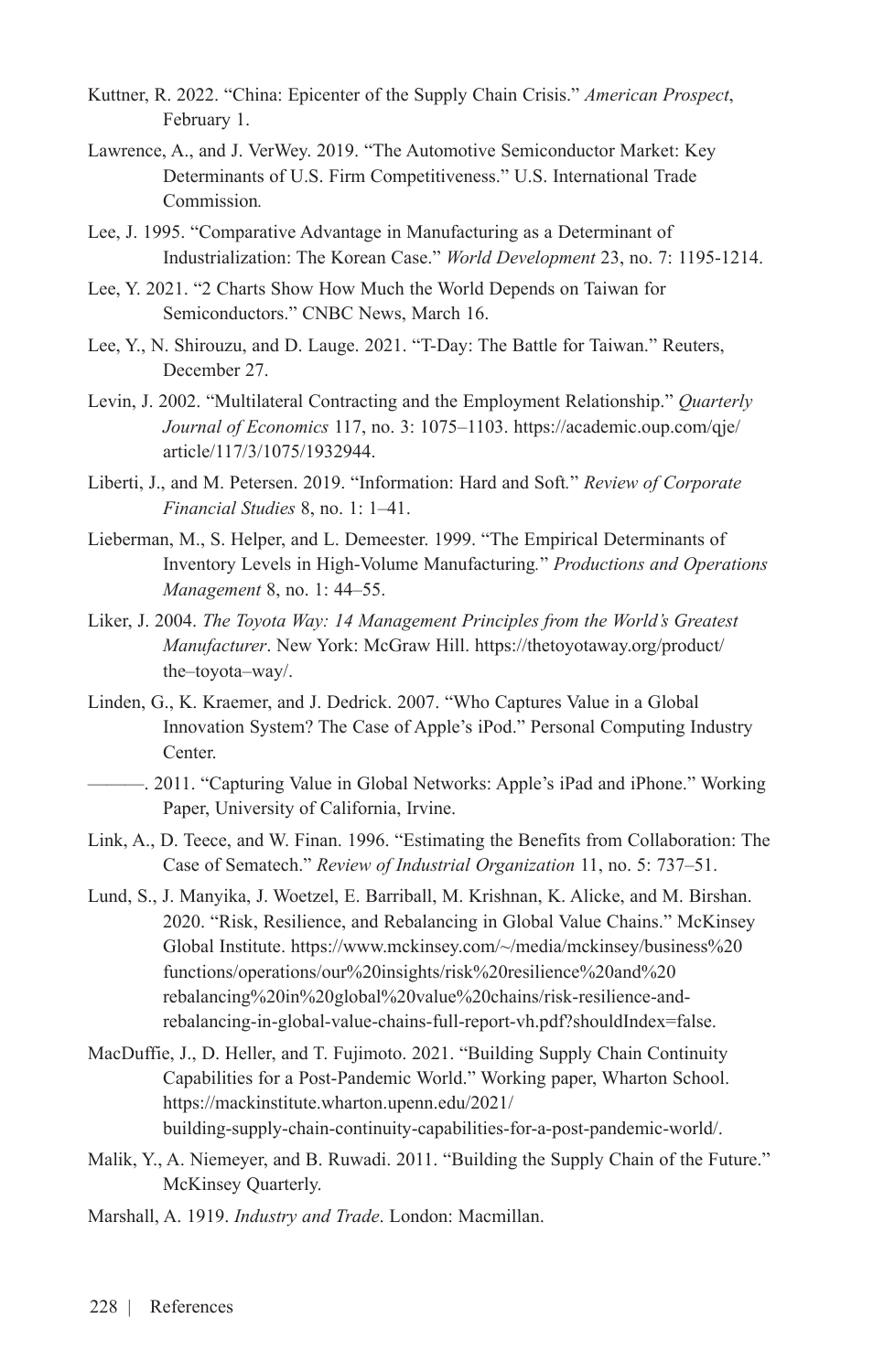- Mazzucato, M. 2016, "From Market Fixing to Market-Creating: A New Framework for Innovation policy." *Industry and Innovation,* 32, no. 2. https://www.tandfonline. com/doi/citedby/10.1080/13662716.2016.1146124.
- McNerney, J., B. Fath, and G. Silverberg. 2013*.* "Network Structure of Inter-Industry Flows." *Physica A: Statistical Mechanics and Its Applications* 392, no. 24.
- Michaelman, P. 2007. "Building a Resilient Supply Chain." *Harvard Business Review*, August 14. [https://hbr.org/2007/08/building-a-resilient-supply-ch%20](https://hbr.org/2007/08/building-a-resilient-supply-ch%20May%2011) [May%2011.](https://hbr.org/2007/08/building-a-resilient-supply-ch%20May%2011)
- Miroudot, S. 2020. "Resilience vs. Robustness in Global Value Chains: Some Policy Implications." In *COVID-19 and Trade Policy: Why Turning Inward Won't Work*, edited by R. Baldwin and S. Evenett. London: CEPR Press.
- Miroudot, S., R. Lanz, and A. Ragoussis. 2009, "Trade in Intermediate Goods and Services." *OECD Trade Policy Papers*, no. 93.
- Mulally, A. 2008. "Testimony of Alan R. Mulally President and Chief Executive Officer, Ford Motor Company Senate Committee on Banking, Housing, and Urban Affairs December 4." [https://www.banking.senate.gov/imo/media/doc/](https://www.banking.senate.gov/imo/media/doc/Mulally0Ford12408FinalWrittenTestimony.pdf) [Mulally0Ford12408FinalWrittenTestimony.pdf.](https://www.banking.senate.gov/imo/media/doc/Mulally0Ford12408FinalWrittenTestimony.pdf)
- NCEI (National Centers for Environmental Information). 2021. "Billion-Dollar Weather and Climate Disasters: Time Series." National Centers for Environmental Information*.* [https://www.ncdc.noaa.gov/billions/.](https://www.ncdc.noaa.gov/billions/)
- ———. 2022. "U.S. Billion-Dollar Weather and Climate Disasters."
- Nishiguchi, T., and A. Beaudet. 1998. "The Toyota Group and the Aisin Fire." *MIT Sloan Magazine Review.*
- Olivier, J., G. Janssens-Maenhous, M. Muntean, and J. Peters. 2016. "Trends in Global CO2 Emissions: 2016 Report." PBL Netherlands Environmental Assessment Agency.
- Olmer, N., B. Comer, B. Roy, X. Mao, and D. Rutherford. 2017. "Greenhouse Gas Emissions from Global Shipping, 2013–2015." International Council on Clean Transportation.
- Owen, M. 2021. "Apple & TSMC Partnership Is a Double-Edged Sword." *Apple Insider*, November 2.
- Pierce, J., and P. Schott. 2016. "The Surprisingly Swift Decline of U.S. Manufacturing Employment." *American Economic Review* 106, no. 7: 1632–62.
- Pisano, G., and W. Shih. 2012. "Does America Really Need Manufacturing?" *Harvard Business Review*, March. [https://hbr.org/2012/03/](https://hbr.org/2012/03/does-america-really-need-manufacturing) [does-america-really-need-manufacturing.](https://hbr.org/2012/03/does-america-really-need-manufacturing)
- Poterba, J., and L. Summers. 1995. "A CEO Survey of U.S. Companies' Time Horizons and Hurdle Rates." *Sloan Management Review* 37, no. 1: 43–53.
- Rapier, R. 2019. "Why China Is Dominating Lithium-Ion Battery Production." *Forbes*, August 4.
- Rose, M., K. Ulrich, G. Cook, J. Gamble, T. Bui, and T. McFadden. 2021. "Shady Ships: Retail Giants Pollute Communities and Climate with Fossil-Fueled Ocean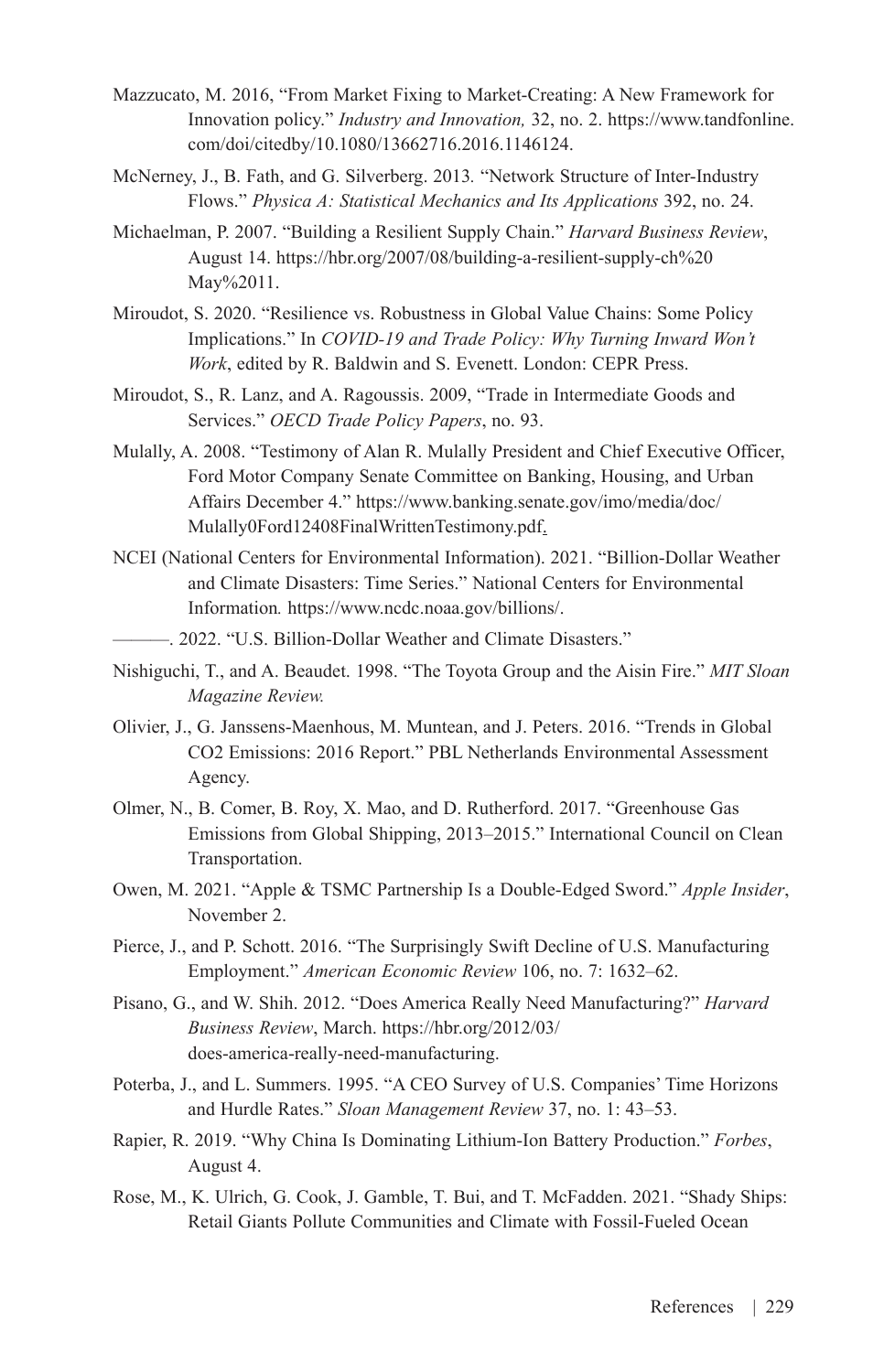Shipping." *Ship it Zero.* [https://www.pacificenvironment.org/wp-content/](https://www.pacificenvironment.org/wp-content/uploads/2021/07/SIZ_Shady-Ships-Report.pdf) [uploads/2021/07/SIZ\\_Shady-Ships-Report.pdf.](https://www.pacificenvironment.org/wp-content/uploads/2021/07/SIZ_Shady-Ships-Report.pdf)

- Sanger, D., and E. Schmitt. 2022. "U.S. Details Costs of a Russian Invasion of Ukraine." *New York Times*, January 8.
- Samford, S., and D. Breznitz. 2022. "Mending the Net: Public Strategies for the Remediation of Network Failures." *Social Forces* 100, no. 3: 1333–56. [https://](https://academic.oup.com/sf/article-abstract/100/3/1333/6232576?redirectedFrom=fulltext) [academic.oup.com/sf/article–abstract/100/3/1333/6232576?redirectedFrom=full](https://academic.oup.com/sf/article-abstract/100/3/1333/6232576?redirectedFrom=fulltext) [text](https://academic.oup.com/sf/article-abstract/100/3/1333/6232576?redirectedFrom=fulltext).
- Schrank, A., and J. Whitford. 2009. "Industrial Policy in the United States: A Neo-Polanyian Interpretation." *Politics & Society* 37: 521–53.

———. 2011. "The Anatomy of Network Failure." *Sociological Theory* 29, no. 3: 151–77.

- Sheffi, Y. 2022. "Commentary: Pandemic Shortages Haven't Shattered the Case for 'Justin-Time' Supply Chains." *Wall Street Journal*, January 30.
- Shirouzu, N. 2021. "How Toyota Thrives When the Chips Are Down." Reuters, March 8. [https://www.reuters.com/article/us-japan-fukushima-anniversary-toyota-in/](https://www.reuters.com/article/us-japan-fukushima-anniversary-toyota-in/how-toyota-thrives-when-the-chips-are-down-idUSKBN2B1005) [how-toyota-thrives-when-the-chips-are-down-idUSKBN2B1005.](https://www.reuters.com/article/us-japan-fukushima-anniversary-toyota-in/how-toyota-thrives-when-the-chips-are-down-idUSKBN2B1005)
- Simchi-Levi, D. 2020. "Three Scenarios to Guide Your Global Supply Chain Recovery." *MIT Sloan Management Review*, April 13. [https://sloanreview.mit.edu/article/](https://sloanreview.mit.edu/article/three-scenarios-to-guide-your-global-supply-chain-recovery/) [three-scenarios-to-guide-your-global-supply-chain-recovery/.](https://sloanreview.mit.edu/article/three-scenarios-to-guide-your-global-supply-chain-recovery/)
- Simchi-Levi, D., and E. Simchi-Levi. 2020. "We Need a Stress Test for Critical Supply Chains." *Harvard Business Review*, April 28. [https://hbr.org/2020/04/](https://hbr.org/2020/04/we-need-a-stress-test-for-critical-supply-chains) [we-need-a-stress-test-for-critical-supply-chains](https://hbr.org/2020/04/we-need-a-stress-test-for-critical-supply-chains).
- Tax Policy Center. 2020. "Key Elements of the U.S. Tax System." [https://www.](https://www.taxpolicycenter.org/briefing-book/key-elements-us-tax-system) [taxpolicycenter.org/briefing-book/key-elements-us-tax-system.](https://www.taxpolicycenter.org/briefing-book/key-elements-us-tax-system)
- U.S.-China Economic and Security Review Commission. 2019. "Exploring the Growing U.S. Reliance on China's Biotech and Pharmaceutical Products." Hearing. [https://www.uscc.gov/hearings/](https://www.uscc.gov/hearings/exploring-growing-us-reliance-chinas-biotech-and-pharmaceutical-products) [exploring-growing-us-reliance-chinas-biotech-and-pharmaceutical-products](https://www.uscc.gov/hearings/exploring-growing-us-reliance-chinas-biotech-and-pharmaceutical-products).
- U.S. Department of Defense. 2022. "Securing Defense-Critical Supply Chains." [https://](https://media.defense.gov/2022/Feb/24/2002944158/-1/-1/1/DOD-EO-14017-REPORT-SECURING-DEFENSE-CRITICAL-SUPPLY-CHAINS.PDF.) [media.defense.gov/2022/Feb/24/2002944158/-1/-1/1/DOD-EO-14017-](https://media.defense.gov/2022/Feb/24/2002944158/-1/-1/1/DOD-EO-14017-REPORT-SECURING-DEFENSE-CRITICAL-SUPPLY-CHAINS.PDF.) [REPORT-SECURING-DEFENSE-CRITICAL-SUPPLY-CHAINS.PDF.](https://media.defense.gov/2022/Feb/24/2002944158/-1/-1/1/DOD-EO-14017-REPORT-SECURING-DEFENSE-CRITICAL-SUPPLY-CHAINS.PDF.)
- U.S. Department of Energy. 2022. "Solar Photovoltaics. Supply Chain Deep Dive Assessment." [https://www.energy.gov/sites/default/files/2022-02/Solar%20](https://www.energy.gov/sites/default/files/2022-02/Solar%20Energy%20Supply%20Chain%20Report%20-%20Final.pdf) [Energy%20Supply%20Chain%20Report%20-%20Final.pdf.](https://www.energy.gov/sites/default/files/2022-02/Solar%20Energy%20Supply%20Chain%20Report%20-%20Final.pdf)
- U.S. Department of Health and Human Services. 2022. "One-Year Report in Response to Executive Order 14017." [https://aspr.hhs.gov/MCM/IBx/2022Report/](https://aspr.hhs.gov/MCM/IBx/2022Report/Documents/Public-Health-Supply-Chain-and-Industrial-Base%20One-Year-Report-Feb2022.pdf) [Documents/Public-Health-Supply-Chain-and-Industrial-Base%20One-Year-](https://aspr.hhs.gov/MCM/IBx/2022Report/Documents/Public-Health-Supply-Chain-and-Industrial-Base%20One-Year-Report-Feb2022.pdf)[Report-Feb2022.pdf](https://aspr.hhs.gov/MCM/IBx/2022Report/Documents/Public-Health-Supply-Chain-and-Industrial-Base%20One-Year-Report-Feb2022.pdf).
- U.S. Department of the Treasury. 2022. "The State of Labor Market Competition." March 7. [https://home.treasury.gov/system/files/136/State-of-Labor-Market-](https://home.treasury.gov/system/files/136/State-of-Labor-Market-Competition-2022.pdf)[Competition-2022.pdf](https://home.treasury.gov/system/files/136/State-of-Labor-Market-Competition-2022.pdf).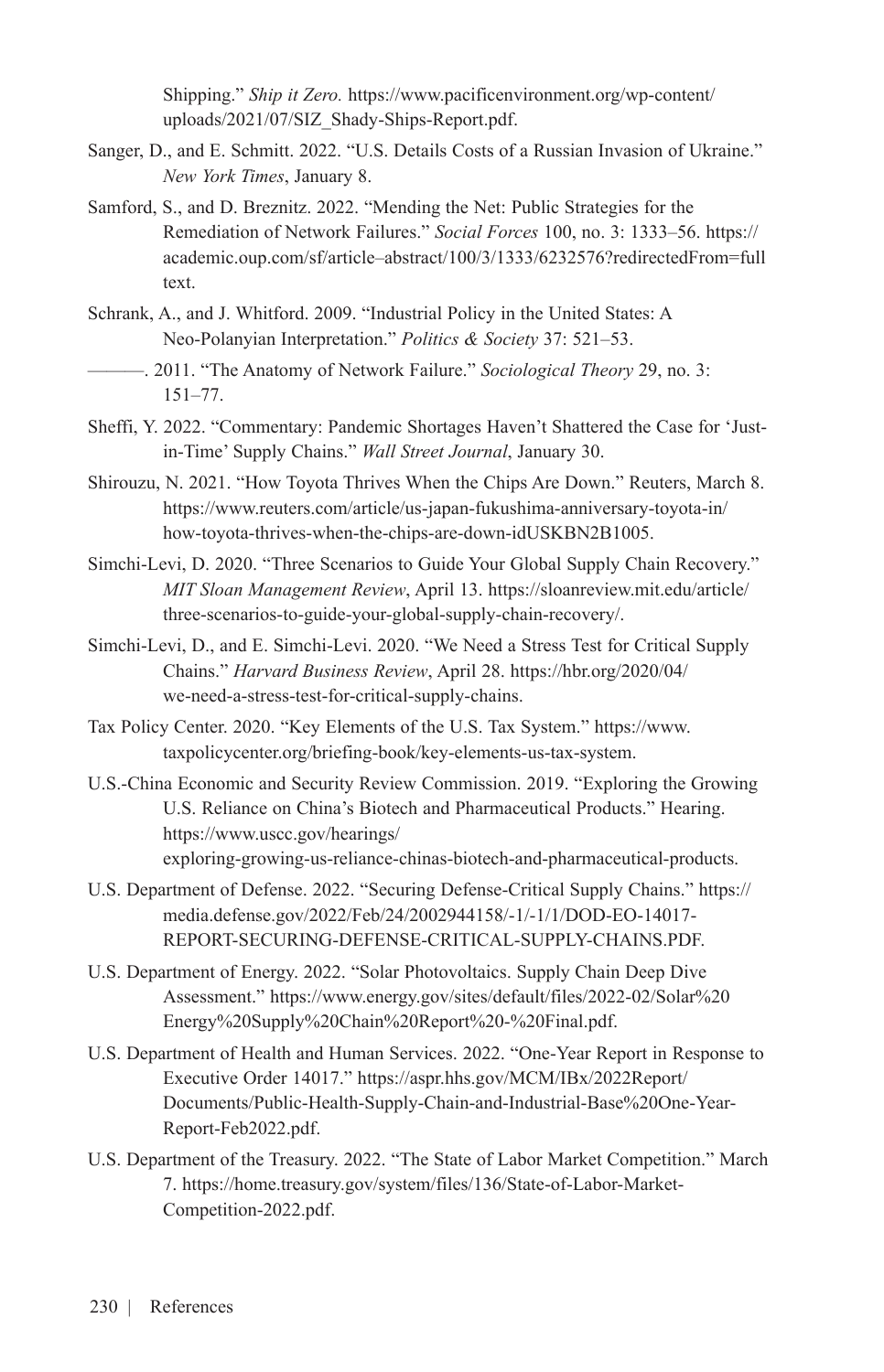- Vinod, T., and R. López. 2015. "Global Increase in Climate-Related Disasters." Asian Development Bank Economics Working Paper 466.
- von Hippel, E. 1988. *Sources of Innovation.* New York: Oxford University Press.
- Weber, A. 2019. "Ford's Rouge Assembly Plant Turns 100." *Assembly Magazine*, March 14.
- Weil, D. 2017. *The Fissured Workplace: Why Work Became So Bad for So Many and What Can Be Done to Improve It*. Cambridge, MA: Harvard University Press.
- White, G. 2017. "What's Changed Since More Than 1,110 People Died in Bangladesh's Factory Collapse?" *Atlantic*, May 3.
- Williams, B. 2018. "Multinational Tax Incentives and Offshored U.S. Jobs*.*" *Accounting Review* 93, no. 5: 293–324.
- Wilmers, N. 2018. "Wage Stagnation and Buyer Power: How Buyer–Supplier Relations Affect U.S. Workers' Wages, 1978 to 2014." *American Sociological Review* 83, no. 2: 213–42.
- White House. 2021a. "Building Resilient Supply Chains, Revitalizing American Manufacturing, and Fostering Broad-Based Growth." [https://www.whitehouse.](https://www.whitehouse.gov/wp-content/uploads/2021/06/100-day-supply-chain-review-report.pdf) [gov/wp-content/uploads/2021/06/100-day-supply-chain-review-report.pdf.](https://www.whitehouse.gov/wp-content/uploads/2021/06/100-day-supply-chain-review-report.pdf)
- ———. 2021b. "Fact Sheet: President Biden Announces Steps to Drive American Leadership Forward on Clean Cars and Trucks." [https://www.whitehouse.gov/](https://www.whitehouse.gov/briefing-room/statements-releases/2021/08/05/fact-sheet-president-biden-announces-steps-to-drive-american-leadership-forward-on-clean-cars-and-trucks/) [briefing-room/statements-releases/2021/08/05/](https://www.whitehouse.gov/briefing-room/statements-releases/2021/08/05/fact-sheet-president-biden-announces-steps-to-drive-american-leadership-forward-on-clean-cars-and-trucks/) [fact-sheet-president-biden-announces-steps-to-drive-american-leadership](https://www.whitehouse.gov/briefing-room/statements-releases/2021/08/05/fact-sheet-president-biden-announces-steps-to-drive-american-leadership-forward-on-clean-cars-and-trucks/)[forward-on-clean-cars-and-trucks/](https://www.whitehouse.gov/briefing-room/statements-releases/2021/08/05/fact-sheet-president-biden-announces-steps-to-drive-american-leadership-forward-on-clean-cars-and-trucks/).
- ———. 2021c. "Fact Sheet: Biden-Harris Administration Announces Supply Chain Disruptions Task Force to Address Short-Term Supply Chain Discontinuities." [https://www.whitehouse.gov/briefing-room/statements-releases/2021/06/08/](https://www.whitehouse.gov/briefing-room/statements-releases/2021/06/08/fact-sheet-biden-harris-administration-announces-supply-chain-disruptions-task-force-to-address-short-term-supply-chain-discontinuities/) [fact-sheet-biden-harris-administration-announces-supply-chain-disruptions-task](https://www.whitehouse.gov/briefing-room/statements-releases/2021/06/08/fact-sheet-biden-harris-administration-announces-supply-chain-disruptions-task-force-to-address-short-term-supply-chain-discontinuities/)[force-to-address-short-term-supply-chain-discontinuities/](https://www.whitehouse.gov/briefing-room/statements-releases/2021/06/08/fact-sheet-biden-harris-administration-announces-supply-chain-disruptions-task-force-to-address-short-term-supply-chain-discontinuities/).
- ———. 2021d. "Fact Sheet: The Bipartisan Infrastructure Deal." [https://www.](https://www.whitehouse.gov/briefing-room/statements-releases/2021/11/06/fact-sheet-the-bipartisan-infrastructure-deal/) [whitehouse.gov/briefing-room/statements-releases/2021/11/06/](https://www.whitehouse.gov/briefing-room/statements-releases/2021/11/06/fact-sheet-the-bipartisan-infrastructure-deal/) [fact-sheet-the-bipartisan-infrastructure-deal/](https://www.whitehouse.gov/briefing-room/statements-releases/2021/11/06/fact-sheet-the-bipartisan-infrastructure-deal/).
- ———. 2021e. "Fact Sheet: The American Rescue Plan." [https://www.whitehouse.gov/](https://www.whitehouse.gov/wp-content/uploads/2021/03/American-Rescue-Plan-Fact-Sheet.pdf) [wp-content/uploads/2021/03/American-Rescue-Plan-Fact-Sheet.pdf.](https://www.whitehouse.gov/wp-content/uploads/2021/03/American-Rescue-Plan-Fact-Sheet.pdf)
- ———. 2021f. "Fact Sheet: Biden-Harris Administration Issues Proposed Buy American Rule, Advancing the President's Commitment to Ensuring the Future of America Is Made in America by All of America's Workers." [https://www.](https://www.whitehouse.gov/briefing-room/statements-releases/2021/07/28/fact-sheet-biden-harris-administration-issues-proposed-buy-american-rule-advancing-the-presidents-commitment-to-ensuring-the-future-of-america-is-made-in-america-by-all-of-americas/) [whitehouse.gov/briefing-room/statements-releases/2021/07/28/](https://www.whitehouse.gov/briefing-room/statements-releases/2021/07/28/fact-sheet-biden-harris-administration-issues-proposed-buy-american-rule-advancing-the-presidents-commitment-to-ensuring-the-future-of-america-is-made-in-america-by-all-of-americas/) [fact-sheet-biden-harris-administration-issues-proposed-buy-american-rule](https://www.whitehouse.gov/briefing-room/statements-releases/2021/07/28/fact-sheet-biden-harris-administration-issues-proposed-buy-american-rule-advancing-the-presidents-commitment-to-ensuring-the-future-of-america-is-made-in-america-by-all-of-americas/)[advancing-the-presidents-commitment-to-ensuring-the-future-of-america-is](https://www.whitehouse.gov/briefing-room/statements-releases/2021/07/28/fact-sheet-biden-harris-administration-issues-proposed-buy-american-rule-advancing-the-presidents-commitment-to-ensuring-the-future-of-america-is-made-in-america-by-all-of-americas/)[made-in-america-by-all-of-americas/.](https://www.whitehouse.gov/briefing-room/statements-releases/2021/07/28/fact-sheet-biden-harris-administration-issues-proposed-buy-american-rule-advancing-the-presidents-commitment-to-ensuring-the-future-of-america-is-made-in-america-by-all-of-americas/)
	- ———. 2022a. "Fact Sheet: Building Resilient Supply Chains, Revitalizing American Manufacturing, and Fostering Broad-Based Growth." [https://www.whitehouse.](https://www.whitehouse.gov/briefing-room/statements-releases/2022/01/20/fact-sheet-biden-harris-administration-bringing-semiconductor-manufacturing-back-to-america/) [gov/briefing-room/statements-releases/2022/01/20/](https://www.whitehouse.gov/briefing-room/statements-releases/2022/01/20/fact-sheet-biden-harris-administration-bringing-semiconductor-manufacturing-back-to-america/)